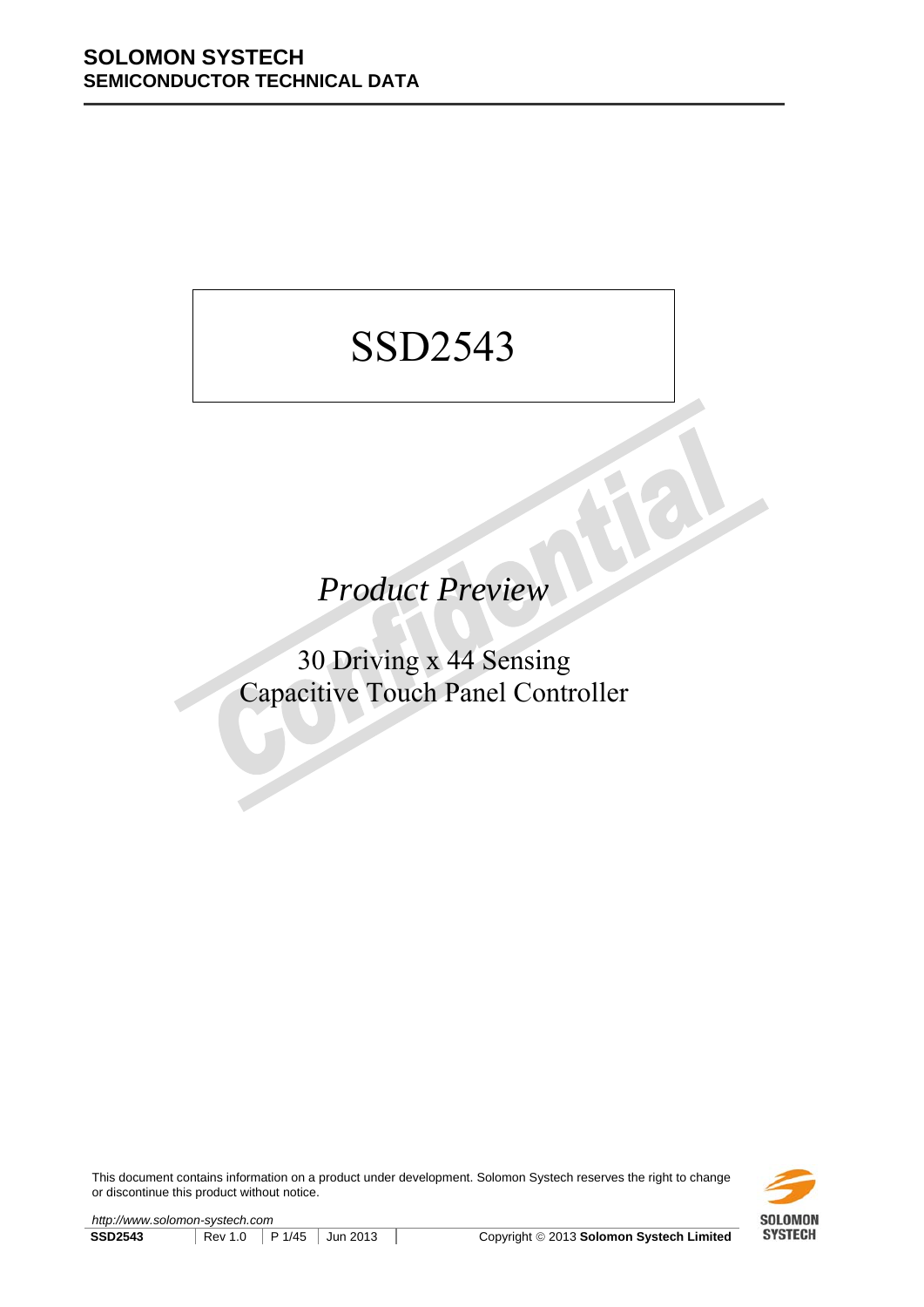| Version  | Change Items                                                                                                                                                                                                                                                                                                      | <b>Effective Date</b> |
|----------|-------------------------------------------------------------------------------------------------------------------------------------------------------------------------------------------------------------------------------------------------------------------------------------------------------------------|-----------------------|
| $0.10\,$ | 1 <sup>st</sup> Release                                                                                                                                                                                                                                                                                           | 08-Jan-13             |
| 0.20     | Added new package SSD2543QN4 for order, including the information<br>Added Command table<br>Added Command description<br>Removed USB and Self cap related information<br>Revised the IIC address table                                                                                                            | 06-Feb-13             |
| 0.30     | Updated AC characteristics conditions on P.34<br>Updated power up chip stable time on P.35<br>Removed USB circuit P.39<br>Updated driving power range on P.6,19,30<br>Add back the missing value for ADC range on P.20<br>Removed VDD description P.33<br>Removed Event stack and Event stack related information | 19-Feb-13             |
| 0.40     | P.6 - Added new ordering part SSD2543QN5<br>P.11 – Added Pin arrangement for SSD2543QN5<br>P.42 - Added Package information for SSD2543QN5<br>P.44 – Added Package orientation for SSD2543QN5                                                                                                                     | $23 - Apr - 13$       |
| 0.50     | P.18, $28$ – Remove 0x7A command<br>P.18, $28 -$ Update POR for 0x7B                                                                                                                                                                                                                                              | 06-Jun-13             |
| 1.0      | 1 <sup>st</sup> Release for Advanced information<br>Updated Tready from 1ms to 10 ms on Section 14.1                                                                                                                                                                                                              | $02-Jul-13$           |
|          |                                                                                                                                                                                                                                                                                                                   |                       |

## Appendix: IC Revision history of SSD2543 Specification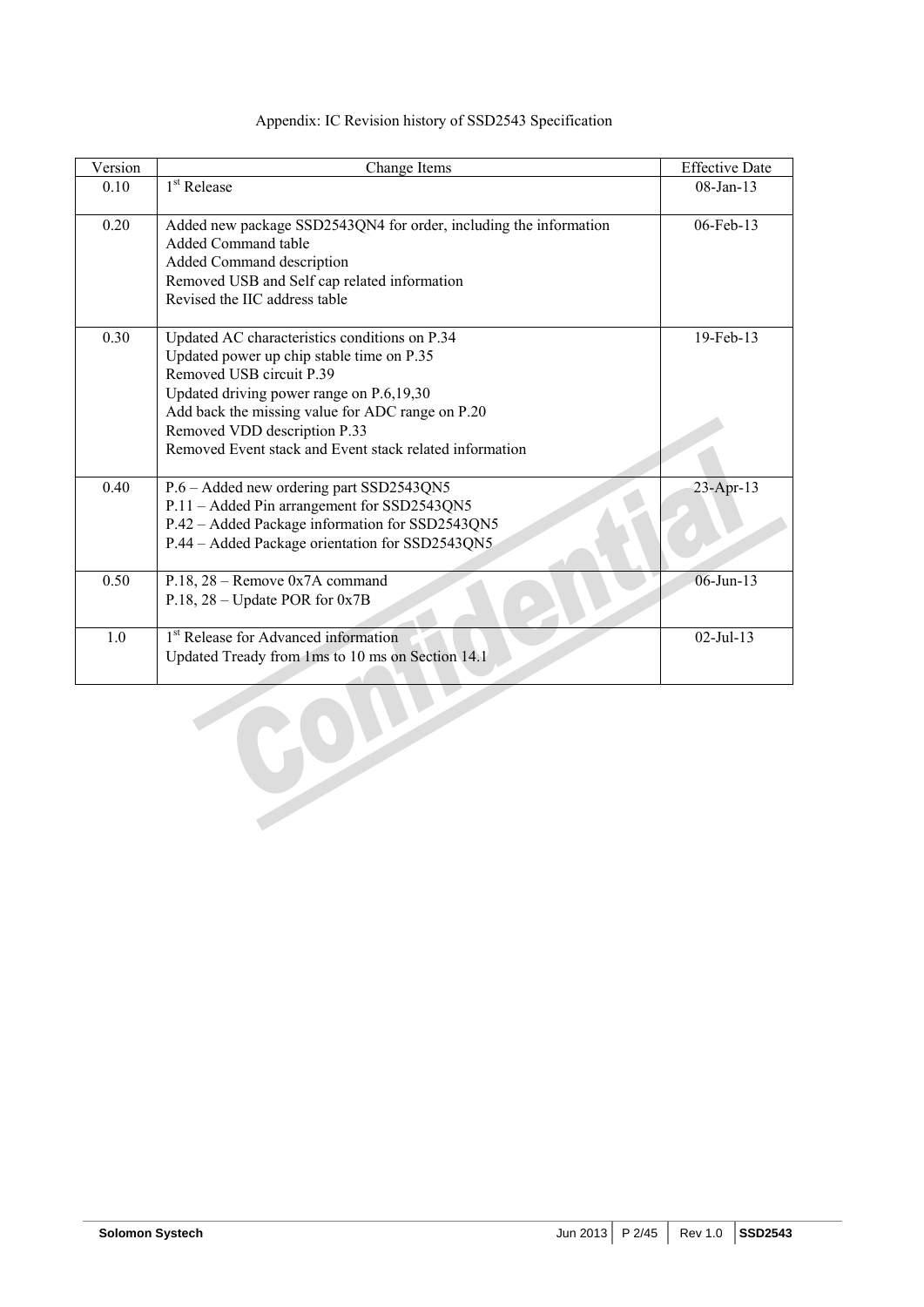## **CONTENTS**

| $\mathbf{1}$     |                              |  |
|------------------|------------------------------|--|
| $\overline{2}$   |                              |  |
| 3                |                              |  |
|                  |                              |  |
| $\boldsymbol{4}$ |                              |  |
| 5                |                              |  |
|                  | 5.1                          |  |
|                  | 5.2                          |  |
|                  | 5.3<br>5.4                   |  |
|                  |                              |  |
|                  | 6.1                          |  |
|                  | 6.2                          |  |
|                  | 6.3                          |  |
|                  | 6.4                          |  |
| 7 <sup>7</sup>   |                              |  |
|                  | 7.1                          |  |
|                  | 7.2                          |  |
|                  | 7.3                          |  |
|                  | 7.4<br>7.5                   |  |
|                  | 44 PINS SENSING INPUT<br>7.6 |  |
|                  | 7.7                          |  |
| 8                |                              |  |
|                  |                              |  |
| 9                |                              |  |
| 10               |                              |  |
|                  |                              |  |
| 11               |                              |  |
| 12               |                              |  |
|                  |                              |  |
| 13               |                              |  |
| 14               |                              |  |
|                  | 14.1                         |  |
|                  | 14.2                         |  |
| 15               |                              |  |
|                  | 15.1                         |  |
|                  | 15.2                         |  |
| 16               |                              |  |
|                  | 16.1                         |  |
|                  | 16.2                         |  |
|                  | 16.3                         |  |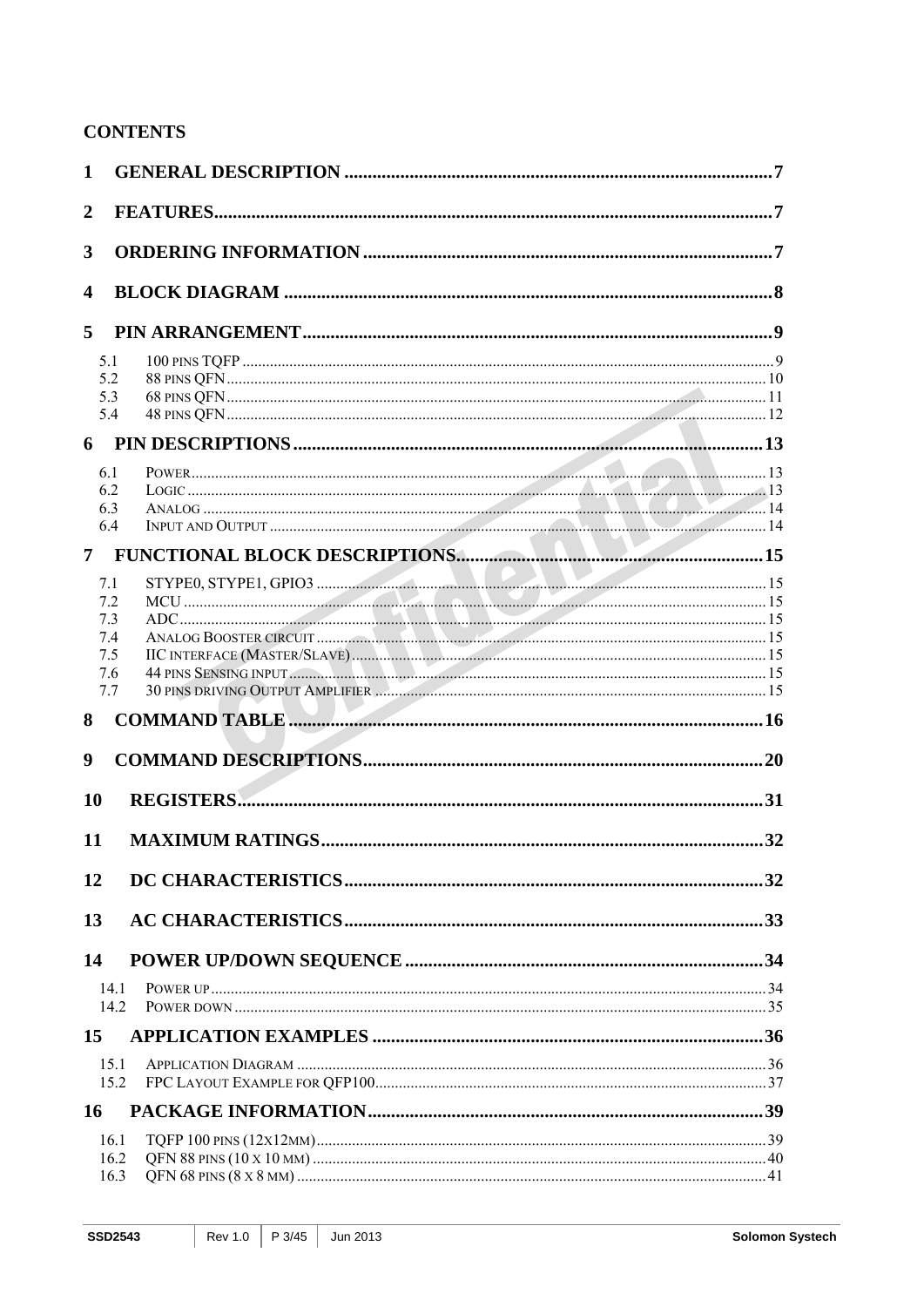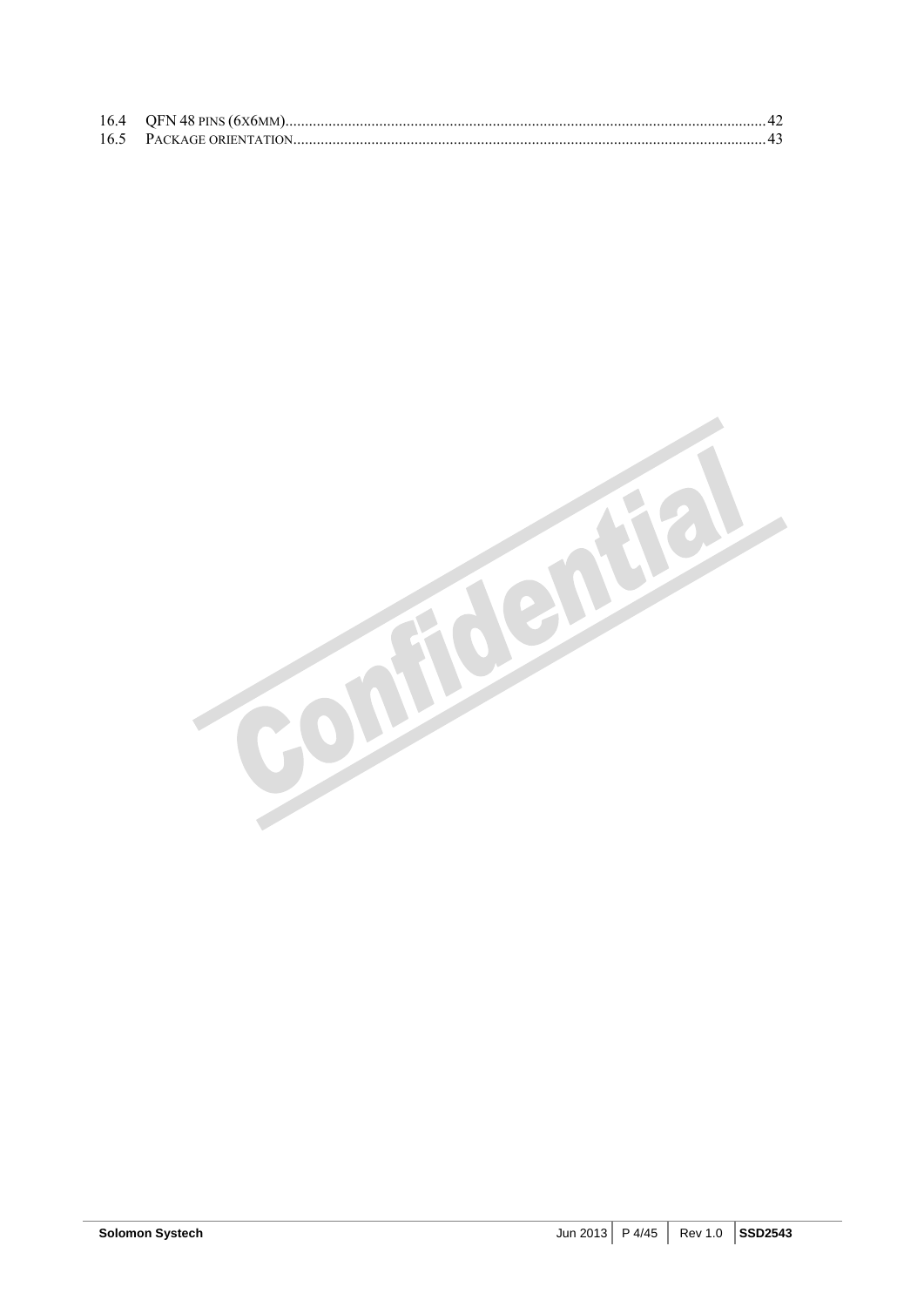### **TABLES**

Foentie

50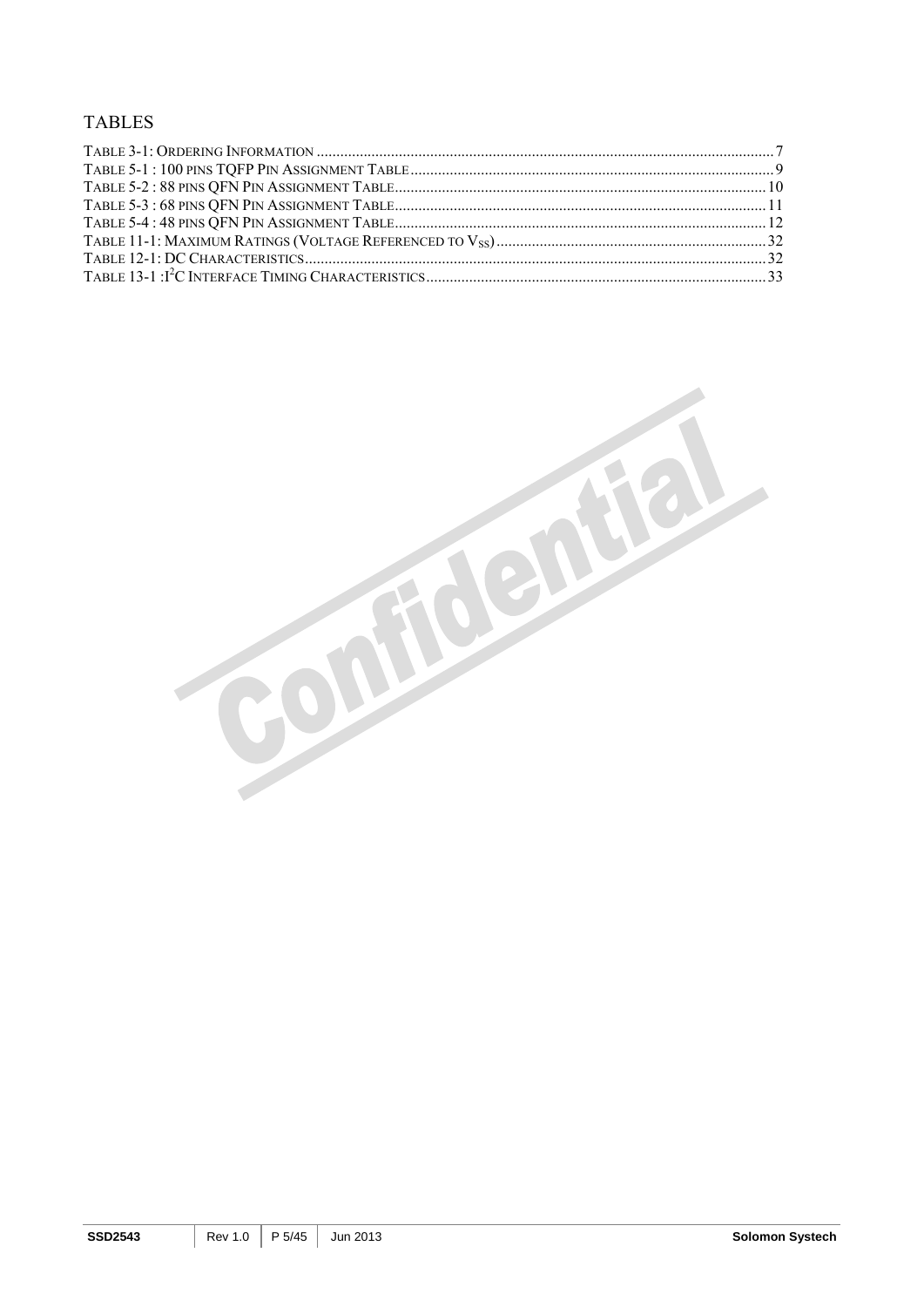## FIGURES

confidentiel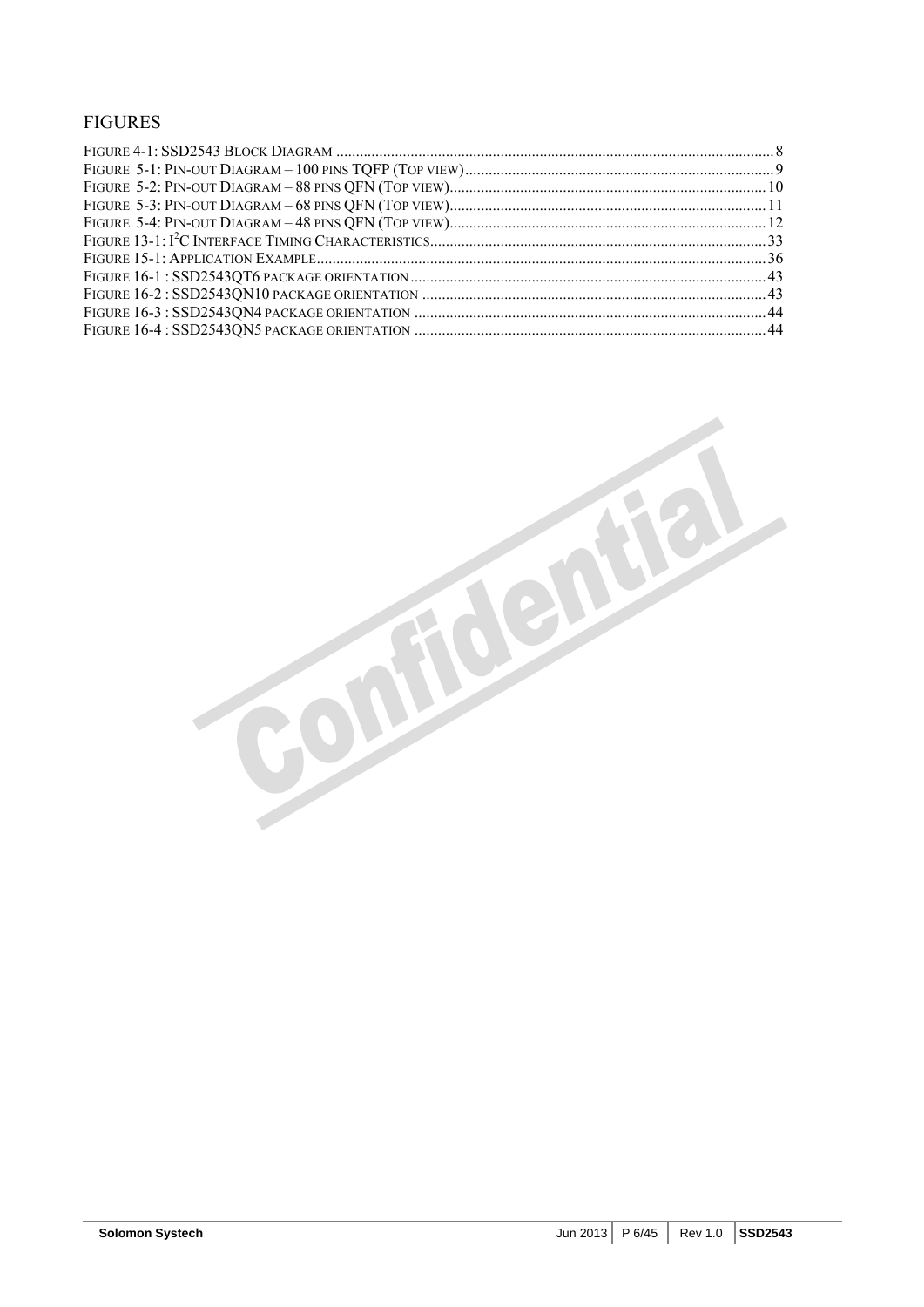## **1 GENERAL DESCRIPTION**

SSD2543 is an all in one capacitive touch panel driver that integrated the power circuits, driving and sensing circuits into a single MCU based chip. It can drive capacitive type touch panel with up to 30 driving and 44 sensing lines.

## **2 FEATURES**

- Operating voltage for IIC communication:
	- o VCI:  $2.5 \sim 3.3V$
	- o VDDIO:  $1.65 \approx 3.3V$
- 6V to 8V(max.) driving voltage with external booster Caps
- 5 steps in 0.5V increment programmable driving voltage control
- 16 bit MCU core
- 4k x 16 bit RAM for external EEPROM program support
- 16k x 16-bit Internal ROM
- Support 2816 x 1920 touch resolution and capable to support up to Full-HD panel
- Support 100Hz sampling rate
- Total 30 driving and 44 sensing pins
- Fully programmable driver scanning order
- 8 choices for Touch Screen Orientation control
- Provide  $(X, Y)$  coordinates and number of touch points with force index
- Support up to 10 fingers
- Automatic mode switching (Normal, Idle)
- Auto calibration for each cross-over point
- Support IIC (up to 400kbits/sec) interface for Android OS
- Supports high-ohm ITO (100kohm) up to 13-inch panel size
- Features "short I/O tester" for all sense pins
- Supports various type of panels with no ground shielding layer
- Supports various ITO patterns
- Supports pressure sensing
- Package: QFN48, QFN68, QFN88, TQFP100

### **3 ORDERING INFORMATION**

| Ordering Part Number | Drive | Sense | Package Form    | MOQ / MPQ | Remark |
|----------------------|-------|-------|-----------------|-----------|--------|
| SSD2543QT6           | 30    | 44    | TQFP-100 (Tray) | 119/1190  | IIС    |
| SSD2543QN10          | 28    | 38    | QFN-88 (Tray)   | 168/1680  | IІС    |
| SSD2543QN4           | 30    | 23    | QFN-68 (Tray)   | 260/2600  | IIС    |
| SSD2543QN5           | 21    | 12    | QFN-48 (Tray)   | 490/4900  | IIС    |

| Table 3-1: Ordering Information |  |
|---------------------------------|--|
|---------------------------------|--|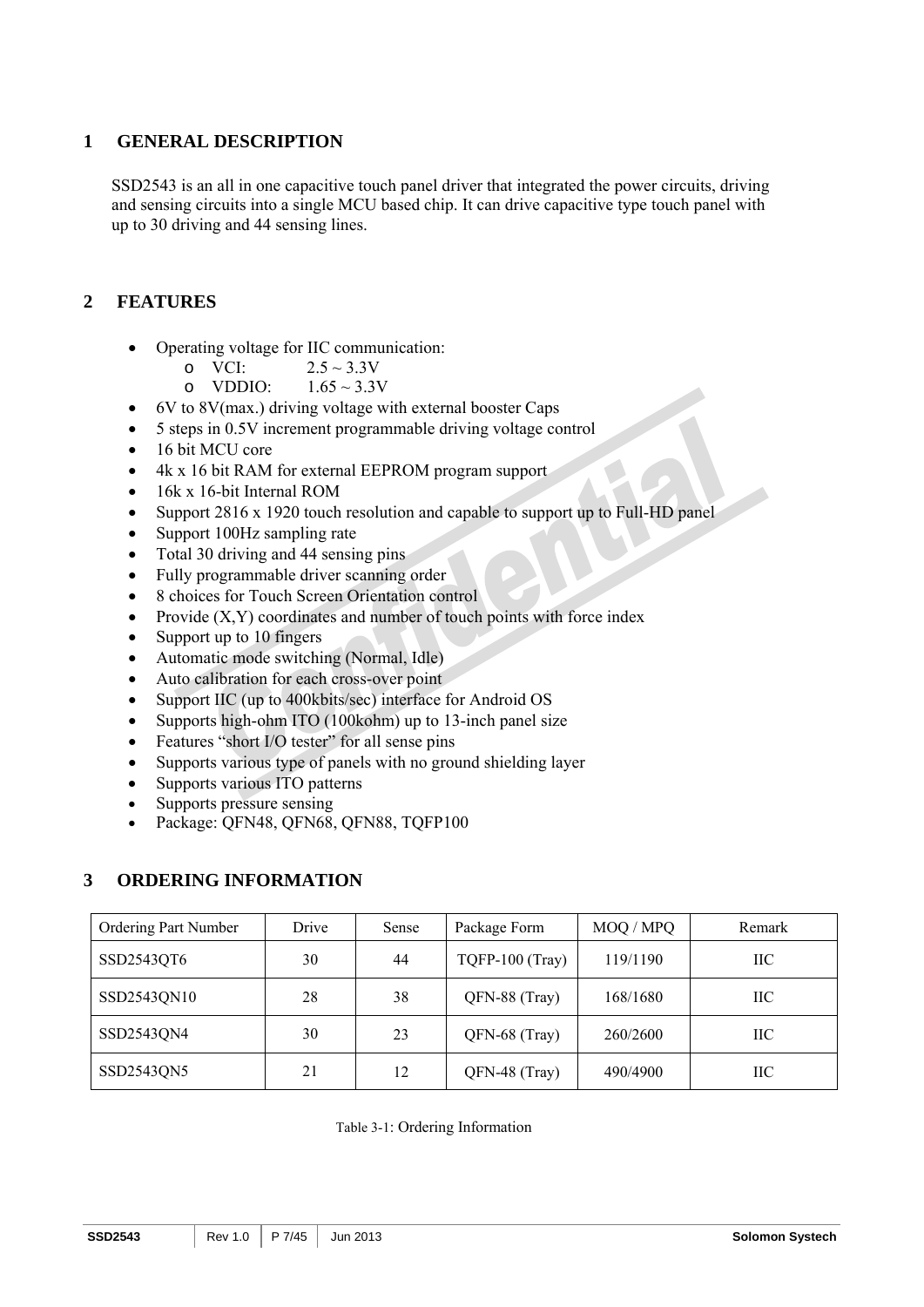## **4 BLOCK DIAGRAM**



Figure 4-1: SSD2543 Block Diagram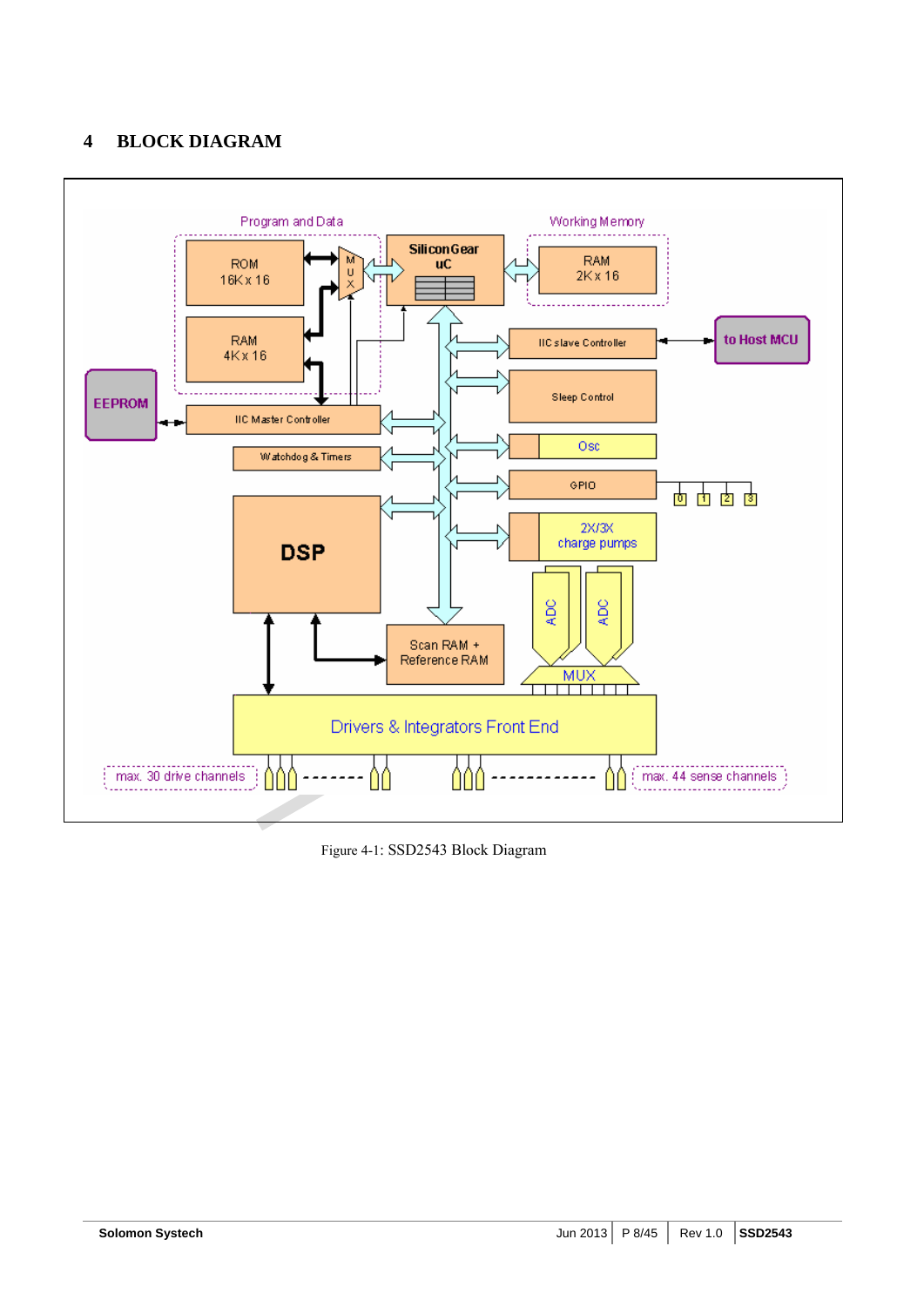### **PIN ARRANGEMENT**

## 5.1 100 pins TQFP



## Figure 5-1: Pin-out Diagram – 100 pins TQFP (Top view)

| Pin#           | Signal Name                   | Pin# | Signal Name         | Pin# | Signal Name         | Pin# | Signal Name |
|----------------|-------------------------------|------|---------------------|------|---------------------|------|-------------|
|                | SENSE43                       | 26   | <b>VOUT</b>         | 51   | DRIVE <sub>23</sub> | 76   | SENSE18     |
| $\overline{c}$ | NC                            | 27   | <b>VCHS</b>         | 52   | DRIVE24             | 77   | SENSE19     |
| 3              | N <sub>C</sub>                | 28   | DRIVE <sub>00</sub> | 53   | DRIVE <sub>25</sub> | 78   | SENSE20     |
| 4              | /RESET                        | 29   | DRIVE01             | 54   | DRIVE <sub>26</sub> | 79   | SENSE21     |
| 5              | /IRO                          | 30   | DRIVE <sub>02</sub> | 55   | DRIVE27             | 80   | SENSE22     |
| 6              | <b>MASTER SDA</b>             | 31   | DRIVE03             | 56   | DRIVE <sub>28</sub> | 81   | SENSE23     |
| $\overline{7}$ | <b>MASTER SCL</b>             | 32   | DRIVE04             | 57   | DRIVE <sub>29</sub> | 82   | SENSE24     |
| 8              | <b>SLAVE SDA</b>              | 33   | DRIVE05             | 58   | <b>SENSE00</b>      | 83   | SENSE25     |
| 9              | <b>SLAVE SCL</b>              | 34   | DRIVE <sub>06</sub> | 59   | SENSE01             | 84   | SENSE26     |
| 10             | NC                            | 35   | DRIVE07             | 60   | SENSE02             | 85   | SENSE27     |
| 11             | NC                            | 36   | DRIVE08             | 61   | SENSE03             | 86   | SENSE28     |
| 12             | NC                            | 37   | DRIVE09             | 62   | SENSE04             | 87   | SENSE29     |
| 13             | NC                            | 38   | DRIVE10             | 63   | SENSE05             | 88   | SENSE30     |
| 14             | GPIO03                        | 39   | DRIVE11             | 64   | SENSE06             | 89   | SENSE31     |
| 15             | STYPE00                       | 40   | DRIVE <sub>12</sub> | 65   | SENSE07             | 90   | SENSE32     |
| 16             | STYPE01                       | 41   | DRIVE13             | 66   | SENSE08             | 91   | SENSE33     |
| 17             | <b>VDDIO</b>                  | 42   | DRIVE14             | 67   | <b>SENSE09</b>      | 92   | SENSE34     |
| 18             | <b>VCI</b>                    | 43   | DRIVE15             | 68   | SENSE10             | 93   | SENSE35     |
| 19             | <b>BIAS</b>                   | 44   | DRIVE16             | 69   | SENSE11             | 94   | SENSE36     |
| 20             | <b>AVSS</b>                   | 45   | DRIVE17             | 70   | SENSE12             | 95   | SENSE37     |
| 21             | <b>VCORE</b>                  | 46   | DRIVE18             | 71   | SENSE13             | 96   | SENSE38     |
| 22             | C2XP                          | 47   | DRIVE19             | 72   | SENSE14             | 97   | SENSE39     |
| 23             | C <sub>2</sub> X <sub>N</sub> | 48   | DRIVE <sub>20</sub> | 73   | SENSE15             | 98   | SENSE40     |
| 24             | C3XN                          | 49   | DRIVE <sub>21</sub> | 74   | SENSE16             | 99   | SENSE41     |
| 25             | C3XP                          | 50   | DRIVE <sub>22</sub> | 75   | SENSE17             | 100  | SENSE42     |

|  | Table 5-1 : 100 pins TQFP Pin Assignment Table |  |
|--|------------------------------------------------|--|
|  |                                                |  |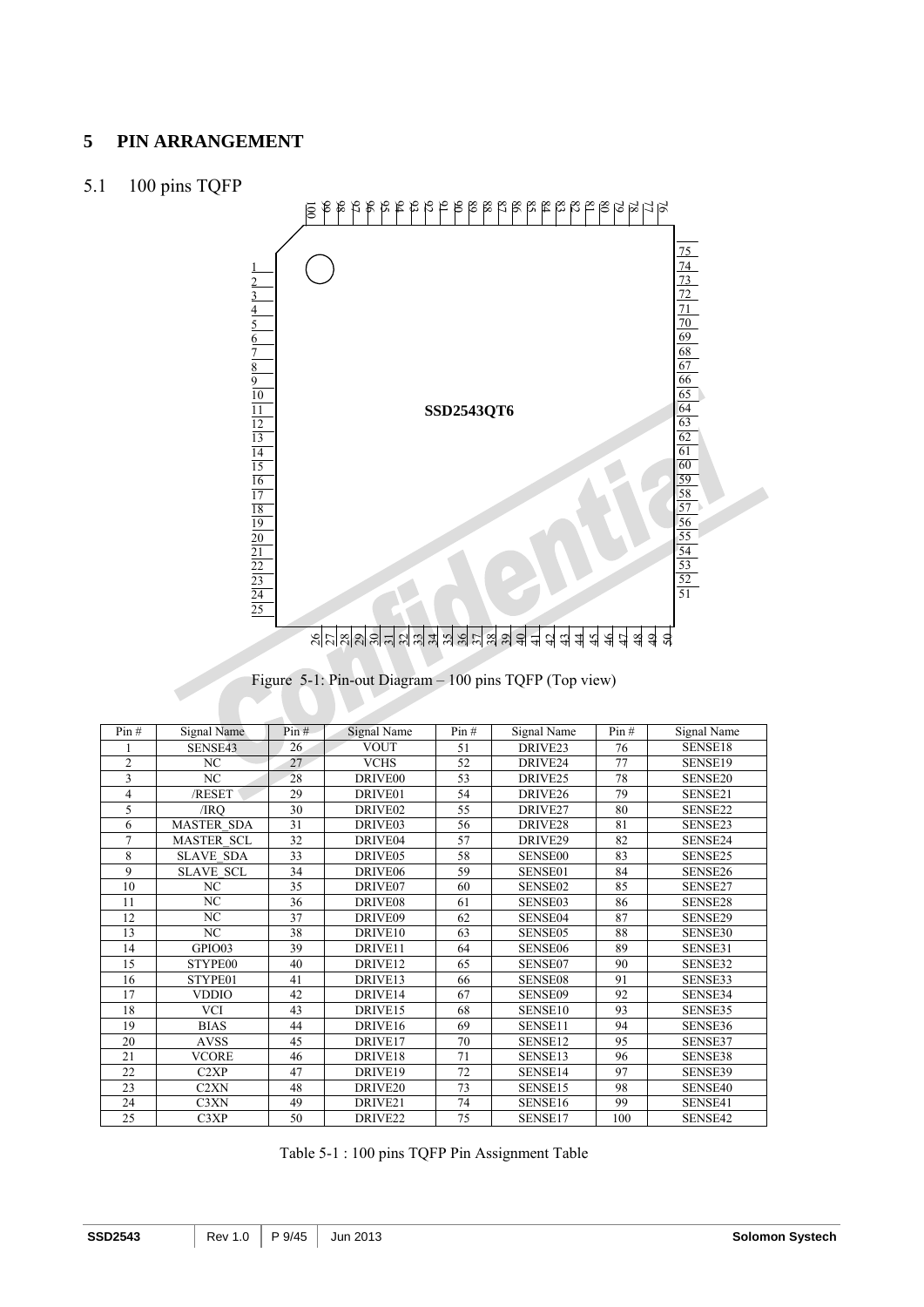

Figure 5-2: Pin-out Diagram – 88 pins QFN (Top view)

| Pin#           | Signal Name       | Pin# | Signal Name         | Pin# | Signal Name         | Pin# | Signal Name |
|----------------|-------------------|------|---------------------|------|---------------------|------|-------------|
|                | SENSE41           | 23   | <b>VOUT</b>         | 45   | DRIVE21             | 67   | SENSE19     |
| $\overline{c}$ | NC                | 24   | DRIVE <sub>00</sub> | 46   | DRIVE <sub>22</sub> | 68   | SENSE20     |
| 3              | NC                | 25   | DRIVE01             | 47   | DRIVE23             | 69   | SENSE21     |
| 4              | /RESET            | 26   | DRIVE <sub>02</sub> | 48   | DRIVE24             | 70   | SENSE22     |
| 5              | /IRO              | 27   | DRIVE03             | 49   | DRIVE <sub>25</sub> | 71   | SENSE23     |
| 6              | <b>MASTER SDA</b> | 28   | DRIVE04             | 50   | DRIVE <sub>26</sub> | 72   | SENSE24     |
| 7              | <b>MASTER SCL</b> | 29   | DRIVE05             | 51   | DRIVE <sub>27</sub> | 73   | SENSE25     |
| 8              | <b>SLAVE SDA</b>  | 30   | DRIVE <sub>06</sub> | 52   | SENSE04             | 74   | SENSE26     |
| 9              | <b>SLAVE SCL</b>  | 31   | DRIVE07             | 53   | SENSE05             | 75   | SENSE27     |
| 10             | NC                | 32   | DRIVE08             | 54   | SENSE <sub>06</sub> | 76   | SENSE28     |
| 11             | NC                | 33   | DRIVE09             | 55   | SENSE07             | 77   | SENSE29     |
| 12             | N <sub>C</sub>    | 34   | DRIVE10             | 56   | <b>SENSE08</b>      | 78   | SENSE30     |
| 13             | <b>STYPE</b>      | 35   | DRIVE11             | 57   | <b>SENSE09</b>      | 79   | SENSE31     |
| 14             | <b>VDDIO</b>      | 36   | DRIVE12             | 58   | SENSE <sub>10</sub> | 80   | SENSE32     |
| 15             | <b>VCI</b>        | 37   | DRIVE13             | 59   | SENSE11             | 81   | SENSE33     |
| 16             | <b>BIAS</b>       | 38   | DRIVE14             | 60   | SENSE12             | 82   | SENSE34     |
| 17             | <b>AVSS</b>       | 39   | DRIVE15             | 61   | SENSE13             | 83   | SENSE35     |
| 18             | <b>VCORE</b>      | 40   | DRIVE16             | 62   | SENSE14             | 84   | SENSE36     |
| 19             | C <sub>2</sub> XP | 41   | DRIVE17             | 63   | SENSE15             | 85   | SENSE37     |
| 20             | C <sub>2</sub> XN | 42   | DRIVE18             | 64   | SENSE16             | 86   | SENSE38     |
| 21             | C3XN              | 43   | DRIVE19             | 65   | SENSE17             | 87   | SENSE39     |
| 22             | C3XP              | 44   | DRIVE <sub>20</sub> | 66   | SENSE18             | 88   | SENSE40     |

Table 5-2 : 88 pins QFN Pin Assignment Table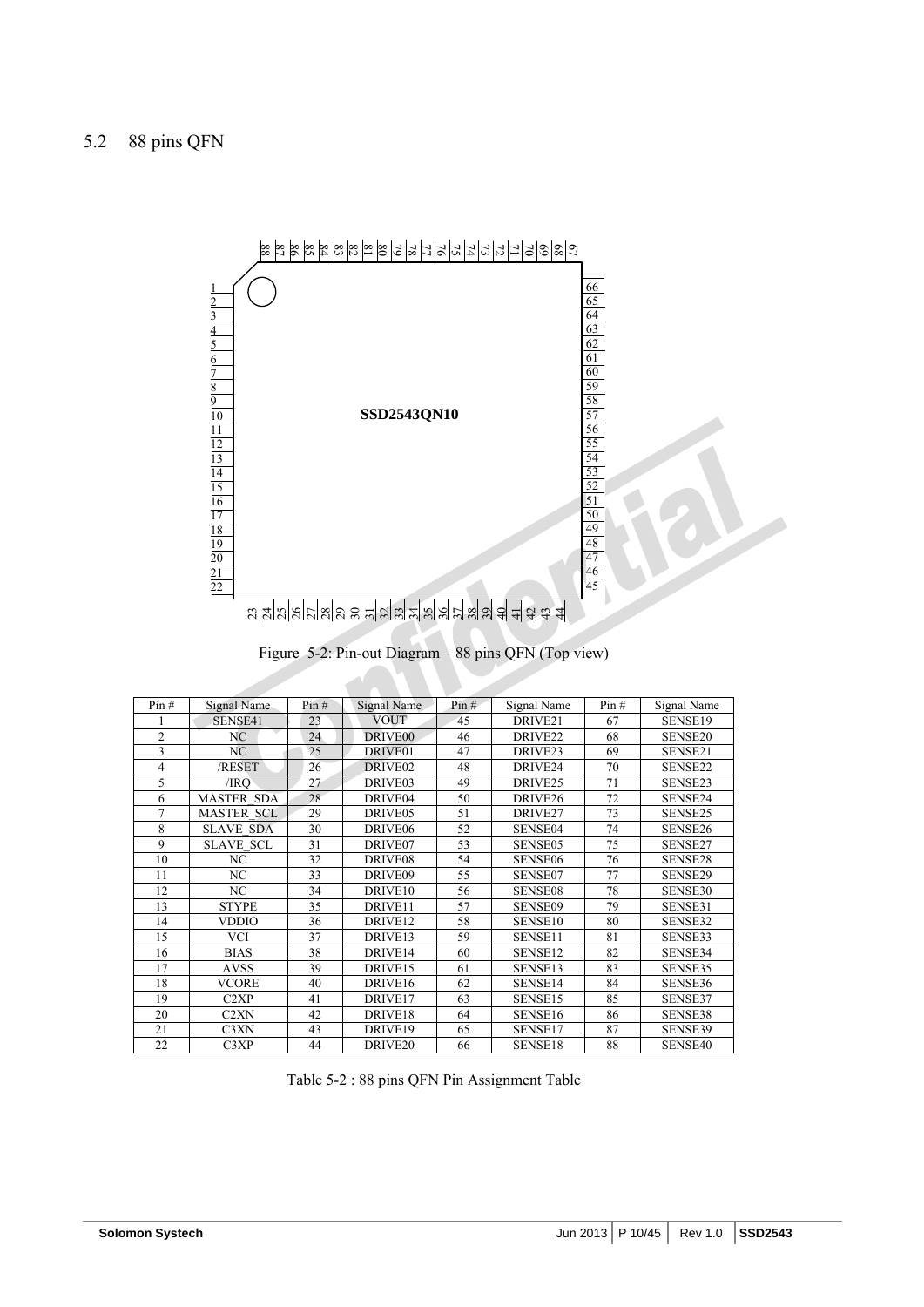

Figure 5-3: Pin-out Diagram – 68 pins QFN (Top view)

| Pin# | Signal Name                   | Pin# | <b>Signal Name</b>  | Pin# | <b>Signal Name</b>  | Pin# | Signal Name         |
|------|-------------------------------|------|---------------------|------|---------------------|------|---------------------|
|      | SENSE35                       | 18   | DRIVE <sub>01</sub> | 35   | DRIVE <sub>18</sub> | 52   | SENSE18             |
| 2    | /RESET                        | 19   | DRIVE02             | 36   | DRIVE <sub>19</sub> | 53   | SENSE <sub>19</sub> |
| 3    | /IRO                          | 20   | DRIVE <sub>03</sub> | 37   | DRIVE <sub>20</sub> | 54   | SENSE <sub>20</sub> |
| 4    | <b>SLAVE SDA</b>              | 21   | DRIVE <sub>04</sub> | 38   | DRIVE <sub>21</sub> | 55   | SENSE21             |
| 5    | <b>SLAVE SCL</b>              | 22   | DRIVE <sub>05</sub> | 39   | DRIVE <sub>22</sub> | 56   | SENSE22             |
| 6    | <b>STYPE</b>                  | 23   | DRIVE <sub>06</sub> | 40   | DRIVE <sub>23</sub> | 57   | SENSE23             |
| 7    | VDDIO                         | 24   | DRIVE <sub>07</sub> | 41   | DRIVE <sub>24</sub> | 58   | SENSE24             |
| 8    | <b>VCI</b>                    | 25   | DRIVE <sub>08</sub> | 42   | DRIVE <sub>25</sub> | 59   | SENSE <sub>25</sub> |
| 9    | <b>BIAS</b>                   | 26   | DRIVE <sub>09</sub> | 43   | DRIVE <sub>26</sub> | 60   | SENSE26             |
| 10   | <b>AVSS</b>                   | 27   | DRIVE <sub>10</sub> | 44   | DRIVE <sub>27</sub> | 61   | SENSE27             |
| 11   | VCORE                         | 28   | DRIVE <sub>11</sub> | 45   | DRIVE <sub>28</sub> | 62   | SENSE <sub>28</sub> |
| 12   | C <sub>2</sub> XP             | 29   | DRIVE <sub>12</sub> | 46   | DRIVE <sub>29</sub> | 63   | SENSE29             |
| 13   | C <sub>2</sub> X <sub>N</sub> | 30   | DRIVE <sub>13</sub> | 47   | SENSE <sub>13</sub> | 64   | SENSE30             |
| 14   | C3XN                          | 31   | DRIVE <sub>14</sub> | 48   | SENSE <sub>14</sub> | 65   | SENSE31             |
| 15   | C3XP                          | 32   | DRIVE <sub>15</sub> | 49   | SENSE <sub>15</sub> | 66   | SENSE32             |
| 16   | VOUT                          | 33   | DRIVE <sub>16</sub> | 50   | SENSE <sub>16</sub> | 67   | SENSE33             |
| 17   | DRIVE <sub>00</sub>           | 34   | DRIVE <sub>17</sub> | 51   | SENSE17             | 68   | SENSE34             |

|  |  | Table 5-3 : 68 pins QFN Pin Assignment Table |
|--|--|----------------------------------------------|
|--|--|----------------------------------------------|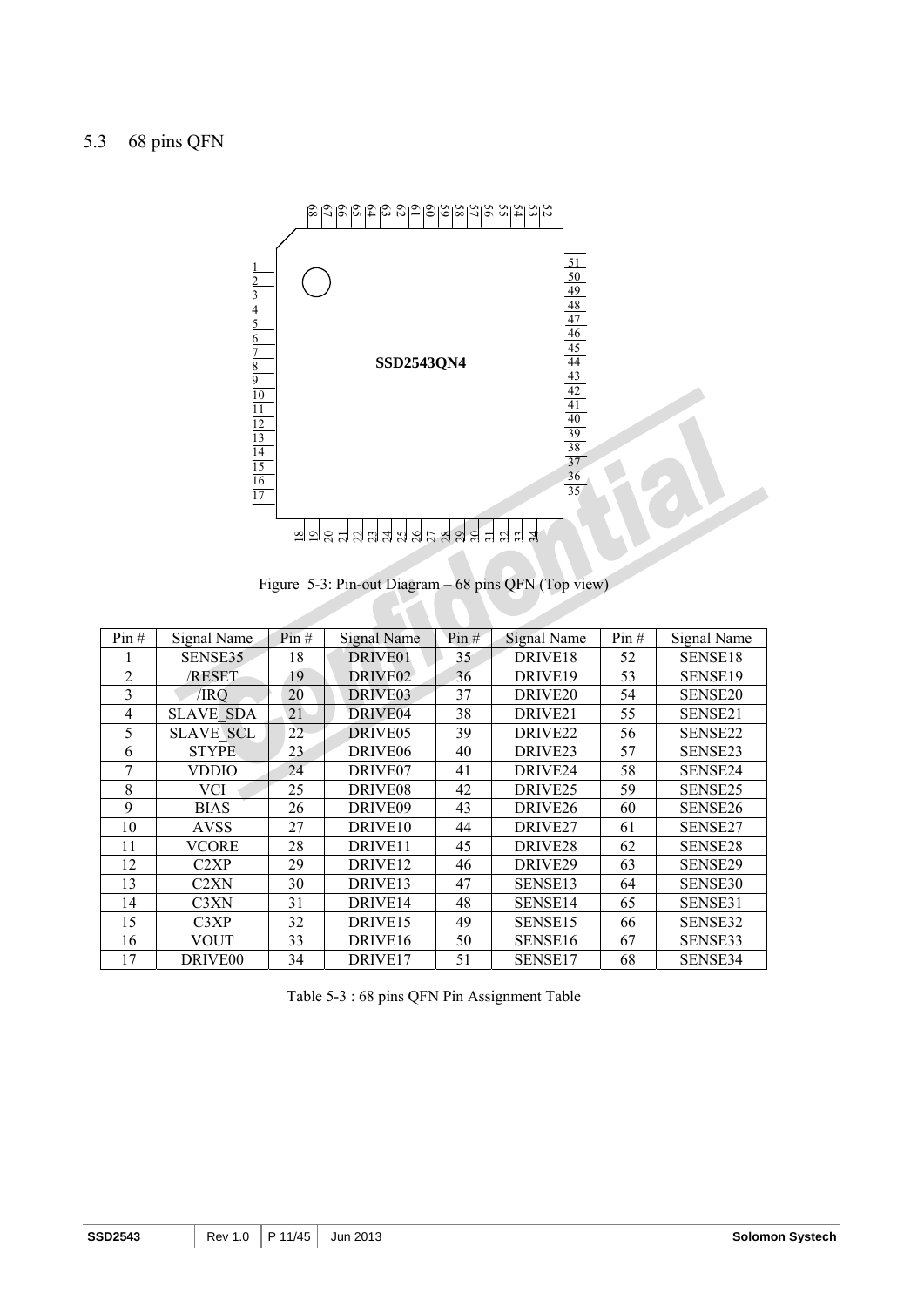

Figure 5-4: Pin-out Diagram – 48 pins QFN (Top view)

| 피피리히라리히라의의해하와            |                                                      |      |                                              |      |                     |      |                     |  |  |  |  |  |
|--------------------------|------------------------------------------------------|------|----------------------------------------------|------|---------------------|------|---------------------|--|--|--|--|--|
|                          |                                                      |      |                                              |      |                     |      |                     |  |  |  |  |  |
|                          | Figure 5-4: Pin-out Diagram - 48 pins QFN (Top view) |      |                                              |      |                     |      |                     |  |  |  |  |  |
|                          |                                                      |      |                                              |      |                     |      |                     |  |  |  |  |  |
|                          |                                                      |      |                                              |      |                     |      |                     |  |  |  |  |  |
|                          |                                                      |      |                                              |      |                     |      |                     |  |  |  |  |  |
|                          |                                                      |      |                                              |      |                     |      |                     |  |  |  |  |  |
| Pin#                     | Signal Name                                          | Pin# | Signal Name                                  | Pin# | Signal Name         | Pin# | <b>Signal Name</b>  |  |  |  |  |  |
|                          | /IRQ                                                 | 13   | C3XP                                         | 25   | DRIVE19             | 37   | SENSE <sub>20</sub> |  |  |  |  |  |
| $\overline{2}$           | <b>SLAVE SDA</b>                                     | 14   | VOUT                                         | 26   | DRIVE <sub>20</sub> | 38   | SENSE21             |  |  |  |  |  |
| 3                        | <b>SLAVE SCL</b>                                     | 15   | DRIVE09                                      | 27   | DRIVE <sub>21</sub> | 39   | SENSE22             |  |  |  |  |  |
| $\overline{\mathcal{A}}$ | <b>STYPE</b>                                         | 16   | DRIVE <sub>10</sub>                          | 28   | DRIVE <sub>22</sub> | 40   | SENSE23             |  |  |  |  |  |
| 5                        | VDDIO                                                | 17   | DRIVE <sub>11</sub>                          | 29   | DRIVE <sub>23</sub> | 41   | SENSE24             |  |  |  |  |  |
| 6                        | <b>VCI</b>                                           | 18   | DRIVE <sub>12</sub>                          | 30   | DRIVE24             | 42   | SENSE25             |  |  |  |  |  |
| 7                        | BIAS                                                 | 19   | DRIVE <sub>13</sub>                          | 31   | DRIVE <sub>25</sub> | 43   | SENSE <sub>26</sub> |  |  |  |  |  |
| 8                        | <b>AVSS</b>                                          | 20   | DRIVE <sub>14</sub>                          | 32   | DRIVE <sub>26</sub> | 44   | SENSE27             |  |  |  |  |  |
| 9                        | VCORE                                                | 21   | DRIVE <sub>15</sub>                          | 33   | DRIVE <sub>27</sub> | 45   | SENSE28             |  |  |  |  |  |
| 10                       | C2XP                                                 | 22   | DRIVE <sub>16</sub>                          | 34   | DRIVE <sub>28</sub> | 46   | SENSE29             |  |  |  |  |  |
| 11                       | C2XN                                                 | 23   | DRIVE <sub>17</sub>                          | 35   | DRIVE29             | 47   | SENSE30             |  |  |  |  |  |
| 12                       | C3XN                                                 | 24   | DRIVE <sub>18</sub>                          | 36   | SENSE19             | 48   | /RESET              |  |  |  |  |  |
|                          |                                                      |      |                                              |      |                     |      |                     |  |  |  |  |  |
|                          |                                                      |      | Table 5-4 : 48 pins QFN Pin Assignment Table |      |                     |      |                     |  |  |  |  |  |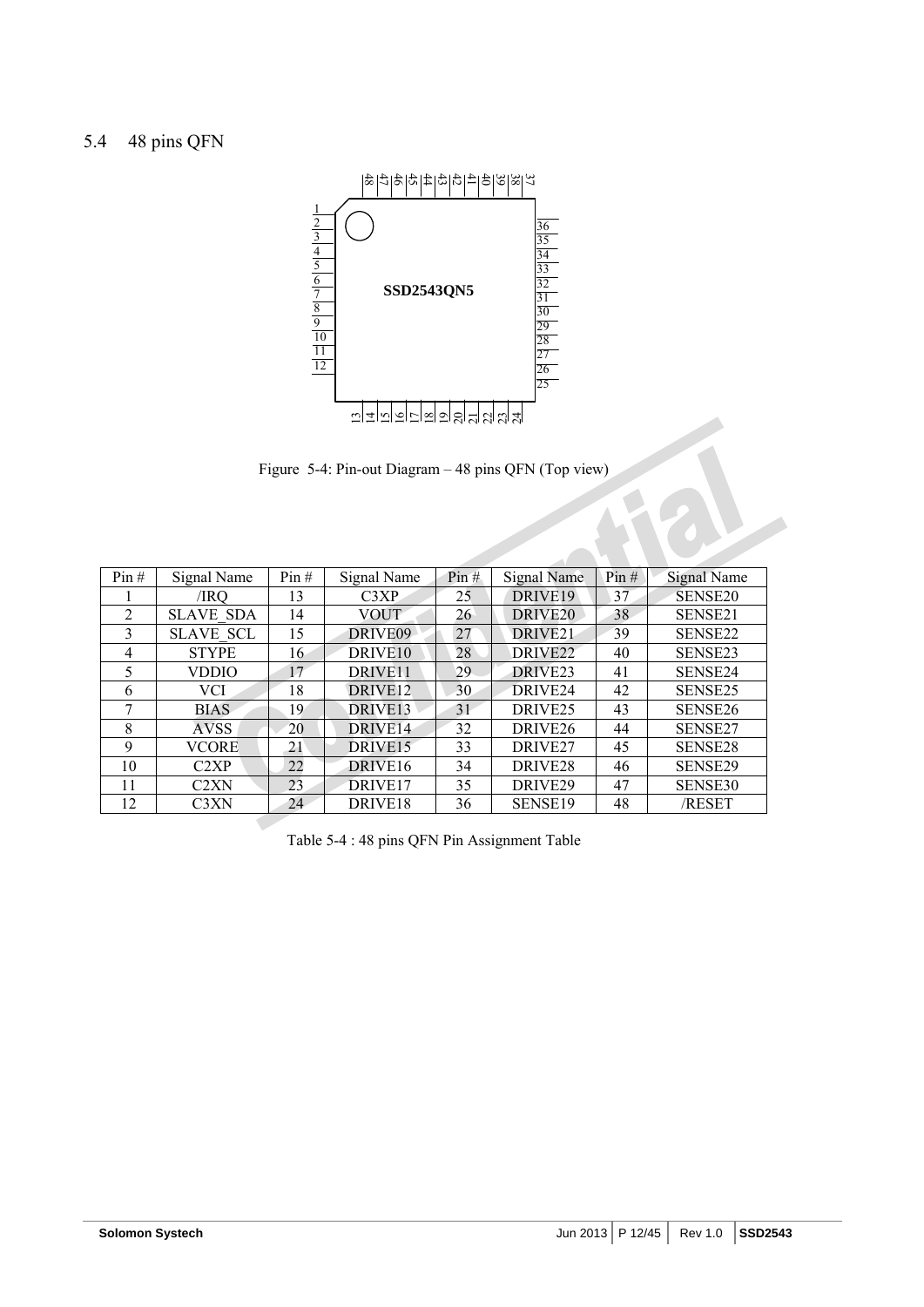### **6 PIN DESCRIPTIONS**

#### Key:

 $I = Input$  $O =$ Output IO = Bi-directional (input/output)  $P = Power \text{pin}$  $Hi-Z = High impedance$ 

#### 6.1 Power

| Pin Name     | Type | RESET#<br><b>State</b> | Description                                       |
|--------------|------|------------------------|---------------------------------------------------|
| <b>VDDIO</b> | P    | N/A                    | This pin is power supply input for I/O buffer     |
| <b>VCI</b>   | P    | N/A                    | This pin is power supply input for analog circuit |
| <b>VCHS</b>  | P    | N/A                    | This pin is ground for Booster and HV switches    |
| <b>DVSS</b>  | D    | N/A                    | This pin is ground for logic                      |
| <b>AVSS</b>  | P    | N/A                    | This pin is ground for analog                     |

### 6.2 Logic

| Pin Name                    | Type            | RESET#<br><b>State</b> | Description         |                                |                                             |                                        |  |  |  |  |
|-----------------------------|-----------------|------------------------|---------------------|--------------------------------|---------------------------------------------|----------------------------------------|--|--|--|--|
| /RESET                      | T               | <b>VCHS</b>            |                     | This is Reset pin for the chip |                                             |                                        |  |  |  |  |
| /IRQ                        | О               | <b>VDDIO</b>           |                     |                                | This is Interrupt pin for Interrupt request |                                        |  |  |  |  |
| <b>SLAVE</b><br>SDA         | IO <sub>1</sub> | $Hi-Z$                 | IIC data pin        |                                |                                             |                                        |  |  |  |  |
| SLAVE<br><b>SCK</b>         |                 | $Hi-Z$                 | IIC clock input pin |                                |                                             |                                        |  |  |  |  |
| <b>MASTER</b><br><b>SDA</b> | IO              | $Hi-Z$                 |                     |                                | IIC data pin in MCU mode                    |                                        |  |  |  |  |
| <b>MASTER</b><br><b>SCK</b> | L               | $Hi-Z$                 |                     |                                | IIC clock input pin in MCU mode             |                                        |  |  |  |  |
|                             |                 |                        | together.           |                                | Bus interface mode selection pin.           | STYPE means STYPE00 and STYPE01 bonded |  |  |  |  |
| STYPE00,                    |                 |                        | STYPE1              | <b>STYPE0</b>                  | <b>IIC</b> Addr                             |                                        |  |  |  |  |
| STYPE01                     | T               | $Hi-Z$                 | $\theta$            | $\mathbf{0}$                   | 0x48                                        |                                        |  |  |  |  |
|                             |                 |                        | $\Omega$            | $\mathbf{1}$                   | 0x49                                        |                                        |  |  |  |  |
|                             |                 |                        | 1                   | $\Omega$                       | 0x4A                                        |                                        |  |  |  |  |
|                             |                 |                        | $\mathbf{1}$        | $\mathbf{1}$                   | 0x4B                                        |                                        |  |  |  |  |
|                             |                 |                        |                     |                                |                                             |                                        |  |  |  |  |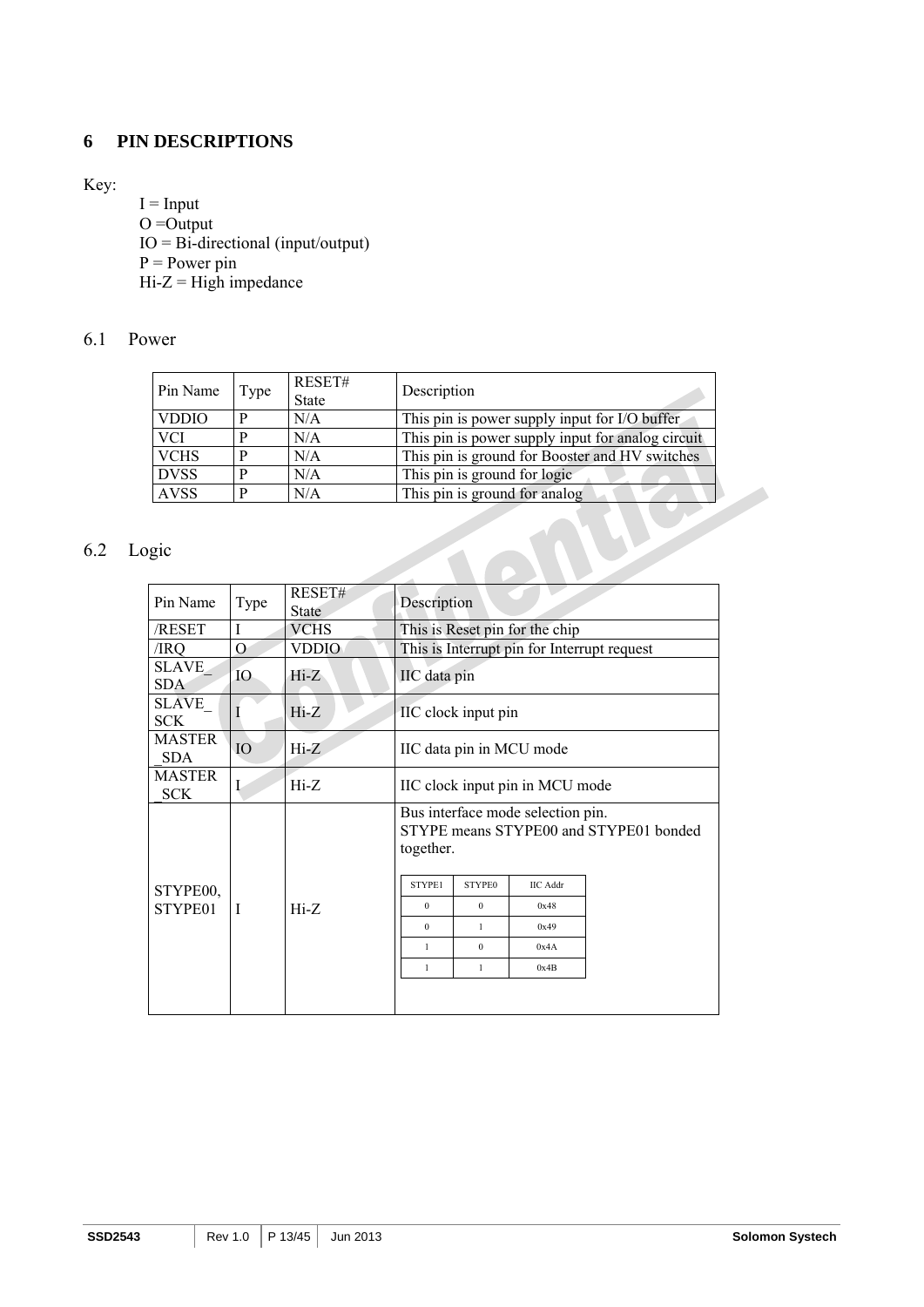## 6.3 Analog

| Pin Name                      | Type | RESET#<br><b>State</b> | Description                                                                           |
|-------------------------------|------|------------------------|---------------------------------------------------------------------------------------|
| C2XP                          | IO   | <b>VCI/VCHS</b>        | Booster pin. Connect a capacitor to C2N                                               |
| C2XN                          | IO   | <b>VCI/VCHS</b>        | Booster pin. Connect a capacitor to C2P                                               |
| C3XP                          | IO.  | <b>VCI/VCHS</b>        | Booster pin. Connect a capacitor to C3N                                               |
| C <sub>3</sub> X <sub>N</sub> | IO   | <b>VCI/VCHS</b>        | Booster pin. Connect a capacitor to C3P                                               |
| <b>VOUT</b>                   | P    | <b>VCI/VCHS</b>        | Output power supply for booster.<br>Connect a capacitor for stabilization             |
| <b>BIAS</b>                   | P    | <b>VCI/VCHS</b>        | Regulated voltage supply for sensor circuit.<br>Connect a capacitor for stabilization |
| VCORE                         | P    | N/A                    | Regulated voltage supply for logic circuit.<br>Connect a capacitor for stabilization  |

## 6.4 Input and Output

| ut and Output                    |      |                        |                    |  |
|----------------------------------|------|------------------------|--------------------|--|
| Pin Name                         | Type | RESET#<br><b>State</b> | Description        |  |
| SENSE00-<br>SENSE43              |      | $Hi-Z$                 | Sensor input pins  |  |
| DRIVE <sub>00</sub> -<br>DRIVE29 | O    | <b>VCHS</b>            | Driver output pins |  |
| GPIO03                           |      | $Hi-Z$                 | GPIO pins          |  |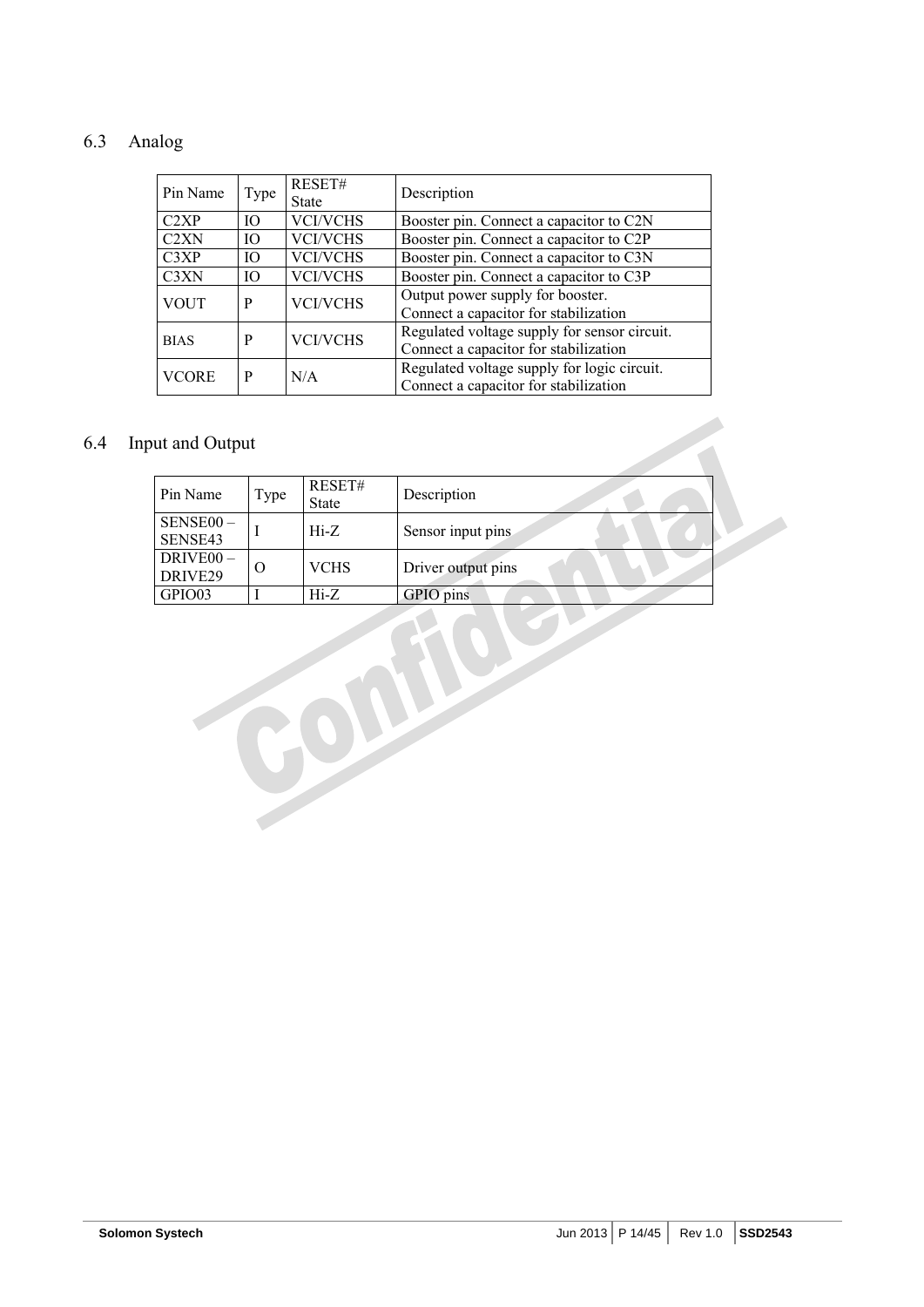## **7 FUNCTIONAL BLOCK DESCRIPTIONS**

### 7.1 STYPE0, STYPE1, GPIO3

In SSD2543, the addresses for IIC interface are listed as below. STYPE means STYPE00 and STYPE01 bonded together.

| <b>STYPE 1</b> | <b>STYPE 0</b> | <b>IIC Address</b> |
|----------------|----------------|--------------------|
|                |                | 0x48               |
|                |                | 0x49               |
|                |                | 0x4A               |
|                |                | 0x4B               |

### 7.2 MCU

This block is a 16bit MCU core.

### 7.3 ADC

This block is an analog to digital converter for converting the sensing signal to digital data.

#### 7.4 Analog Booster circuit

This block generates the high output driving voltage for the driving pins.

#### 7.5 IIC interface (Master/Slave)

This block is used to communicate with the MCU.

It supports the mandatory slave feature showed below.

- START Condition
- STOP Condition
- Acknowledge

With the addition of 16-bit MCU, system flow control has been changed from hardware logic to firmware code.

Support EEPROM with IIC boot loader.

- 7.6 44 pins Sensing input This block is the sensing circuit.
- 7.7 30 pins driving Output Amplifier This block is the driving output circuit.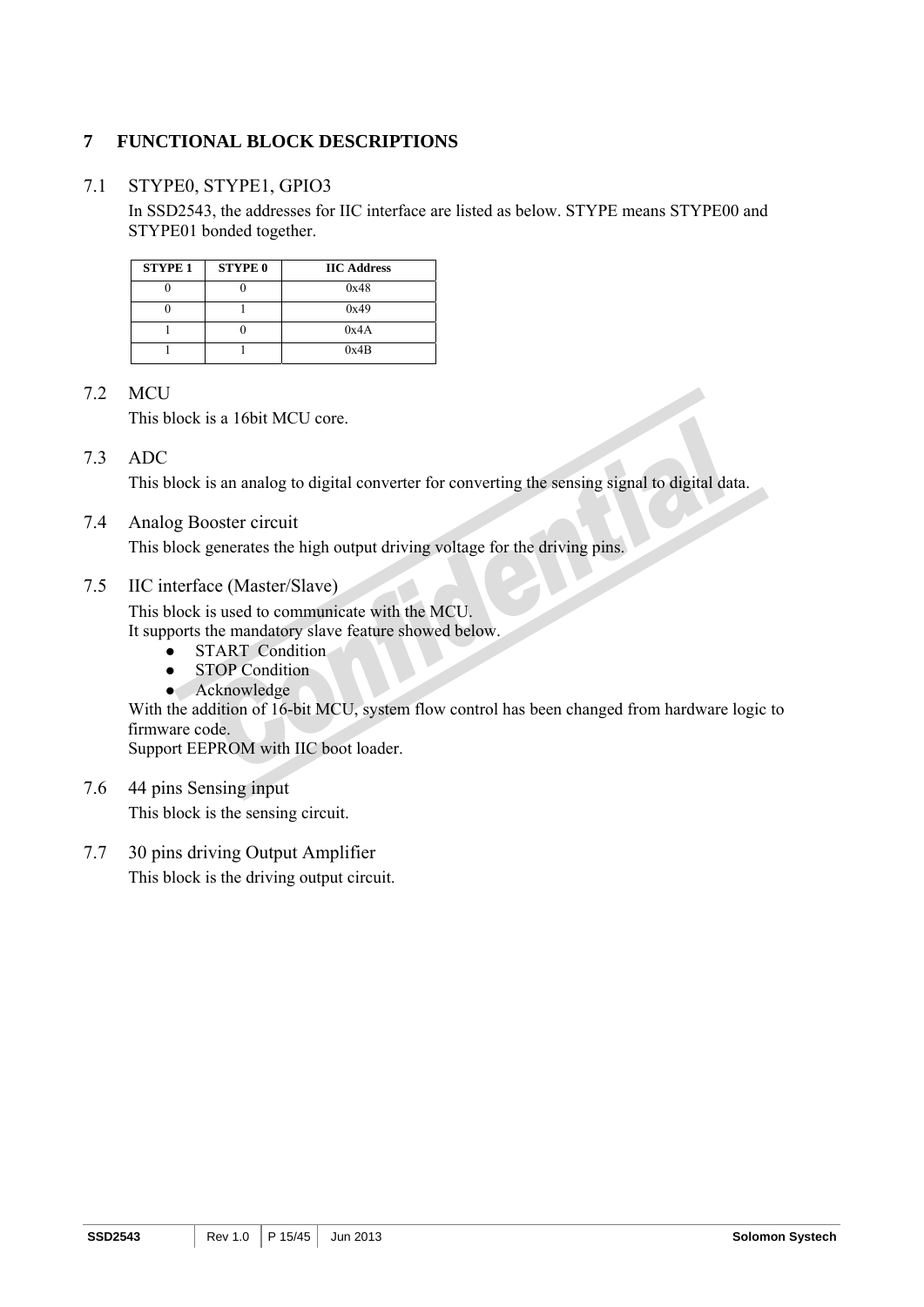## **8 COMMAND TABLE**

| Reg No.    | <b>Name</b>             | <b>Function</b><br><b>Read/W</b>                                    |                  | <b>Byte</b>    | <b>Parameter</b>                                                                              | <b>Default</b> |
|------------|-------------------------|---------------------------------------------------------------------|------------------|----------------|-----------------------------------------------------------------------------------------------|----------------|
| <b>Hex</b> |                         |                                                                     | rite/Co<br>mmand | of<br>para     |                                                                                               |                |
| 0x00       | <b>NOP</b>              |                                                                     |                  | meter          |                                                                                               |                |
| 0x01       | <b>SW RESET</b>         | Async software reset                                                | W                | 2              | Dummy byte 0x00                                                                               | N/A            |
| 0x02       | DEVICE ID               | Read Device ID                                                      | $\mathbb{R}$     | $\overline{c}$ | [15:0]: report "2543" in BCD                                                                  | 0x2543         |
| 0x04       | SLEEP OUT REG           | Clock is back                                                       | W                | $\overline{c}$ | $[15:0]$ : Dummy bytes                                                                        | N/A            |
| 0x05       | <b>SLEEP IN REG</b>     | Shut down everything that is controlled by<br>clock                 | W                | $\overline{2}$ | $[15:0]$ : Dummy bytes                                                                        | N/A            |
| 0x06       | DRIVE SENSE NO REG      | Set No# of Driving Electrode<br>Set No# of Sensing Electrode        | <b>RW</b>        | $\overline{2}$ | [12:8]: Number of Drive line - 1<br>[5:0]: Number of Sense line - 1                           | 0x1D2B         |
| 0x07       | <b>DRIVE LINE0 REG</b>  | Select Drive pin, slew rate and group<br>(left/right side of panel) | <b>RW</b>        | $\overline{2}$ | [8]: Drive line group $(\text{left/right})$<br>[7:5]: Slew rate<br>$[4:0]$ : Drive pin select | 0x00E0         |
| 0x08       | DRIVE LINE1 REG         | Select Drive pin, slew rate and group<br>(left/right side of panel) | <b>RW</b>        | 2              | [8]: Drive line group (left/right)<br>$[7:5]$ : Slew rate<br>[4:0]: Drive pin select          | 0x00E1         |
| 0x09       | <b>DRIVE LINE2 REG</b>  | Select Drive pin, slew rate and group<br>(left/right side of panel) | <b>RW</b>        | $\overline{c}$ | [8]: Drive line group (left/right)<br>$[7:5]$ : Slew rate<br>[4:0]: Drive pin select          | 0x00E2         |
| 0x0A       | <b>DRIVE LINE3 REG</b>  | Select Drive pin, slew rate and group<br>(left/right side of panel) | <b>RW</b>        | $\overline{c}$ | [8]: Drive line group (left/right)<br>$[7:5]$ : Slew rate<br>[4:0]: Drive pin select          | 0x00E3         |
| 0x0B       | <b>DRIVE LINE4 REG</b>  | Select Drive pin, slew rate and group<br>(left/right side of panel) | <b>RW</b>        | $\overline{2}$ | [8]: Drive line group (left/right)<br>$[7:5]$ : Slew rate<br>$[4:0]$ : Drive pin select       | 0x00E4         |
| 0x0C       | <b>DRIVE LINE5 REG</b>  | Select Drive pin, slew rate and group<br>(left/right side of panel) | RW               | $\overline{2}$ | [8]: Drive line group $(\text{left/right})$<br>$[7:5]$ : Slew rate<br>[4:0]: Drive pin select | 0x00E5         |
| 0x0D       | <b>DRIVE LINE6 REG</b>  | Select Drive pin, slew rate and group<br>(left/right side of panel) | <b>RW</b>        | $\overline{2}$ | [8]: Drive line group (left/right)<br>$[7:5]$ : Slew rate<br>[4:0]: Drive pin select          | 0x00E6         |
| 0x0E       | <b>DRIVE LINE7 REG</b>  | Select Drive pin, slew rate and group<br>(left/right side of panel) | <b>RW</b>        | $\overline{2}$ | [8]: Drive line group (left/right)<br>$[7:5]$ : Slew rate<br>[4:0]: Drive pin select          | 0x00E7         |
| 0x0F       | <b>DRIVE LINE8 REG</b>  | Select Drive pin, slew rate and group<br>(left/right side of panel) | <b>RW</b>        | $\overline{2}$ | [8]: Drive line group (left/right)<br>$[7:5]$ : Slew rate<br>$[4:0]$ : Drive pin select       | 0x00E8         |
| 0x10       | <b>DRIVE LINE9 REG</b>  | Select Drive pin, slew rate and group<br>(left/right side of panel) | <b>RW</b>        | $\overline{2}$ | [8]: Drive line group (left/right)<br>$[7:5]$ : Slew rate<br>$[4:0]$ : Drive pin select       | 0x00E9         |
| 0x11       | <b>DRIVE LINE10 REG</b> | Select Drive pin, slew rate and group<br>(left/right side of panel) | <b>RW</b>        | $\overline{2}$ | [8]: Drive line group (left/right)<br>$[7:5]$ : Slew rate<br>$[4:0]$ : Drive pin select       | 0x00EA         |
| 0x12       | DRIVE_LINE11_REG        | Select Drive pin, slew rate and group<br>(left/right side of panel) | <b>RW</b>        | $\overline{2}$ | [8]: Drive line group (left/right)<br>[ $7:5$ ]: Slew rate<br>$[4:0]$ : Drive pin select      | 0x00EB         |
| 0x13       | <b>DRIVE LINE12 REG</b> | Select Drive pin, slew rate and group<br>(left/right side of panel) | <b>RW</b>        | $\overline{2}$ | [8]: Drive line group ( $left/right$ )<br>$[7:5]$ : Slew rate<br>[4:0]: Drive pin select      | 0x00EC         |
| 0x14       | <b>DRIVE LINE13 REG</b> | Select Drive pin, slew rate and group<br>(left/right side of panel) | <b>RW</b>        | $\overline{2}$ | [8]: Drive line group ( $left/right$ )<br>$[7:5]$ : Slew rate<br>$[4:0]$ : Drive pin select   | 0x00ED         |
| 0x15       | <b>DRIVE LINE14 REG</b> | Select Drive pin, slew rate and group<br>(left/right side of panel) | <b>RW</b>        | $\overline{c}$ | [8]: Drive line group (left/right)<br>$[7:5]$ : Slew rate<br>$[4:0]$ : Drive pin select       | 0x00EE         |
| 0x16       | DRIVE LINE15 REG        | Select Drive pin, slew rate and group<br>(left/right side of panel) | <b>RW</b>        | $\overline{c}$ | [8]: Drive line group (left/right)<br>$[7:5]$ : Slew rate<br>[4:0]: Drive pin select          | 0x00EF         |
| 0x17       | <b>DRIVE LINE16 REG</b> | Select Drive pin, slew rate and group<br>(left/right side of panel) | <b>RW</b>        | 2              | [8]: Drive line group (left/right)<br>$[7:5]$ : Slew rate<br>[4:0]: Drive pin select          | 0x00F0         |
| 0x18       | <b>DRIVE LINE17 REG</b> | Select Drive pin, slew rate and group<br>(left/right side of panel) | <b>RW</b>        | $\overline{c}$ | $[8]$ : Drive line group (left/right)<br>$[7:5]$ : Slew rate<br>$[4:0]$ : Drive pin select    | 0x00F1         |
| 0x19       | <b>DRIVE LINE18 REG</b> | Select Drive pin, slew rate and group<br>(left/right side of panel) | <b>RW</b>        | $\overline{2}$ | [8]: Drive line group (left/right)<br>$[7:5]$ : Slew rate<br>$[4:0]$ : Drive pin select       | 0x00F2         |
| 0x1A       | DRIVE_LINE19_REG        | Select Drive pin, slew rate and group<br>(left/right side of panel) | RW               | $\overline{2}$ | [8]: Drive line group (left/right)<br>$[7:5]$ : Slew rate<br>[4:0]: Drive pin select          | 0x00F3         |
| 0x1B       | <b>DRIVE LINE20 REG</b> | Select Drive pin, slew rate and group<br>(left/right side of panel) | <b>RW</b>        | $\overline{2}$ | [8]: Drive line group (left/right)<br>$[7:5]$ : Slew rate<br>[4:0]: Drive pin select          | 0x00F4         |
| 0x1C       | DRIVE_LINE21_REG        | Select Drive pin, slew rate and group<br>(left/right side of panel) | RW               | $\overline{c}$ | [8]: Drive line group (left/right)<br>$[7:5]$ : Slew rate<br>$[4:0]$ : Drive pin select       | 0x00F5         |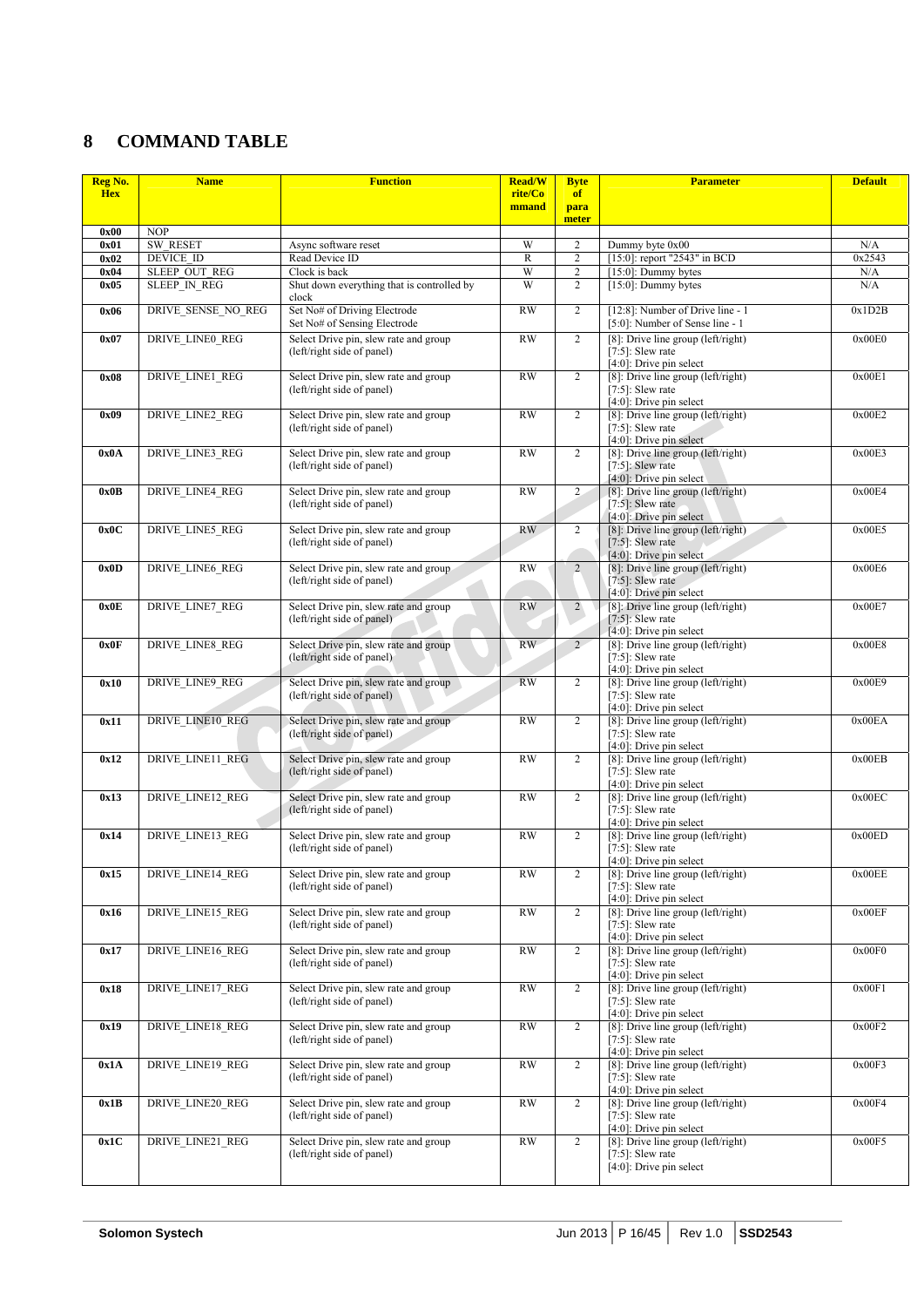| 0x1D | DRIVE_LINE22_REG             | Select Drive pin, slew rate and group<br>(left/right side of panel)                | <b>RW</b> | $\overline{2}$ | [8]: Drive line group (left/right)<br>$[7:5]$ : Slew rate<br>$[4:0]$ : Drive pin select                                                                                                                                                              | 0x00F6 |
|------|------------------------------|------------------------------------------------------------------------------------|-----------|----------------|------------------------------------------------------------------------------------------------------------------------------------------------------------------------------------------------------------------------------------------------------|--------|
| 0x1E | DRIVE_LINE23_REG             | Select Drive pin, slew rate and group<br>(left/right side of panel)                | <b>RW</b> | $\overline{2}$ | [8]: Drive line group (left/right)<br>$[7:5]$ : Slew rate<br>$[4:0]$ : Drive pin select                                                                                                                                                              | 0x00F7 |
| 0x1F | DRIVE_LINE24_REG             | Select Drive pin, slew rate and group<br>(left/right side of panel)                | RW        | $\overline{2}$ | [8]: Drive line group (left/right)<br>$[7:5]$ : Slew rate<br>[4:0]: Drive pin select                                                                                                                                                                 | 0x00F8 |
| 0x20 | <b>DRIVE LINE25 REG</b>      | Select Drive pin, slew rate and group<br>(left/right side of panel)                | RW        | $\overline{2}$ | [8]: Drive line group (left/right)<br>$[7:5]$ : Slew rate<br>[4:0]: Drive pin select                                                                                                                                                                 | 0x00F9 |
| 0x21 | <b>DRIVE LINE26 REG</b>      | Select Drive pin, slew rate and group<br>(left/right side of panel)                | RW        | $\overline{c}$ | [8]: Drive line group ( $left/right$ )<br>$[7:5]$ : Slew rate<br>$[4:0]$ : Drive pin select                                                                                                                                                          | 0x00FA |
| 0x22 | <b>DRIVE LINE27 REG</b>      | Select Drive pin, slew rate and group<br>(left/right side of panel)                | RW        | $\overline{2}$ | [8]: Drive line group (left/right)<br>$[7:5]$ : Slew rate<br>$[4:0]$ : Drive pin select                                                                                                                                                              | 0x00FB |
| 0x23 | <b>DRIVE LINE28 REG</b>      | Select Drive pin, slew rate and group<br>(left/right side of panel)                | <b>RW</b> | $\overline{2}$ | [8]: Drive line group ( $left/right$ )<br>$[7:5]$ : Slew rate<br>[4:0]: Drive pin select                                                                                                                                                             | 0x00FC |
| 0x24 | <b>DRIVE LINE29 REG</b>      | Select Drive pin, slew rate and group<br>(left/right side of panel)                | RW        | $\overline{2}$ | [8]: Drive line group (left/right)<br>[ $7:5$ ]: Slew rate<br>[4:0]: Drive pin select                                                                                                                                                                | 0x00FD |
| 0x25 | OP_MODE_REG                  | Set Operating Mode                                                                 | <b>RW</b> | $\overline{c}$ | [7:0]: Frame scan period in millisecond.<br>0x00 to enter IDLE mode.                                                                                                                                                                                 | 0x0000 |
| 0x27 | FREQ HOPPING REG             | Enable frequency hopping                                                           | <b>RW</b> | $\overline{2}$ | $[13:8]$ high freq<br>$[5:0]$ : low freq                                                                                                                                                                                                             | 0x0000 |
| 0x28 | <b>SENSE OFFSET REG</b>      | Change the start position of sense lines. Can<br>be any number from 0 to 43        | RW        | $\overline{2}$ | [5:0]: Sense line Offset                                                                                                                                                                                                                             | 0x0000 |
| 0x30 | INT_TIMING_REG               | Set the start time of integration window<br>Set the end time of integration window | RW        | $\overline{2}$ | [11:8]: Start time in unit of 125ns.<br>[3:0] End time in unit of 125ns.                                                                                                                                                                             | 0x0308 |
| 0x33 | MIN AREA REG                 | Define Min. Finger Area                                                            | RW        | $2^{\circ}$    | [7:0]: Min. area for a valid finger detection                                                                                                                                                                                                        | 0x0001 |
| 0x34 | MIN LEVEL REG                | Define Min. Finger Level                                                           | RW        | $\overline{2}$ | [8:0]: Min. amplitude for a valid finger detection                                                                                                                                                                                                   | 0x0064 |
| 0x35 | MIN_WEIGHT_REG               | Define Min. Finger Weight                                                          | <b>RW</b> | $\overline{2}$ | [15:0]: Min. weight threshold for a valid finger<br>detection                                                                                                                                                                                        | 0x0001 |
| 0x36 | <b>MAX AREA REG</b>          | Define Max. Finger Area                                                            | <b>RW</b> | $\overline{2}$ | [7:0]: Max. area for a valid finger detection                                                                                                                                                                                                        | 0x0018 |
| 0x3A | CG METHOD REG                | Select finger CG calculation method                                                | RW        | $\overline{2}$ | [ $9:8$ ]: $0 = Weighted average$                                                                                                                                                                                                                    | 0x0200 |
|      |                              | Select blending % in hybrid CG calculation.                                        |           |                | $1 =$ Curve fitting<br>$2 = Hybrid$<br>$[7:2]$ : Reserved<br>$[1:0]$ :<br>Weighted Curve<br>Average<br>Fitting<br>$00 = 50\%$<br>50%<br>$01 = 75\%$<br>25%                                                                                           |        |
| 0x47 | <b>EDGE SUPPRESS1 REG</b>    | Set edge suppress top and bottom                                                   | <b>RW</b> | $\overline{c}$ | $10 = 25\%$<br>75%<br>[15:8] Edge suppress top<br>[7:0] Edge suppress bottom                                                                                                                                                                         | 0xFFFF |
| 0x48 | EDGE SUPPRESS2 REG           | Set edge suppress Left and Right                                                   | <b>RW</b> | $\overline{2}$ | [15:8] Edge suppress left<br>[7:0] Edge suppress right                                                                                                                                                                                               | 0xFFFF |
| 0x49 | <b>EDGE SUPPRESS3 REG</b>    | Set edge suppress topleft and topright                                             | RW        | $\overline{2}$ | [15:8] Edge suppress topleft<br>[7:0] Edge suppress topright                                                                                                                                                                                         | 0xFFFF |
| 0x4A | <b>EDGE SUPPRESS4 REG</b>    | Set edge suppress bottomleft and bottomright                                       | RW        | $\overline{c}$ | [15:8] Edge suppress bottomleft<br>[7:0] Edge suppress bottomright                                                                                                                                                                                   | 0xFFFF |
| 0x50 | HOP LEVEL REG                |                                                                                    | RW        | 2              | $[15:0]$ : hopping level                                                                                                                                                                                                                             | 0x0000 |
| 0x57 |                              |                                                                                    |           |                |                                                                                                                                                                                                                                                      |        |
|      | PRESS SCALE REG              | Set pressure scaling factor                                                        | <b>RW</b> | $\overline{2}$ | $[2:0]$ : 0: finger weight $[8:1]$<br>1: finger weight $[9:2]$<br>6: finger weight $[14:7]$<br>7: finger weight $[15:8]$                                                                                                                             | 0x0003 |
| 0x65 | ORIENTATION REG              | Remap finger coordinates<br>according to different orientation                     | RW        | $\overline{2}$ | $[15:3]$ : Reserved<br>$[2:0]$ : 000: Normal<br>001: Y-Invert<br>010: X-Invert<br>011: X-Invert + Y-Invert<br>100: Transpose<br>101: Transpose + X-Invert (270 deg)<br>110: Transpose + Y-Invert (90 deg)<br>$111$ : Transpose + X-Invert + Y-Invert | 0x0000 |
| 0x66 | X SCALING REG                | Set scaling factor for X coordinate.                                               | <b>RW</b> | $\overline{c}$ | $[15:0]$ : X scaling factor in<br>0#.## #### #### #### binary format.                                                                                                                                                                                | 0x4000 |
| 0x67 | Y SCALING REG                | Set scaling factor for Y coordinate.                                               | <b>RW</b> | $\overline{2}$ | [15:0]: Y scaling factor in<br>0#.## #### #### #### binary format.                                                                                                                                                                                   | 0x4000 |
| 0x68 | X OFFSET REG<br>Y_OFFSET_REG | Set Offset in X direction                                                          | <b>RW</b> | $\overline{c}$ | [15:0]: X offset in basic resolution unit. $(+/-)$                                                                                                                                                                                                   | 0x0000 |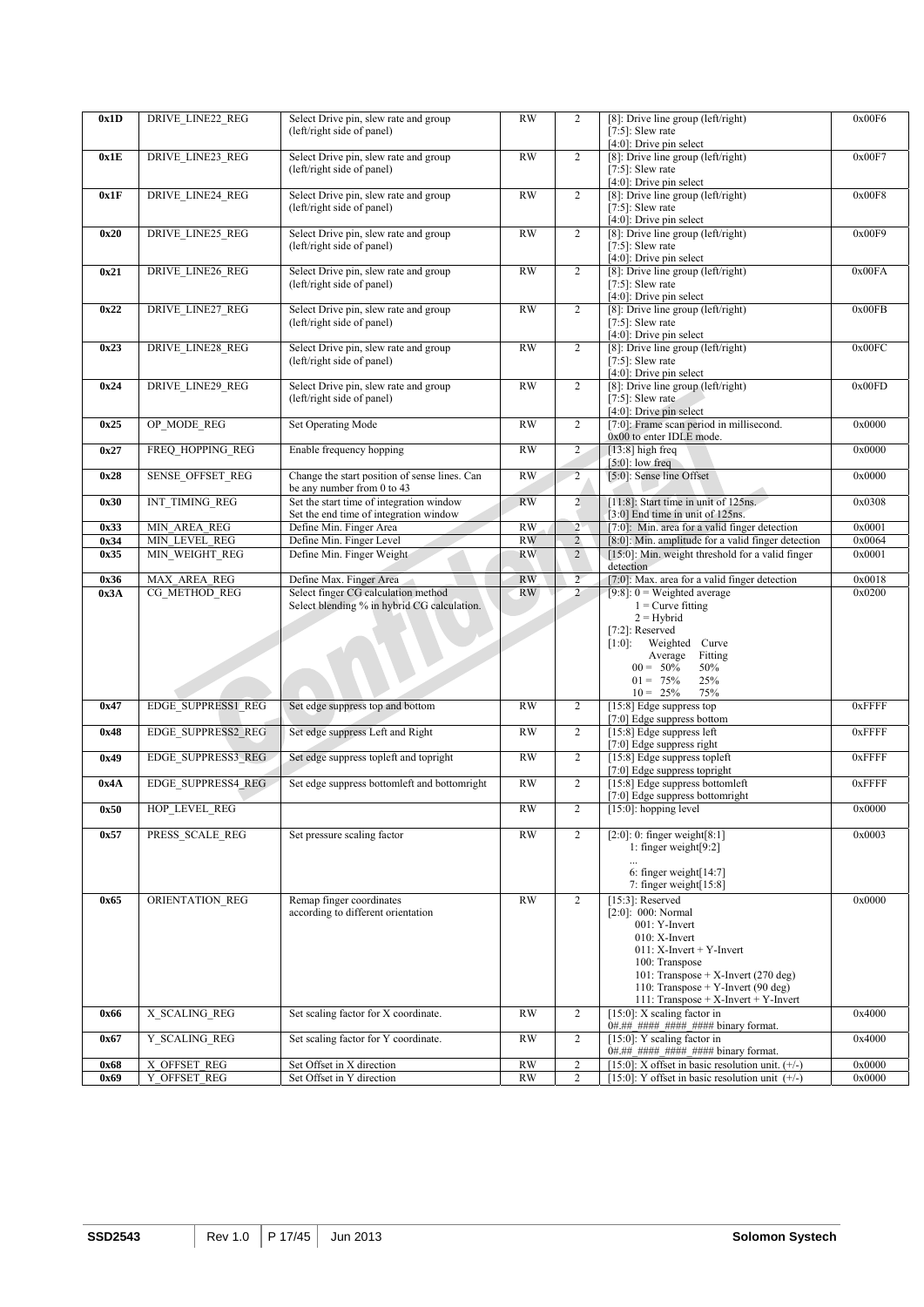| 0x79 | <b>TOUCH STATUS</b>   | <b>Touch Status</b>                    | $\overline{R}$  | $\overline{c}$ | [13]: Finger09 detected                      | 0x0000 |
|------|-----------------------|----------------------------------------|-----------------|----------------|----------------------------------------------|--------|
|      |                       |                                        |                 |                | [12]: Finger08 detected                      |        |
|      |                       |                                        |                 |                | [11]: Finger07 detected                      |        |
|      |                       |                                        |                 |                | [10]: Finger06 detected                      |        |
|      |                       |                                        |                 |                | [9]: Finger05 detected                       |        |
|      |                       |                                        |                 |                | [8]: Finger04 detected                       |        |
|      |                       |                                        |                 |                |                                              |        |
|      |                       |                                        |                 |                | [7]: Finger03 detected                       |        |
|      |                       |                                        |                 |                | [6]: Finger02 detected                       |        |
|      |                       |                                        |                 |                | [5]: Finger01 detected                       |        |
|      |                       |                                        |                 |                | [4]: Finger00 detected                       |        |
|      |                       |                                        |                 |                |                                              |        |
|      |                       |                                        |                 |                | [3]: Abnormal status detected                |        |
|      |                       |                                        |                 |                | [2]: Large Object detected                   |        |
|      |                       |                                        |                 |                | [1]: FIFO overflow                           |        |
|      |                       |                                        |                 |                | [0]: FIFO data valid                         |        |
| 0x7B | IRQ MSK REG           | <b>IRQ</b> Mask                        | $\overline{RW}$ | $\overline{2}$ | $[15:14]$ : reserved                         | 0xC003 |
|      |                       |                                        |                 |                | [13]: Finger09 status mask                   |        |
|      |                       |                                        |                 |                | [12]: Finger08 status mask                   |        |
|      |                       |                                        |                 |                | $[11]$ : Finger07 status mask                |        |
|      |                       |                                        |                 |                | [10]: Finger06 status mask                   |        |
|      |                       |                                        |                 |                | [9]: Finger05 status mask                    |        |
|      |                       |                                        |                 |                | [8]: Finger04 status mask                    |        |
|      |                       |                                        |                 |                |                                              |        |
|      |                       |                                        |                 |                | [7]: Finger03 status mask                    |        |
|      |                       |                                        |                 |                | [6]: Finger02 status mask                    |        |
|      |                       |                                        |                 |                | $[5]$ : Finger01 status                      |        |
|      |                       |                                        |                 |                | [4]: Finger00 status mask                    |        |
|      |                       |                                        |                 |                | [3]: Abnormal status mask                    |        |
|      |                       |                                        |                 |                | [2]: Large Object status mask                |        |
|      |                       |                                        |                 |                | [1]: FIFO overflow status mask               |        |
|      |                       |                                        |                 |                | [0]: FIFO data valid status mask             |        |
| 0x7C | FINGER00 REG          | Finger00 Coordinate                    | ${\bf R}$       | 4              | $[31:24]$ : X-coordinate $[7:0]$             | 0xFF   |
|      |                       |                                        |                 |                | $[23:16]:Y$ -coordinate $[7:0]$              | 0xFF   |
|      |                       |                                        |                 |                | [15:12]: X-coordinate [11:8]                 | 0xFF   |
|      |                       |                                        |                 |                | [11:8]: Y-coordinate [11:8]                  | 0x00   |
|      |                       |                                        |                 |                | [7:0]: Pressure Index                        |        |
| 0x7D | FINGER01 REG          | Finger01 Coordinate                    | $\mathbb{R}$    | $\overline{4}$ | $[31:24]$ : X-coordinate $[7:0]$             | 0xFF   |
|      |                       |                                        |                 |                | $[23:16]:Y$ -coordinate $[7:0]$              | 0xFF   |
|      |                       |                                        |                 |                | $[15:12]$ : X-coordinate $[11:8]$            | 0xFF   |
|      |                       |                                        |                 |                | [11:8]: Y-coordinate [11:8]                  | 0x00   |
|      |                       |                                        |                 |                | [7:0]: Pressure Index                        |        |
| 0x7E | FINGER02 REG          | Finger02 Coordinate                    | $\mathbb{R}$    | $\overline{4}$ | $[31:24]$ : X-coordinate $[7:0]$             | 0xFF   |
|      |                       |                                        |                 |                | $[23:16]:Y-coordinate [7:0]$                 | 0xFF   |
|      |                       |                                        |                 |                | $[15:12]$ : X-coordinate $[11:8]$            | 0xFF   |
|      |                       |                                        |                 |                | [11:8]: Y-coordinate [11:8]                  | 0x00   |
|      |                       |                                        |                 |                | [7:0]: Pressure Index                        |        |
| 0x7F | FINGER03_REG          | Finger03 Coordinate                    | $\mathbb{R}$    | $\overline{4}$ | [31:24]: $X$ -coordinate[7:0]                | 0xFF   |
|      |                       |                                        |                 |                | $[23:16]:$ Y-coordinate $[7:0]$              | 0xFF   |
|      |                       |                                        |                 |                | [15:12]: X-coordinate [11:8]                 | 0xFF   |
|      |                       |                                        |                 |                | [11:8]: Y-coordinate [11:8]                  | 0x00   |
|      |                       |                                        |                 |                | [7:0]: Pressure Index                        |        |
| 0x80 | FINGER04 REG          | Finger04 Coordinate                    | $\mathbb{R}$    | $\overline{4}$ | [31:24]: X-coordinate[7:0]                   | 0xFF   |
|      |                       |                                        |                 |                | $[23:16]:$ Y-coordinate $[7:0]$              | 0xFF   |
|      |                       |                                        |                 |                | $[15:12]$ : X-coordinate $[11:8]$            | 0xFF   |
|      |                       |                                        |                 |                | [11:8]: Y-coordinate [11:8]                  | 0x00   |
|      |                       |                                        |                 |                | [7:0]: Pressure Index                        |        |
| 0x81 | FINGER05 REG          | Finger05 Coordinate                    | R               | 4              | [31:24]: $X$ -coordinate[7:0]                | 0xFF   |
|      |                       |                                        |                 |                | $[23:16]:Y-coordinate [7:0]$                 | 0xFF   |
|      |                       |                                        |                 |                | $[15:12]$ : X-coordinate $[11:8]$            | 0xFF   |
|      |                       |                                        |                 |                | $[11:8]$ : Y-coordinate $[11:8]$             | 0x00   |
|      |                       |                                        |                 |                | [7:0]: Pressure Index                        |        |
| 0x82 | FINGER06 REG          | Finger06 Coordinate                    | $\mathbb{R}$    | $\overline{4}$ | [31:24]: $X$ -coordinate[7:0]                | 0xFF   |
|      |                       |                                        |                 |                | $[23:16]:Y-coordinate [7:0]$                 | 0xFF   |
|      |                       |                                        |                 |                | $[15:12]$ : X-coordinate $[11:8]$            | 0xFF   |
|      |                       |                                        |                 |                | $[11:8]$ : Y-coordinate $[11:8]$             | 0x00   |
|      |                       |                                        |                 |                | [7:0]: Pressure Index                        |        |
| 0x83 | FINGER07 REG          | Finger07 Coordinate                    | $\mathbb{R}$    | $\overline{4}$ | [31:24]: X-coordinate[7:0]                   | 0xFF   |
|      |                       |                                        |                 |                | $[23:16]:$ Y-coordinate $[7:0]$              | 0xFF   |
|      |                       |                                        |                 |                | $[15:12]$ : X-coordinate $[11:8]$            | 0xFF   |
|      |                       |                                        |                 |                | [11:8]: Y-coordinate [11:8]                  | 0x00   |
|      |                       |                                        |                 |                | [7:0]: Pressure Index                        |        |
| 0x84 | FINGER08 REG          | Finger08 Coordinate                    | $\mathbb{R}$    | $\overline{4}$ | [31:24]: X-coordinate[7:0]                   | 0xFF   |
|      |                       |                                        |                 |                | $[23:16]:Y-coordinate [7:0]$                 | 0xFF   |
|      |                       |                                        |                 |                | $[15:12]$ : X-coordinate $[11:8]$            | 0xFF   |
|      |                       |                                        |                 |                | $[11:8]$ : Y-coordinate $[11:8]$             | 0x00   |
|      |                       |                                        |                 |                | [7:0]: Pressure Index                        |        |
| 0x85 | FINGER09_REG          | Finger09 Coordinate                    | ${\bf R}$       | $\overline{4}$ | [31:24]: X-coordinate[7:0]                   | 0xFF   |
|      |                       |                                        |                 |                | $[23:16]:$ Y-coordinate $[7:0]$              | 0xFF   |
|      |                       |                                        |                 |                | [15:12]: X-coordinate [11:8]                 | 0xFF   |
|      |                       |                                        |                 |                | $[11:8]$ : Y-coordinate $[11:8]$             | 0x00   |
|      |                       |                                        |                 |                | $[7:0]$ : Pressure Index                     |        |
| 0x8B | <b>EDGE REMAP REG</b> | Remap the boundary coordinate of touch | <b>RW</b>       | 2              | [0] 0: disable edge coordinate remapping     | 0x0001 |
|      |                       | panel by x1.5                          |                 |                | 1: enable edge coordinate remapping          |        |
| 0xA2 | <b>INIT_RST</b>       | Reset Init Reference Procedure         | <b>RW</b>       | $\overline{2}$ | Write 0x0001 to activiate the init reference | N/A    |
|      |                       |                                        |                 |                | procedure again                              |        |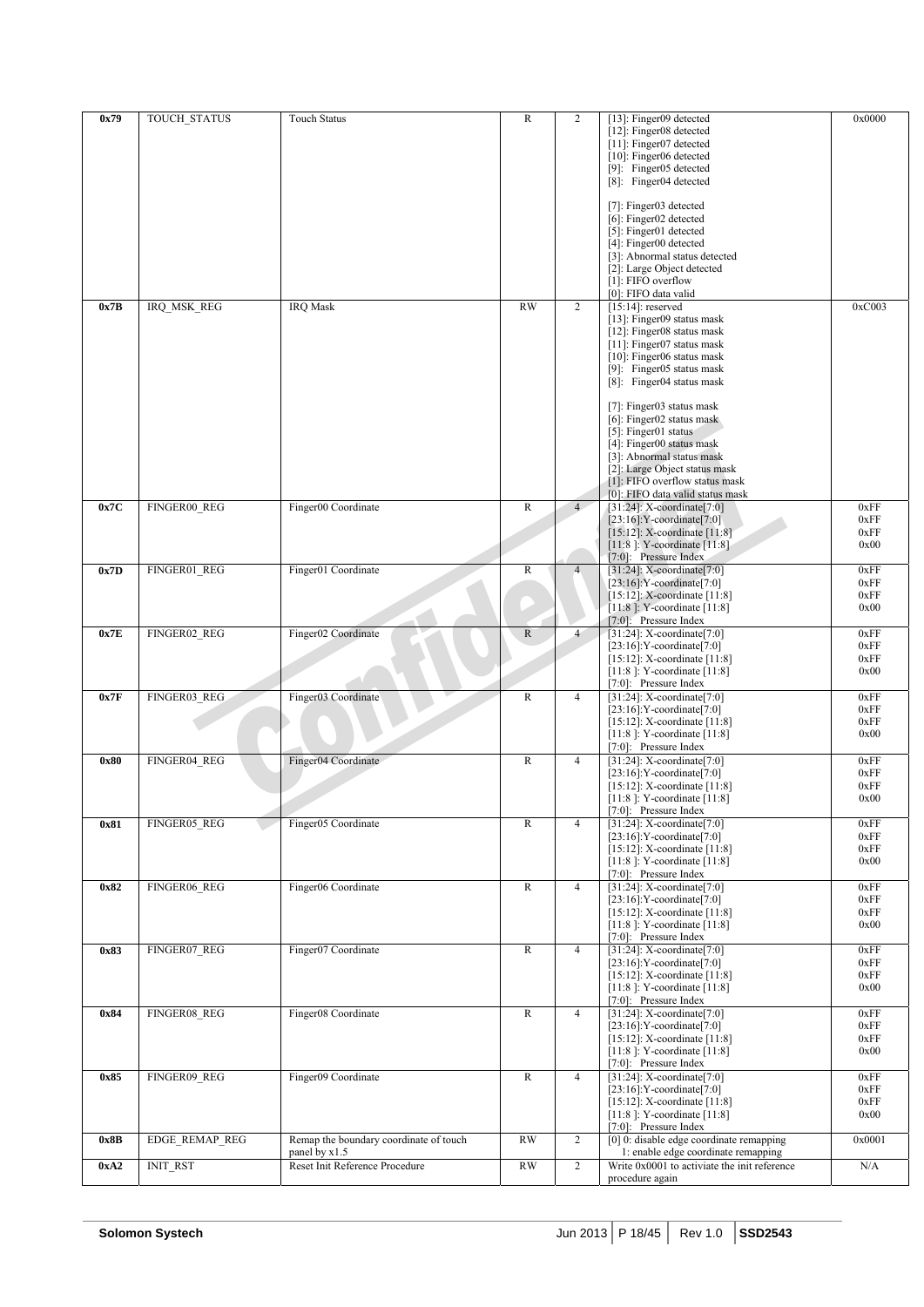| 0xD5 | DRIVE LEVEL REG     | Select Driving voltage               | RW        | $\overline{2}$ | $[7:3]$ : Reserved<br>$[2:0]$ : 0 = Reserved<br>$1 = 6.0V$<br>$2 = 6.5V$<br>$3 = 7.0V$<br>$4 = 7.5V$<br>$5 = 8.0V$<br>$6$ = Reserved<br>$7 =$ Reserved                                                                                                                                                                       | 0x0003 |
|------|---------------------|--------------------------------------|-----------|----------------|------------------------------------------------------------------------------------------------------------------------------------------------------------------------------------------------------------------------------------------------------------------------------------------------------------------------------|--------|
| 0xD7 | ADC RANGE SEL REG   | Select ADC Vref range                | RW        | $\overline{2}$ | VrefH<br>VrefL<br>$[2:0]$ : 000: VCI/2 + 0.35 VCI/2 - 0.35<br>001: $VCI/2 + 0.40$ $VCI/2 - 0.40$<br>010: VCI/2 + 0.45 VCI/2 - 0.45<br>011: $VCI/2 + 0.50$ $VCI/2 - 0.50$<br>100: VCI/2 + 0.60 VCI/2 - 0.60<br>101: $VCI/2 + 0.70$ $VCI/2 - 0.70$<br>110: $VCI/2 + 0.80$ $VCI/2 - 0.80$<br>111: $VCI/2 + 0.90$ $VCI/2 - 0.90$ | 0x0004 |
| 0xD8 | <b>BIAS RES</b>     | Select Sense line biasing resistance | RW        | $\overline{2}$ | $[2:0]$ : $0 = 5.0k$<br>$1 = 6.5k$<br>$2 = 8.3k$<br>$3 = 10.8k$<br>$4 = 14k$<br>$5 = 18k$<br>$6 = 23k$<br>$7 = 30k$                                                                                                                                                                                                          | 0x0004 |
| 0xDB | <b>INTG CAP REG</b> | Set integrator cap value             | <b>RW</b> | $\overline{2}$ | $[2]$ : CI2<br>$[1]$ : CI1<br>$[0]$ : CIO                                                                                                                                                                                                                                                                                    | 0x0004 |

**SSD2543** Rev 1.0 P 19/45 Jun 2013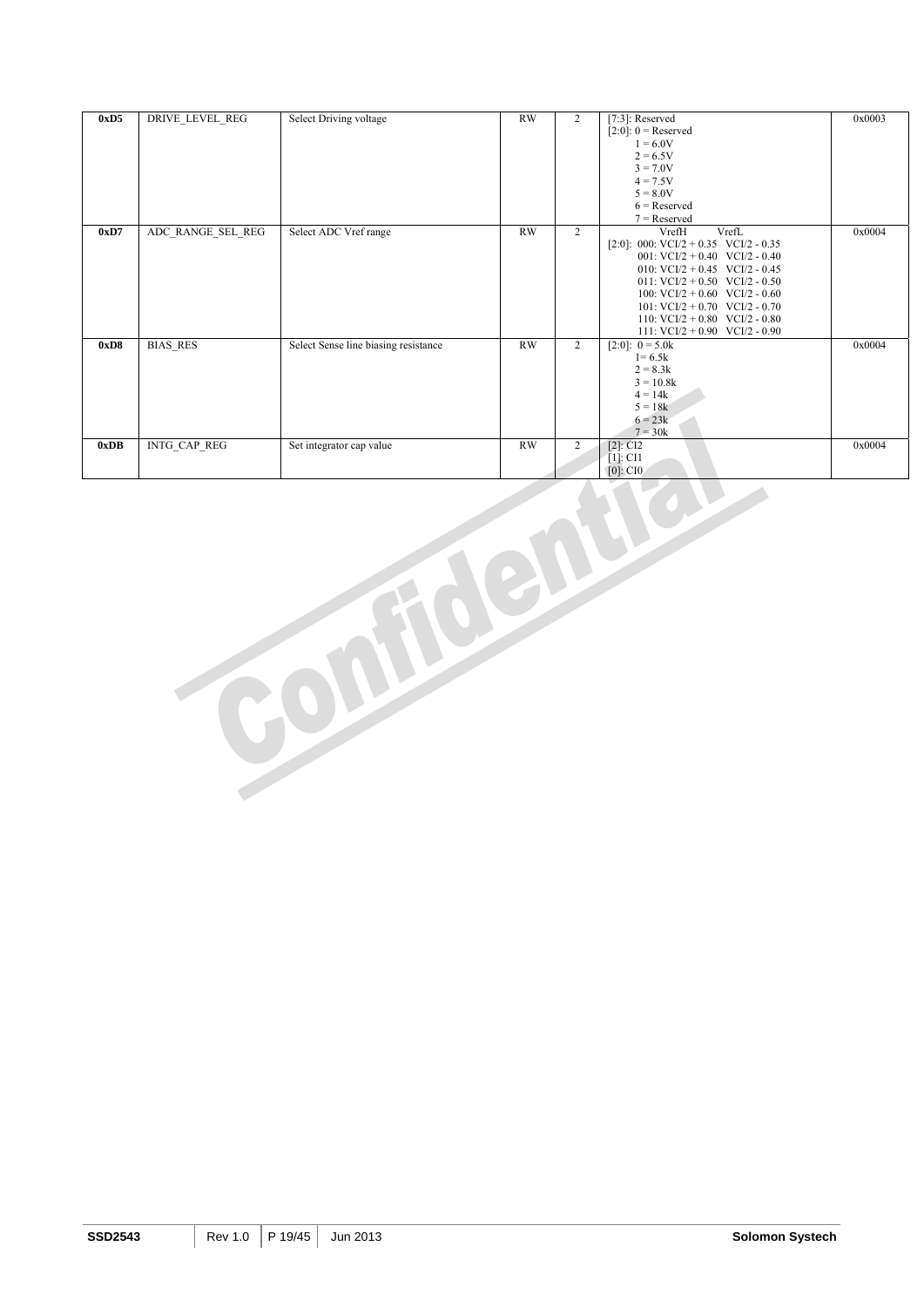## **9 COMMAND DESCRIPTIONS**

#### **No Operation (R00h)**

No Operation for this command.

#### **Software Reset (R01h)**

A dummy byte (e.g. 0x00) should be sent after this command for the software reset.

|      | Read Device ID Register (R02II)                                        |                |        |     |           |     |                 |     |                 |  |
|------|------------------------------------------------------------------------|----------------|--------|-----|-----------|-----|-----------------|-----|-----------------|--|
| R/W  | <b>Parameter</b>                                                       | IB7            | IB6    | IB5 | IB4       | IB3 | IB <sub>2</sub> | IB1 | IB <sub>0</sub> |  |
|      |                                                                        |                |        |     |           |     |                 |     |                 |  |
| R    |                                                                        |                |        |     |           |     |                 |     |                 |  |
|      | <b>POR</b>                                                             |                |        |     |           |     |                 |     |                 |  |
|      | POR                                                                    |                |        |     |           |     |                 |     |                 |  |
| $-1$ | the contract of the contract of<br>the contract of the contract of the | $\blacksquare$ | $\sim$ | ٠   | $T = 100$ |     |                 |     |                 |  |

#### **Read Device ID Register (R02h)**

This register returned the Device ID "2543h".

#### **System Enable (R04h)**

A dummy byte (e.g. 0x00) should be sent after this command to enable the system clock.

#### **System Disable (R05h)**

A dummy byte (e.g. 0x00) should be sent after this command to disable the system clock.

#### **Drive and Sense Line Number Register (R06h)**

| R/W       | <b>Parameter</b> | IB7 | IB6 | IB5 | IB4             | IB <sub>3</sub> | IB <sub>2</sub> | IB1 | IB <sub>0</sub> |  |
|-----------|------------------|-----|-----|-----|-----------------|-----------------|-----------------|-----|-----------------|--|
| <b>RW</b> |                  | --  | --  | --  | Drive No        |                 |                 |     |                 |  |
| <b>RW</b> |                  |     |     |     | <b>Sense No</b> |                 |                 |     |                 |  |
|           | POR              |     |     | 0   |                 |                 |                 |     |                 |  |
| POR       |                  |     |     |     |                 |                 | $\bf{0}$        |     |                 |  |

The number of driving lines can be set up to maximum 30.

| Drive_No | <b>Number of Driving Lines</b> |
|----------|--------------------------------|
| 00000    |                                |
| 00001    |                                |
|          |                                |
|          | $Step = 1$                     |
|          |                                |
| 11100    | 29                             |
| 11101    | 30 (default)                   |

The number of sensing lines can be set up to maximum 44.

| Sense_No | <b>Number of Sensing Lines</b> |
|----------|--------------------------------|
| 000000   |                                |
| 000001   | 2                              |
|          |                                |
|          | $Step = 1$                     |
|          |                                |
| 101010   | 43                             |
| 101011   | 44 (default)                   |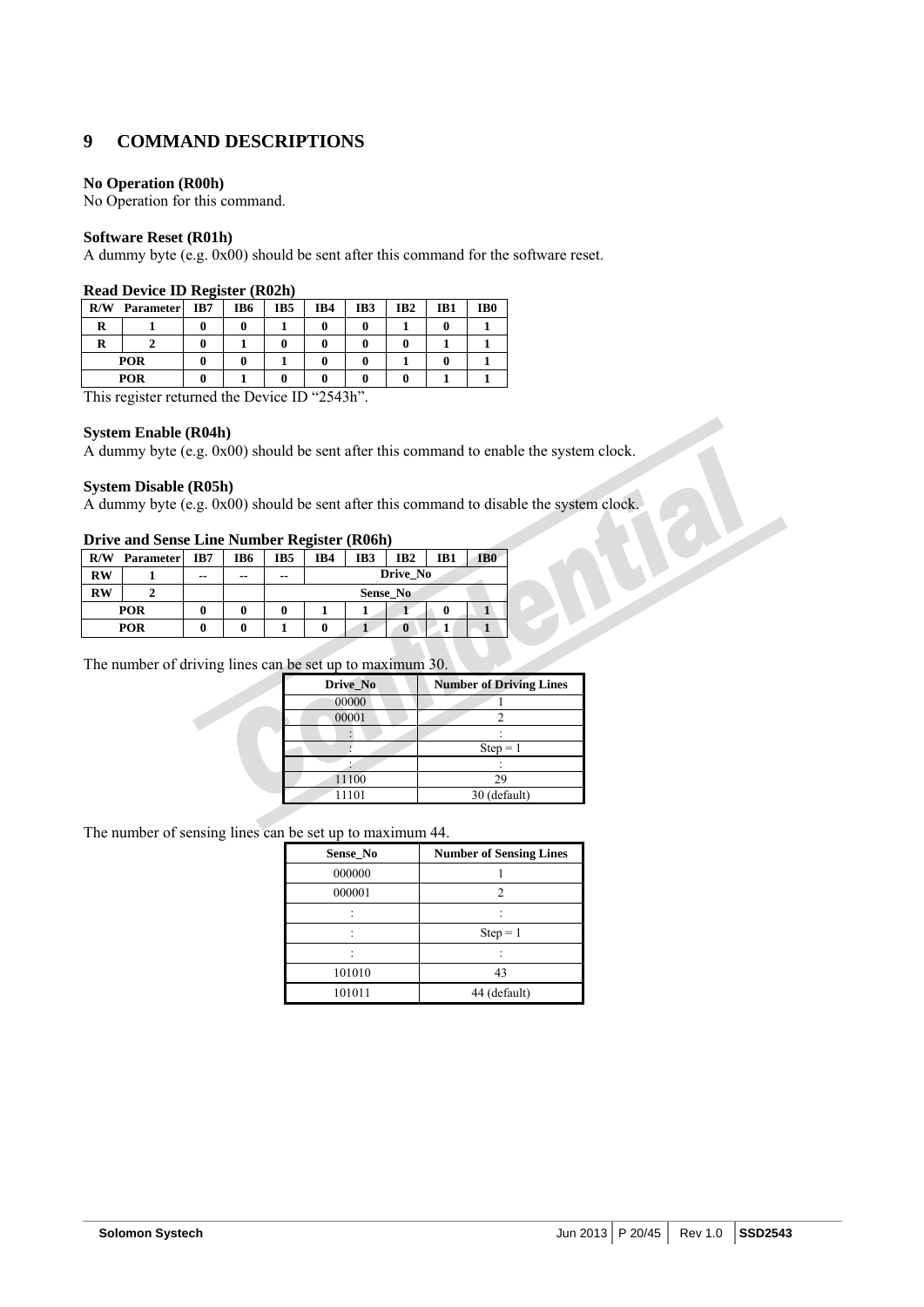#### **Select Drive Pin for 1st Drive Line (R07h)**

| R/W        | <b>Parameter</b> | IB7 | IB6                       | IB5 | IB4   | IB <sub>3</sub> | IB <sub>2</sub> | IB1 | IB <sub>0</sub> |  |
|------------|------------------|-----|---------------------------|-----|-------|-----------------|-----------------|-----|-----------------|--|
| <b>RW</b>  |                  |     |                           |     | $- -$ |                 |                 |     | Group           |  |
| <b>RW</b>  |                  |     | Drive pin selection<br>-- |     |       |                 |                 |     |                 |  |
|            | <b>POR</b>       |     |                           |     |       |                 |                 |     |                 |  |
| <b>POR</b> |                  |     |                           |     |       |                 |                 |     |                 |  |

## **Select Drive Pin for 2nd Drive Line (R08h)**

| R/W        | <b>Parameter</b> | IB7 | IB6                          | IB5 | IB4 | IB3 | IB <sub>2</sub> | IB1 | IB <sub>0</sub> |  |
|------------|------------------|-----|------------------------------|-----|-----|-----|-----------------|-----|-----------------|--|
| RW         |                  |     | $- -$                        |     |     |     |                 |     | Group           |  |
| <b>RW</b>  |                  |     | Drive pin selection<br>$- -$ |     |     |     |                 |     |                 |  |
|            | <b>POR</b>       |     |                              |     |     |     |                 |     | u               |  |
| <b>POR</b> |                  |     |                              |     |     |     |                 |     |                 |  |

## **Select Drive Pin for 3rd Drive Line (R09h)**

| R/W        | <b>Parameter</b> | IB7 | IB6                          | IB <sub>5</sub> | IB4 | IB3 | IB <sub>2</sub> | IB1 | IB <sub>0</sub> |
|------------|------------------|-----|------------------------------|-----------------|-----|-----|-----------------|-----|-----------------|
| RW         |                  |     | Group<br>$- -$               |                 |     |     |                 |     |                 |
| RW         |                  |     | Drive pin selection<br>$- -$ |                 |     |     |                 |     |                 |
|            | <b>POR</b>       |     |                              |                 |     |     |                 | 0   |                 |
| <b>POR</b> |                  |     |                              |                 |     |     |                 |     |                 |

## **Select Drive Pin for 4th Drive Line (R0Ah)**

| R/W        | <b>Parameter</b> | IB7 | IB6                              | IB5 | IB4 | IB <sub>3</sub> | IB <sub>2</sub> | IB1 | IB <sub>0</sub> |
|------------|------------------|-----|----------------------------------|-----|-----|-----------------|-----------------|-----|-----------------|
| RW         |                  |     |                                  |     | --  |                 |                 |     | Group           |
| <b>RW</b>  |                  |     | <b>Drive pin selection</b><br>-- |     |     |                 |                 |     |                 |
|            | <b>POR</b>       |     |                                  |     |     |                 |                 |     |                 |
| <b>POR</b> |                  |     |                                  |     |     | u               |                 |     |                 |

## **Select Drive Pin for 5th Drive Line (R0Bh)**

| R/W        | <b>Parameter</b> | IB7 | IB6 | IB5 | IB4      | IB <sub>3</sub> | IB2                        | IB1 | IB <sub>0</sub> |
|------------|------------------|-----|-----|-----|----------|-----------------|----------------------------|-----|-----------------|
| RW         |                  |     |     |     | --       |                 |                            |     | Group           |
| RW         |                  |     | --  |     |          |                 | <b>Drive pin selection</b> |     |                 |
|            | <b>POR</b>       |     |     |     | 0        |                 |                            |     |                 |
| <b>POR</b> |                  |     |     |     | $\bf{0}$ |                 |                            |     |                 |

## **Select Drive Pin for 6th Drive Line (R0Ch)**

| R/W       | <b>Parameter</b> | IB7 | IB6 | IB5 | IB4 | IB3 | IB <sub>2</sub> | IB1 | IB <sub>0</sub> |
|-----------|------------------|-----|-----|-----|-----|-----|-----------------|-----|-----------------|
| RW        |                  |     |     |     | --  |     |                 |     | Group           |
| <b>RW</b> |                  |     | --  |     |     |     |                 |     |                 |
|           | <b>POR</b>       |     |     |     |     |     |                 |     |                 |
|           | POR              |     |     |     |     |     |                 |     |                 |

## **Select Drive Pin for 7th Drive Line (R0Dh)**

| R/W        | <b>Parameter</b> | IB7 | IB6                       | IB5 | IB4 | IB3 | IB <sub>2</sub> | IB1 | IB <sub>0</sub> |  |
|------------|------------------|-----|---------------------------|-----|-----|-----|-----------------|-----|-----------------|--|
| RW         |                  |     | Group<br>$- -$            |     |     |     |                 |     |                 |  |
| <b>RW</b>  |                  |     | Drive pin selection<br>-- |     |     |     |                 |     |                 |  |
|            | <b>POR</b>       |     |                           |     |     |     |                 | o   |                 |  |
| <b>POR</b> |                  |     |                           |     |     |     |                 |     |                 |  |

## **Select Drive Pin for 8th Drive Line (R0Eh)**

| R/W        | <b>Parameter</b> | IB7 | IB <sub>2</sub><br>IB6<br>IB5<br>IB4<br>IB3<br>IB1 |  |  |  |  |  |  |  |
|------------|------------------|-----|----------------------------------------------------|--|--|--|--|--|--|--|
| $RW$       |                  |     | $- -$                                              |  |  |  |  |  |  |  |
| RW         |                  |     | Drive pin selection<br>--                          |  |  |  |  |  |  |  |
|            | <b>POR</b>       |     |                                                    |  |  |  |  |  |  |  |
| <b>POR</b> |                  |     |                                                    |  |  |  |  |  |  |  |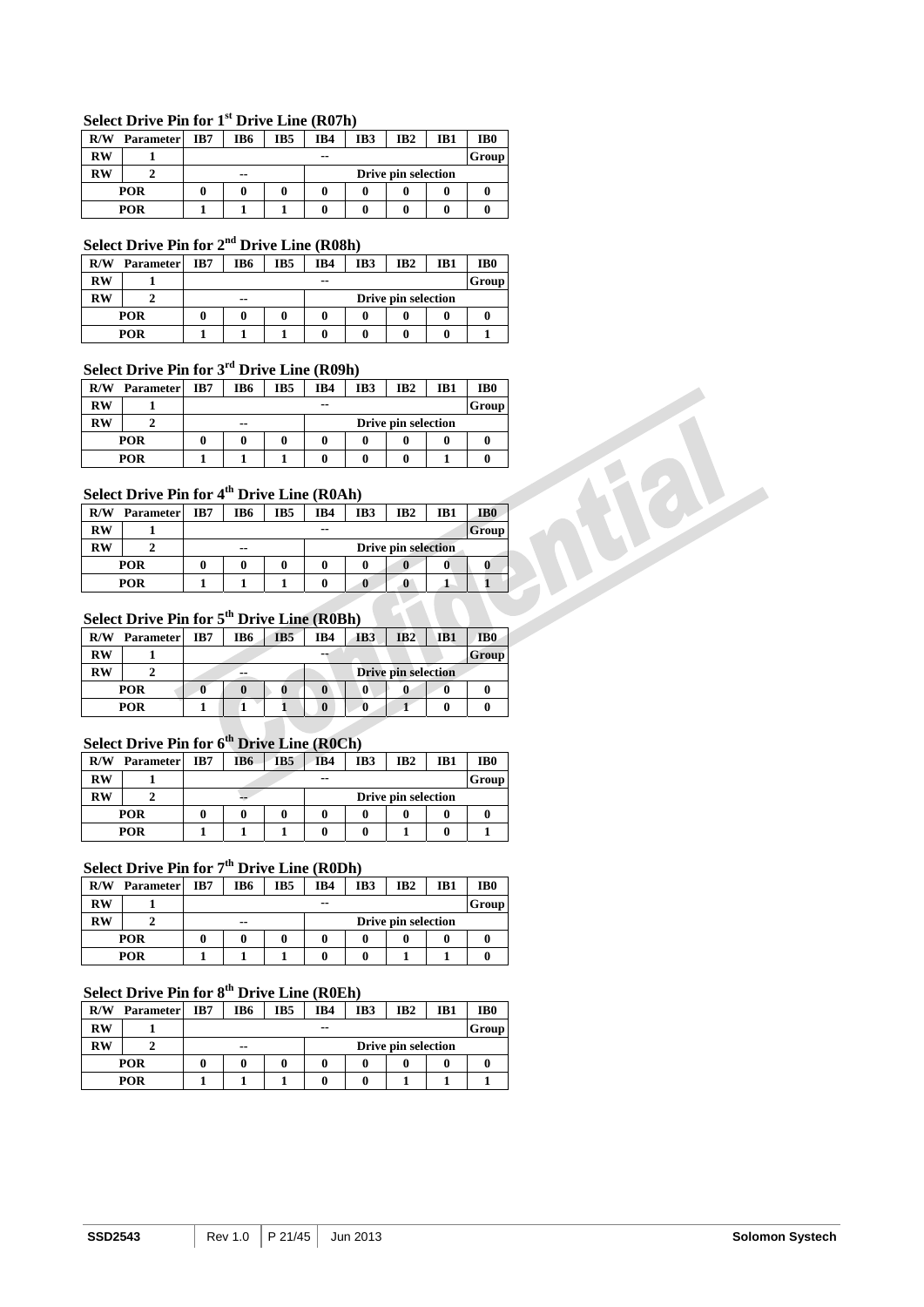## **Select Drive Pin for 9th Drive Line (R0Fh)**

| R/W       | <b>Parameter</b> | IB7 | IB6                       | IB5 | IB4 | IB3 | IB <sub>2</sub> | IB1 | IB <sub>0</sub> |
|-----------|------------------|-----|---------------------------|-----|-----|-----|-----------------|-----|-----------------|
| RW        |                  |     | --                        |     |     |     |                 |     | Group           |
| <b>RW</b> |                  |     | Drive pin selection<br>-- |     |     |     |                 |     |                 |
|           | POR              |     |                           |     |     |     |                 |     |                 |
| POR       |                  |     |                           |     |     |     |                 |     |                 |

## **Select Drive Pin for 10th Drive Line (R10h)**

| R/W       | <b>Parameter</b> | IB7 | IB6                          | IB5 | IB4   | IB3 | IB <sub>2</sub> | IB1 | IB0   |  |  |
|-----------|------------------|-----|------------------------------|-----|-------|-----|-----------------|-----|-------|--|--|
| <b>RW</b> |                  |     |                              |     | $- -$ |     |                 |     | Group |  |  |
| <b>RW</b> |                  |     | Drive pin selection<br>$- -$ |     |       |     |                 |     |       |  |  |
|           | POR              |     |                              |     |       |     |                 |     |       |  |  |
|           | POR              |     |                              |     |       |     |                 |     |       |  |  |

## **Select Drive Pin for 11th Drive Line (R11h)**

| R/W       | <b>Parameter</b> | IB7 | IB6                                  | IB <sub>5</sub> | IB4   | IB3 | IB <sub>2</sub> | IB1 | IB <sub>0</sub> |  |
|-----------|------------------|-----|--------------------------------------|-----------------|-------|-----|-----------------|-----|-----------------|--|
| <b>RW</b> |                  |     |                                      |                 | $- -$ |     |                 |     | Group           |  |
| RW        |                  |     | Drive pin selection<br>$\sim$ $\sim$ |                 |       |     |                 |     |                 |  |
|           | POR              |     |                                      |                 |       |     |                 | 0   |                 |  |
|           | POR              |     |                                      |                 |       |     |                 |     |                 |  |

### **Select Drive Pin for 12th Drive Line (R12h)**

|                        | <b>POR</b>                                                                                    | $\bf{0}$ | 0           | 0               | $\bf{0}$               | 0               | $\bf{0}$            | $\bf{0}$        | 0               |
|------------------------|-----------------------------------------------------------------------------------------------|----------|-------------|-----------------|------------------------|-----------------|---------------------|-----------------|-----------------|
|                        | <b>POR</b>                                                                                    |          |             |                 | $\mathbf{0}$           |                 | 0                   |                 | 0               |
|                        | Select Drive Pin for $12^{th}$ Drive Line (R12h)                                              |          |             |                 |                        |                 |                     |                 |                 |
| R/W                    | <b>Parameter</b>                                                                              | IB7      | IB6         | IB <sub>5</sub> | IB4                    | IB <sub>3</sub> | IB2                 | IB1             | IB <sub>0</sub> |
| <b>RW</b>              |                                                                                               |          |             |                 | --                     |                 |                     |                 | <b>Group</b>    |
| $\mathbf{R}\mathbf{W}$ | $\mathbf{2}$                                                                                  |          | $- -$       |                 |                        |                 | Drive pin selection |                 |                 |
|                        | <b>POR</b>                                                                                    | 0        | 0           | 0               | $\mathbf{0}$           | 0               | 0                   | 0               |                 |
|                        | <b>POR</b>                                                                                    |          |             |                 | $\bf{0}$               |                 | 0                   |                 |                 |
|                        | Select Drive Pin for $13th$ Drive Line (R13h)                                                 |          |             |                 |                        |                 |                     |                 |                 |
|                        | $\mathbf{D} \mathbf{A} \mathbf{V}$ $\mathbf{D}$ = = = = = = + = = = = $\mathbf{D} \mathbf{Z}$ |          | $T_{\rm D}$ | <b>TDF</b>      | <b>TD</b> <sub>4</sub> | TD2             | <b>TDA</b>          | TD <sub>1</sub> | TDA.            |

## **Select Drive Pin for 13th Drive Line (R13h)**

| R/W | <b>Parameter</b> | IB7 | IB6                       | IB5 | IB4 | IB <sub>3</sub> | IB2 | IB1 | IB <sub>0</sub> |  |
|-----|------------------|-----|---------------------------|-----|-----|-----------------|-----|-----|-----------------|--|
| RW  |                  |     |                           |     | --  |                 |     |     | Group           |  |
| RW  |                  |     | Drive pin selection<br>-- |     |     |                 |     |     |                 |  |
|     | <b>POR</b>       |     |                           |     |     |                 | 0   | 0   | u               |  |
|     | POR              |     |                           |     |     |                 |     |     |                 |  |

#### **Select Drive Pin for 14th Drive Line (R14h)**

| R/W       | <b>Parameter</b> | IB7 | IB6                       | IB5 | IB4 | IB3 | IB2 | IB1 | IB <sub>0</sub> |  |
|-----------|------------------|-----|---------------------------|-----|-----|-----|-----|-----|-----------------|--|
| <b>RW</b> |                  |     |                           |     | --  |     |     |     | Group           |  |
| <b>RW</b> |                  |     | Drive pin selection<br>-- |     |     |     |     |     |                 |  |
|           | POR              |     |                           |     |     |     |     |     |                 |  |
|           | POR              |     |                           |     |     |     |     |     |                 |  |

## **Select Drive Pin for 15th Drive Line (R15h)**

| R/W  | <b>Parameter</b> | IB7 | IB6                          | IB <sub>5</sub> | IB4 | IB <sub>3</sub> | IB <sub>2</sub> | IB1 | IB <sub>0</sub> |  |  |
|------|------------------|-----|------------------------------|-----------------|-----|-----------------|-----------------|-----|-----------------|--|--|
| $RW$ |                  |     | Group<br>$- -$               |                 |     |                 |                 |     |                 |  |  |
| RW   |                  |     | Drive pin selection<br>$- -$ |                 |     |                 |                 |     |                 |  |  |
|      | POR              |     |                              |                 |     |                 |                 |     |                 |  |  |
|      | POR              |     |                              |                 |     |                 |                 |     |                 |  |  |

## **Select Drive Pin for 16th Drive Line (R16h)**

| R/W  | <b>Parameter</b> | IB7 | IB6                       | IB5 | IB4   | IB3 | IB <sub>2</sub> | IB1 | IB <sub>0</sub> |  |
|------|------------------|-----|---------------------------|-----|-------|-----|-----------------|-----|-----------------|--|
| $RW$ |                  |     |                           |     | $- -$ |     |                 |     | Group           |  |
| RW   |                  |     | Drive pin selection<br>-- |     |       |     |                 |     |                 |  |
|      | <b>POR</b>       |     | 0                         | 0   |       |     |                 |     |                 |  |
|      | POR              |     |                           |     |       |     |                 |     |                 |  |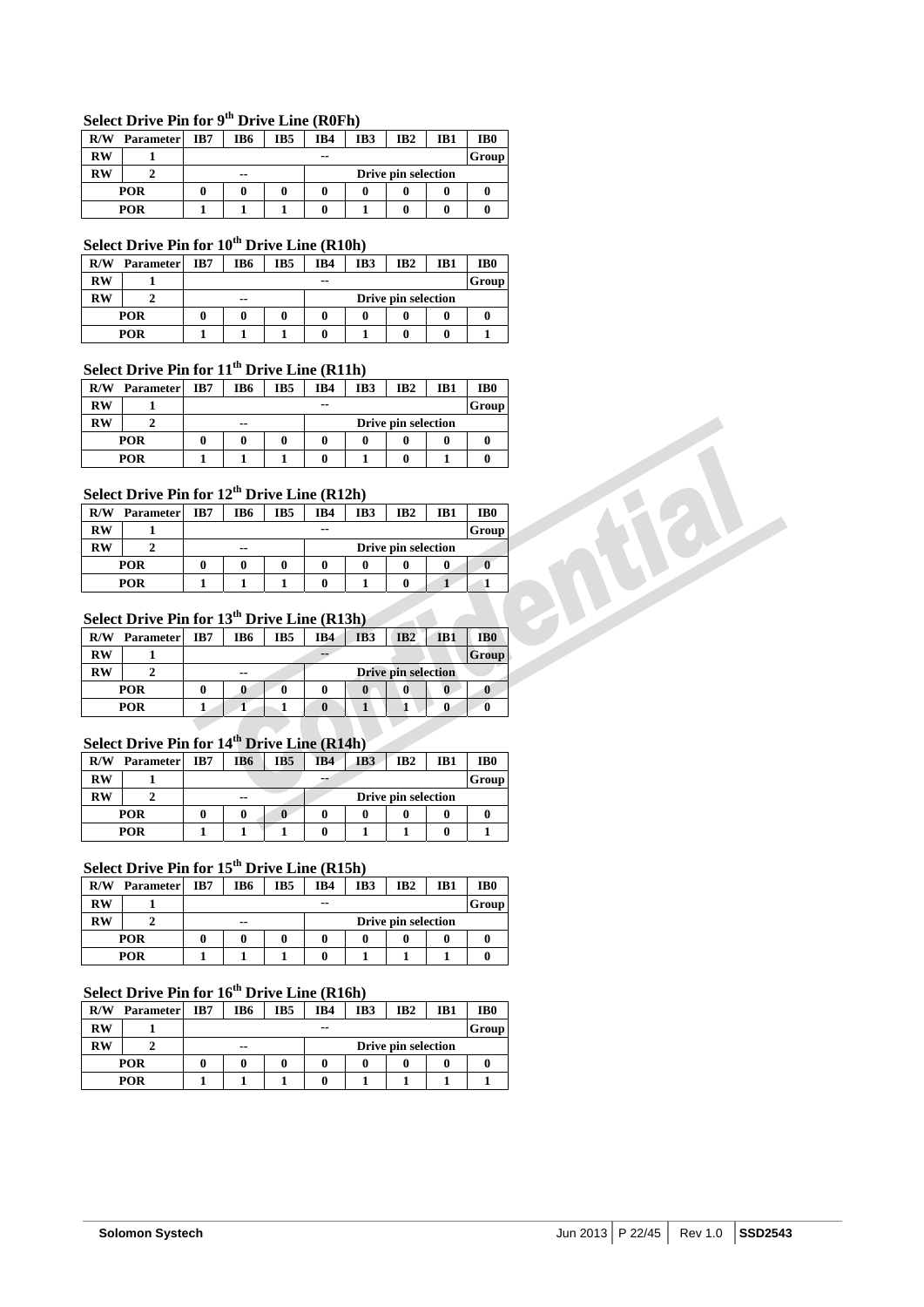## **Select Drive Pin for 17th Drive Line (R17h)**

| R/W       | <b>Parameter</b> | IB7 | IB6 | IB5 | IB4   | IB <sub>3</sub> | IB <sub>2</sub>     | IB1 | IB <sub>0</sub> |
|-----------|------------------|-----|-----|-----|-------|-----------------|---------------------|-----|-----------------|
| <b>RW</b> |                  |     |     |     | $- -$ |                 |                     |     | Group           |
| <b>RW</b> |                  |     | --  |     |       |                 | Drive pin selection |     |                 |
|           | <b>POR</b>       |     |     |     |       |                 |                     |     |                 |
|           | <b>POR</b>       |     |     |     |       |                 |                     |     |                 |

## **Select Drive Pin for 18th Drive Line (R18h)**

| R/W | <b>Parameter</b> | IB7 | IB6                       | IB5 | IB4   | IB3 | IB2 | IB1 | IB <sub>0</sub> |  |  |
|-----|------------------|-----|---------------------------|-----|-------|-----|-----|-----|-----------------|--|--|
| RW  |                  |     |                           |     | $- -$ |     |     |     | Group           |  |  |
| RW  |                  |     | Drive pin selection<br>-- |     |       |     |     |     |                 |  |  |
|     | <b>POR</b>       |     | 0                         |     |       |     |     |     | v               |  |  |
|     | POR              |     |                           |     |       |     |     |     |                 |  |  |

## **Select Drive Pin for 19th Drive Line (R19h)**

| R/W       | <b>Parameter</b> | IB7 | IB6                          | IB5 | IB4   | IB3 | IB <sub>2</sub> | IB1 | IB <sub>0</sub> |  |
|-----------|------------------|-----|------------------------------|-----|-------|-----|-----------------|-----|-----------------|--|
| RW        |                  |     |                              |     | $- -$ |     |                 |     | Group           |  |
| <b>RW</b> |                  |     | Drive pin selection<br>$- -$ |     |       |     |                 |     |                 |  |
|           | <b>POR</b>       |     |                              |     |       |     |                 | 0   |                 |  |
|           | <b>POR</b>       |     |                              |     |       |     |                 |     |                 |  |

## **Select Drive Pin for 20th Drive Line (R1Ah)**

| R/W       | <b>Parameter</b> | IB7 | IB6                              | IB5 | IB4 | IB3 | IB <sub>2</sub> | IB1 | IB <sub>0</sub> |
|-----------|------------------|-----|----------------------------------|-----|-----|-----|-----------------|-----|-----------------|
| <b>RW</b> |                  |     |                                  |     | --  |     |                 |     | Group           |
| <b>RW</b> |                  |     | <b>Drive pin selection</b><br>-- |     |     |     |                 |     |                 |
|           | <b>POR</b>       |     |                                  |     |     |     | 0               |     |                 |
|           | POR              |     |                                  |     |     | u   | A               |     |                 |

## **Select Drive Pin for 21st Drive Line (R1Bh)**

| R/W | <b>Parameter</b> | IB7 | IB6 | IB <sub>5</sub> | IB4 | IB <sub>3</sub> | IB2                 | IB1 | IB <sub>0</sub> |
|-----|------------------|-----|-----|-----------------|-----|-----------------|---------------------|-----|-----------------|
| RW  |                  |     |     |                 | --  |                 |                     |     | Group           |
| RW  |                  |     | --  |                 |     |                 | Drive pin selection |     |                 |
|     | <b>POR</b>       |     |     |                 |     |                 |                     | U   |                 |
|     | POR              |     |     |                 |     |                 |                     | 0   |                 |

## **Select Drive Pin for 22nd Drive Line (R1Ch)**

| R/W       | <b>Parameter</b> | IB7 | IB6 | IB5 | IB4   | IB3                 | IB <sub>2</sub> | IB1 | IB <sub>0</sub> |
|-----------|------------------|-----|-----|-----|-------|---------------------|-----------------|-----|-----------------|
| RW        |                  |     |     |     | $- -$ |                     |                 |     | Group           |
| <b>RW</b> |                  |     | --  |     |       | Drive pin selection |                 |     |                 |
|           | POR              |     |     |     |       |                     |                 |     |                 |
|           | POR              |     |     |     |       | 0                   |                 |     |                 |

## **Select Drive Pin for 23rd Drive Line (R1Dh)**

| R/W  | <b>Parameter</b> | IB7 | IB6                          | IB <sub>5</sub> | IB4 | IB <sub>3</sub> | IB <sub>2</sub> | IB1 | IB <sub>0</sub> |  |  |
|------|------------------|-----|------------------------------|-----------------|-----|-----------------|-----------------|-----|-----------------|--|--|
| $RW$ |                  |     | Group<br>$- -$               |                 |     |                 |                 |     |                 |  |  |
| RW   |                  |     | Drive pin selection<br>$- -$ |                 |     |                 |                 |     |                 |  |  |
|      | POR              |     |                              |                 |     |                 |                 |     |                 |  |  |
|      | POR              |     |                              |                 |     |                 |                 |     |                 |  |  |

## **Select Drive Pin for 24th Drive Line (R1Eh)**

| R/W | <b>Parameter</b> | IB7 | IB6                       | IB5 | IB4   | IB3 | IB <sub>2</sub> | IB1 | IB <sub>0</sub> |
|-----|------------------|-----|---------------------------|-----|-------|-----|-----------------|-----|-----------------|
| RW  |                  |     |                           |     | $- -$ |     |                 |     | Group           |
| RW  |                  |     | Drive pin selection<br>-- |     |       |     |                 |     |                 |
|     | POR              |     | a                         | 0   |       |     |                 |     |                 |
|     | POR              |     |                           |     |       |     |                 |     |                 |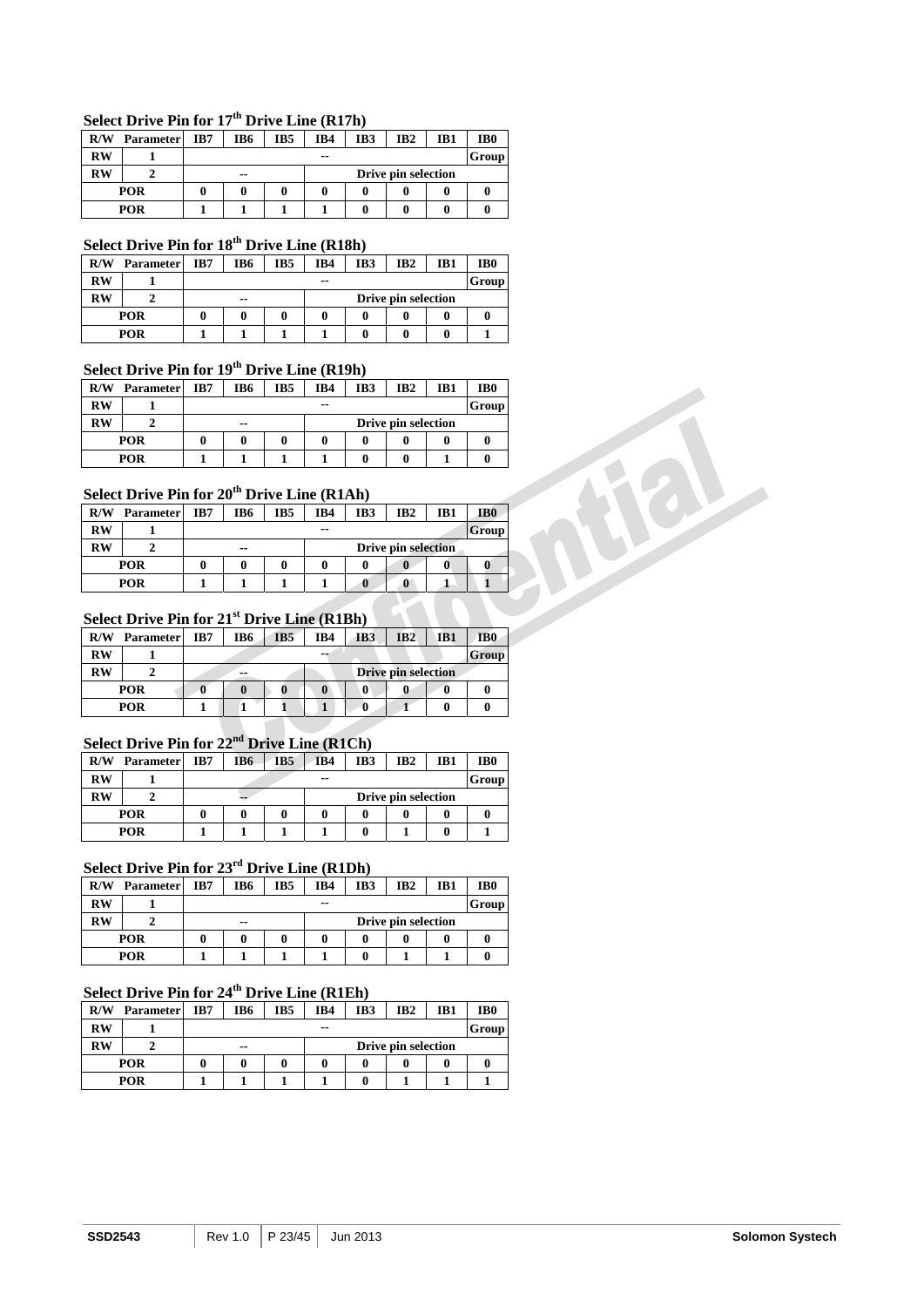### **Select Drive Pin for 25th Drive Line (R1Fh)**

| R/W                    | <b>Parameter</b> | IB7 | IB6                          | IB5 | IB4 | IB3 | IB <sub>2</sub> | IB1 | IB <sub>0</sub> |
|------------------------|------------------|-----|------------------------------|-----|-----|-----|-----------------|-----|-----------------|
| $\mathbf{R}\mathbf{W}$ |                  |     |                              |     | --  |     |                 |     | Group           |
| <b>RW</b>              |                  |     | Drive pin selection<br>$- -$ |     |     |     |                 |     |                 |
|                        | <b>POR</b>       |     |                              |     |     |     |                 |     |                 |
|                        | <b>POR</b>       |     |                              |     |     |     |                 |     |                 |

### **Select Drive Pin for 26th Drive Line (R20h)**

| R/W       | <b>Parameter</b> | IB7 | IB6                                  | IB <sub>5</sub> | IB4 | IB3 | IB <sub>2</sub> | IB1 | IB0 |  |
|-----------|------------------|-----|--------------------------------------|-----------------|-----|-----|-----------------|-----|-----|--|
| <b>RW</b> |                  |     | <b>Group</b><br>$- -$                |                 |     |     |                 |     |     |  |
| <b>RW</b> |                  |     | Drive pin selection<br>$\sim$ $\sim$ |                 |     |     |                 |     |     |  |
|           | <b>POR</b>       |     |                                      |                 |     |     |                 |     |     |  |
|           | <b>POR</b>       |     |                                      |                 |     |     |                 |     |     |  |

#### **Select Drive Pin for 27th Drive Line (R21h)**

| R/W       | <b>Parameter</b> | IB7 | IB6                       | IB5 | IB4   | IB3 | IB <sub>2</sub> | IB1 | IB <sub>0</sub> |
|-----------|------------------|-----|---------------------------|-----|-------|-----|-----------------|-----|-----------------|
| <b>RW</b> |                  |     |                           |     | $- -$ |     |                 |     | Group           |
| RW        |                  |     | Drive pin selection<br>-- |     |       |     |                 |     |                 |
|           | <b>POR</b>       |     |                           |     |       |     |                 |     |                 |
|           | POR              |     |                           |     |       |     |                 |     |                 |

#### **Select Drive Pin for 28th Drive Line (R22h)**

| R/W       | <b>Parameter</b> | IB7 | IB6                       | IB5 | IB4   | IB3 | IB <sub>2</sub> | IB1 | IB <sub>0</sub> |
|-----------|------------------|-----|---------------------------|-----|-------|-----|-----------------|-----|-----------------|
| RW        |                  |     |                           |     | $- -$ |     |                 |     | Group           |
| <b>RW</b> |                  |     | Drive pin selection<br>-- |     |       |     |                 |     |                 |
|           | <b>POR</b>       |     |                           |     |       |     |                 |     |                 |
|           | <b>POR</b>       |     |                           |     |       |     |                 |     |                 |

## **Select Drive Pin for 29th Drive Line (R23h)**

| R/W | <b>Parameter</b> | IB7 | IB6                       | IB5 | IB4 | IB <sub>3</sub> | IB2 | IB1 | IB <sub>0</sub> |  |
|-----|------------------|-----|---------------------------|-----|-----|-----------------|-----|-----|-----------------|--|
| RW  |                  |     | <b>Group</b><br>$-1$      |     |     |                 |     |     |                 |  |
| RW  |                  |     | Drive pin selection<br>-- |     |     |                 |     |     |                 |  |
|     | POR              |     |                           |     |     |                 |     |     |                 |  |
|     | POR              |     |                           |     |     |                 |     |     |                 |  |

#### **Select Drive Pin for 30th Drive Line (R24h)**

| R/W       | <b>Parameter</b> | IB7 | IB6                       | IB <sub>5</sub> | IB4 | IB3 | IB <sub>2</sub> | IB1 | IB <sub>0</sub> |  |  |
|-----------|------------------|-----|---------------------------|-----------------|-----|-----|-----------------|-----|-----------------|--|--|
| <b>RW</b> |                  |     |                           |                 | --  |     |                 |     | Group           |  |  |
| <b>RW</b> |                  |     | Drive pin selection<br>-- |                 |     |     |                 |     |                 |  |  |
|           | <b>POR</b>       |     |                           |                 |     |     |                 |     |                 |  |  |
|           | POR              |     |                           |                 |     |     |                 |     |                 |  |  |

#### **Operation Mode Register (R25h)**

| R/W       | <b>Parameter</b> | IB7 | IB <sub>2</sub><br>IB <sub>0</sub><br>IB5<br>IB4<br>IB3<br>IB6<br>IB1<br>$\sim$ $\sim$<br>$- -$<br>--<br>$- -$<br>--<br>$- -$<br>$- -$<br>Op_Mode |  |  |   |  |   |  |  |  |
|-----------|------------------|-----|---------------------------------------------------------------------------------------------------------------------------------------------------|--|--|---|--|---|--|--|--|
| <b>RW</b> |                  | --  |                                                                                                                                                   |  |  |   |  |   |  |  |  |
| <b>RW</b> |                  |     |                                                                                                                                                   |  |  |   |  |   |  |  |  |
|           | <b>POR</b>       | 0   |                                                                                                                                                   |  |  |   |  |   |  |  |  |
|           | <b>POR</b>       |     |                                                                                                                                                   |  |  | 0 |  | 0 |  |  |  |

**Idle Mode** - In Idle Mode, no scanning activities will be performed. Set 0 to enter idle mode.

**Operation Mode** - In Operation Mode, the frame scan rate is 0~100Hz. Any value >0 will be interrupted as frame period in milliseconds.

**When reading,** this command is used to check when the controller change from Idle Mode to Operating Mode (or vice versa):

(1) When going from Idle Mode to Operating Mode, this command will report 0x00 until charge bump is ready.

(2) When going from Operating Mode to Idle Mode, this command will report provious set value until the completion of frame scan.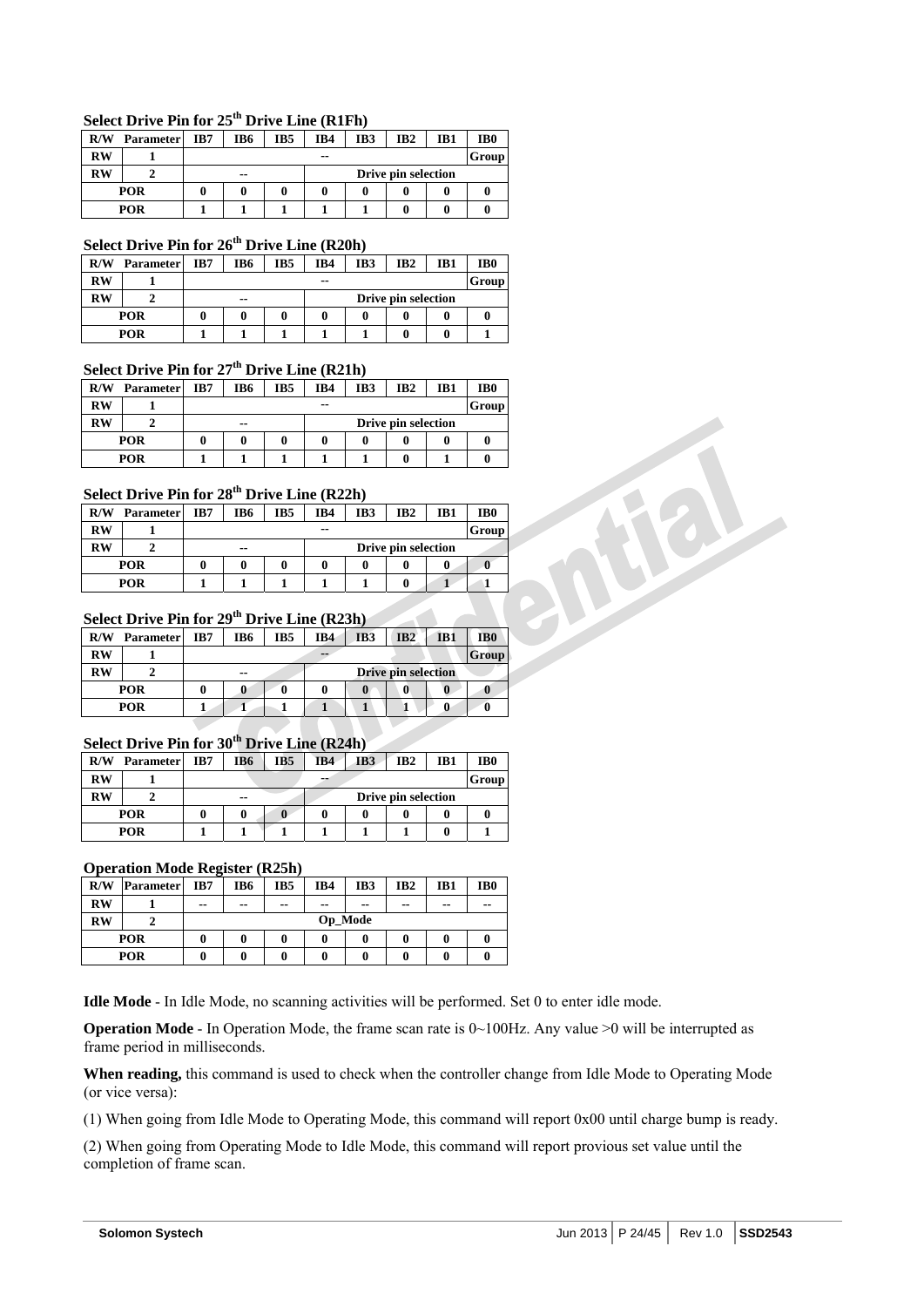#### **Frequency Hopping Register (R27h)**

|           |                  |       | --            |     |          |     |                 |     |     |  |  |
|-----------|------------------|-------|---------------|-----|----------|-----|-----------------|-----|-----|--|--|
| R/W       | <b>Parameter</b> | IB7   | IB6           | IB5 | IB4      | IB3 | IB <sub>2</sub> | IB1 | IB0 |  |  |
| <b>RW</b> |                  | $- -$ | $\sim$ $\sim$ |     |          |     | High_freq       |     |     |  |  |
| <b>RW</b> |                  | $- -$ | $- -$         |     | Low_freq |     |                 |     |     |  |  |
|           | <b>POR</b>       |       |               |     |          |     |                 |     |     |  |  |
|           | <b>POR</b>       |       |               |     |          |     |                 |     |     |  |  |

Setting the range of frequency hopping; and conbining with R50h to set the hoping level.

#### **Sense Line Offset Register (R28h)**

| R/W       | <b>Parameter</b> | IB7   | IB6 | IB5                 | IB4           | IB3   | IB <sub>2</sub> | IB1 | IB <sub>0</sub> |  |
|-----------|------------------|-------|-----|---------------------|---------------|-------|-----------------|-----|-----------------|--|
| <b>RW</b> |                  | --    | --  | --                  | $\sim$ $\sim$ | $- -$ | $- -$           | --  | $- -$           |  |
| <b>RW</b> |                  | $- -$ | --  | <b>Sense Offset</b> |               |       |                 |     |                 |  |
|           | POR              |       |     | 0                   |               |       |                 | 0   |                 |  |
|           | POR              |       |     | 0<br>0              |               |       |                 |     |                 |  |

Number of sense lines must be reduced accordingly.

For example, if the number of sense lines is 30 with offset is 4, the sense lines [4:33] are used.

#### **Integration Window Timing Setting (R30h)**

| R/W       | Parameter  | IB7 | IB6           | IB5   | IB4   | IB3               | IB <sub>2</sub> | IB1 | IB <sub>0</sub> |
|-----------|------------|-----|---------------|-------|-------|-------------------|-----------------|-----|-----------------|
| $RW$      |            | --  | $\sim$ $\sim$ | --    | $- -$ | <b>Start Time</b> |                 |     |                 |
| <b>RW</b> |            | --  | --            | $- -$ | $- -$ | <b>End Time</b>   |                 |     |                 |
|           | <b>POR</b> |     |               |       |       |                   |                 |     |                 |
|           | <b>POR</b> |     |               |       |       | 0                 |                 |     |                 |

Integration START time should be smaller than END time. Unit in 125ns per division.

#### **Min Finger Area Setting Register (R33h)**

| R/W       | <b>Parameter</b> | IB7   | IB6      | IB5 | IB4           | IB <sub>3</sub> | IB2 | IB1 | IB <sub>0</sub> |  |
|-----------|------------------|-------|----------|-----|---------------|-----------------|-----|-----|-----------------|--|
| <b>RW</b> |                  | $- -$ | --       | $=$ | $\sim$ $\sim$ | $- -$           | --  | --  | --              |  |
| <b>RW</b> |                  |       | Min Area |     |               |                 |     |     |                 |  |
| POR       |                  |       |          |     |               |                 | 0   |     |                 |  |
| POR       |                  |       |          |     |               |                 |     |     |                 |  |

If the touching area detected is bigger than Min\_Area, the system will report "valid finger".

#### **Min Finger Level Setting Register (R34h)**

| -----                            |                  |     |          |                 |           |              |                 |     |                   |  |
|----------------------------------|------------------|-----|----------|-----------------|-----------|--------------|-----------------|-----|-------------------|--|
| R/W                              | <b>Parameter</b> | IB7 | IB6      | IB <sub>5</sub> | IB4       | IB3          | IB <sub>2</sub> | IB1 | IB <sub>0</sub>   |  |
| <b>RW</b>                        |                  | --  | --       | $- -$           | --        | $- -$        | --              | --  | --                |  |
| $\overline{\text{RW}}$           |                  |     | Min Area |                 |           |              |                 |     |                   |  |
|                                  | <b>POR</b>       |     |          | 0               |           |              |                 |     |                   |  |
|                                  | <b>POR</b>       |     |          |                 |           |              |                 |     |                   |  |
| $T^{\prime}$ $\Lambda$ $\Lambda$ | п.               |     | .        |                 | $\cdot$ 1 | $\mathbf{r}$ | $\mathbf{r}$    | 1.1 | <b>CONTRACTOR</b> |  |

If the touching level detected is bigger than Min\_Level, the system will report "valid finger".

#### **Min Finger Weight Setting Register (R35h)**

| R/W       | <b>Parameter</b> | IB7 | IB6        | IB <sub>5</sub> | IB4 | IB3 | IB <sub>2</sub> | IB1 | IB0 |  |
|-----------|------------------|-----|------------|-----------------|-----|-----|-----------------|-----|-----|--|
| <b>RW</b> |                  |     | Min_Weight |                 |     |     |                 |     |     |  |
| <b>RW</b> |                  |     | Min_Weight |                 |     |     |                 |     |     |  |
|           | POR              |     | 0          |                 |     |     |                 | 0   |     |  |
|           | <b>POR</b>       |     | a          |                 |     |     |                 |     |     |  |

Similar to Min Finger Area, user can define also the weight of a valid finger touch.

Weight means the summation of the signal level within the touch area. Weight is as a function of finger area (R33h) and finger level (R34h).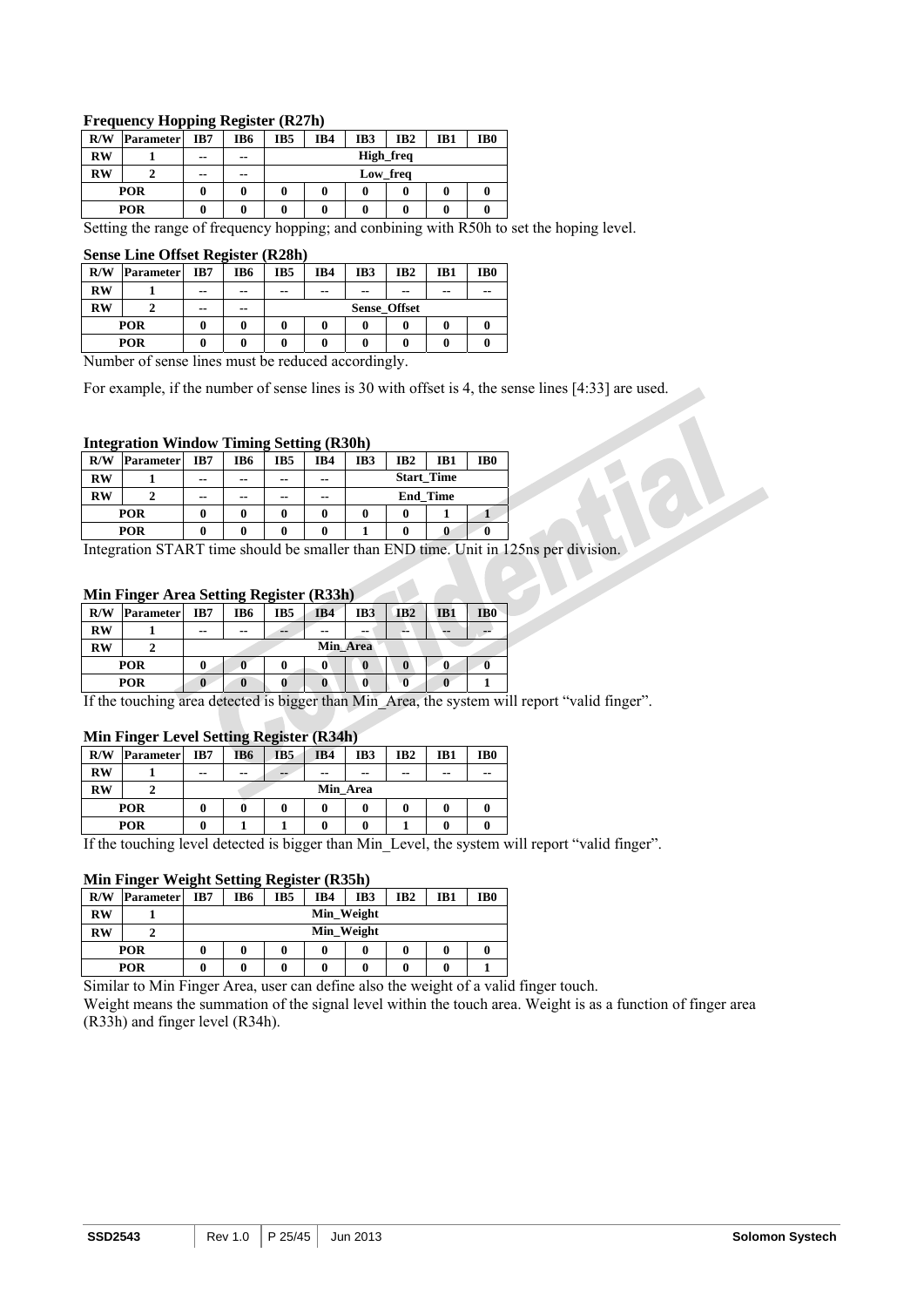| R/W        | -<br><b>Parameter</b> | IB7           | 0<br>IB6 | ۰.<br>IB5 | IB4           | IB3 | IB <sub>2</sub> | IB1   | IB <sub>0</sub> |  |
|------------|-----------------------|---------------|----------|-----------|---------------|-----|-----------------|-------|-----------------|--|
| <b>RW</b>  |                       | $\sim$ $\sim$ | $- -$    | $- -$     | $\sim$ $\sim$ | --  | $- -$           | $- -$ | $- -$           |  |
| <b>RW</b>  |                       |               | Max Area |           |               |     |                 |       |                 |  |
| <b>POR</b> |                       | 0             | 0        | 0         |               | 0   |                 | 0     |                 |  |
|            | POR                   |               | ſ        | 0         |               |     |                 | 0     |                 |  |

For any touching detected, the system will count the cover area of the touch point and determine if it is a valid finger touch. If the touching area is over Max\_Area, the system will report Large Object rather than a finger touch.

#### **Select CG calculation method (R3Ah)**

| R/W       | Parameter  | IB7   | IB6 | IB5   | IB4 | IB <sub>3</sub> | IB <sub>2</sub> | IB1         | IB <sub>0</sub> |
|-----------|------------|-------|-----|-------|-----|-----------------|-----------------|-------------|-----------------|
| <b>RW</b> |            | $- -$ | --  | $- -$ | --  | --              | --              | $_{\rm CG}$ |                 |
| <b>RW</b> |            | $- -$ | --  | $- -$ | --  | $\sim$ $\sim$   | --              |             | Hybrid_pent     |
|           | <b>POR</b> |       |     | 0     |     | 0               |                 |             |                 |
| POR       |            |       |     |       |     |                 |                 |             |                 |

This command is used to improve the stability of different panel, and with selection of blending percentage in hybrid CG calculation

| ( T. | <b>CG Calcuation Method</b> |
|------|-----------------------------|
|      | Weighted Average            |
|      | <b>Curve Fitting</b>        |
|      | Hybrid                      |

| Hybrid_pent | <b>Weighted Average</b> | <b>Curve Fitting</b> |
|-------------|-------------------------|----------------------|
| 70          | 50%                     | 50%                  |
|             | 75%                     | 25%                  |
|             | 25%                     | 75%                  |
|             | Reserved                | Reserved             |
|             |                         |                      |

## **Edge Suppression 1 Register (R47h)**

| - 0<br>R/W | .<br><b>Parameter</b> | IB7 | -<br>IB6      | IB <sub>5</sub> | IB4 | IB3 | IB <sub>2</sub> | IB1 | IB <sub>0</sub> |  |
|------------|-----------------------|-----|---------------|-----------------|-----|-----|-----------------|-----|-----------------|--|
| <b>RW</b>  |                       |     | <b>Top</b>    |                 |     |     |                 |     |                 |  |
| <b>RW</b>  |                       |     | <b>Bottom</b> |                 |     |     |                 |     |                 |  |
| <b>POR</b> |                       |     |               |                 |     |     |                 |     |                 |  |
|            | <b>POR</b>            |     |               |                 |     |     |                 |     |                 |  |

#### **Edge Suppression 2 Register (R48h)**

| R/W                    | <b>Parameter</b> | IB7 | IB6          | IB <sub>5</sub> | IB4 | IB3 | IB <sub>2</sub> | IB1 | IB <sub>0</sub> |  |
|------------------------|------------------|-----|--------------|-----------------|-----|-----|-----------------|-----|-----------------|--|
| $\mathbf{R}\mathbf{W}$ |                  |     | Left         |                 |     |     |                 |     |                 |  |
| $\mathbf{R}\mathbf{W}$ |                  |     | <b>Right</b> |                 |     |     |                 |     |                 |  |
|                        | <b>POR</b>       |     |              |                 |     |     |                 |     |                 |  |
|                        | <b>POR</b>       |     |              |                 |     |     |                 |     |                 |  |

#### **Edge Suppression 3 Register (R49h)**

| R/W        | <b>Parameter</b> | IB7 | IB6       | IB <sub>5</sub> | IB4 | IB <sub>3</sub> | IB <sub>2</sub> | IB1 | IB <sub>0</sub> |  |  |
|------------|------------------|-----|-----------|-----------------|-----|-----------------|-----------------|-----|-----------------|--|--|
| <b>RW</b>  |                  |     | Top_left  |                 |     |                 |                 |     |                 |  |  |
| <b>RW</b>  |                  |     | Top_right |                 |     |                 |                 |     |                 |  |  |
|            | <b>POR</b>       |     |           |                 |     |                 |                 |     |                 |  |  |
| <b>POR</b> |                  |     |           |                 |     |                 |                 |     |                 |  |  |

#### **Edge Suppression 4 Register (R4Ah)**

| R/W | <b>Parameter</b> | IB7 | IB6                | IB <sub>5</sub> | IB4 | IB <sub>3</sub> | IB2 | IB1 | IB <sub>0</sub> |  |  |  |
|-----|------------------|-----|--------------------|-----------------|-----|-----------------|-----|-----|-----------------|--|--|--|
| RW  |                  |     | <b>Bottom</b> left |                 |     |                 |     |     |                 |  |  |  |
| RW  |                  |     | Bottom_right       |                 |     |                 |     |     |                 |  |  |  |
|     | POR              |     |                    |                 |     |                 |     |     |                 |  |  |  |
| POR |                  |     |                    |                 |     |                 |     |     |                 |  |  |  |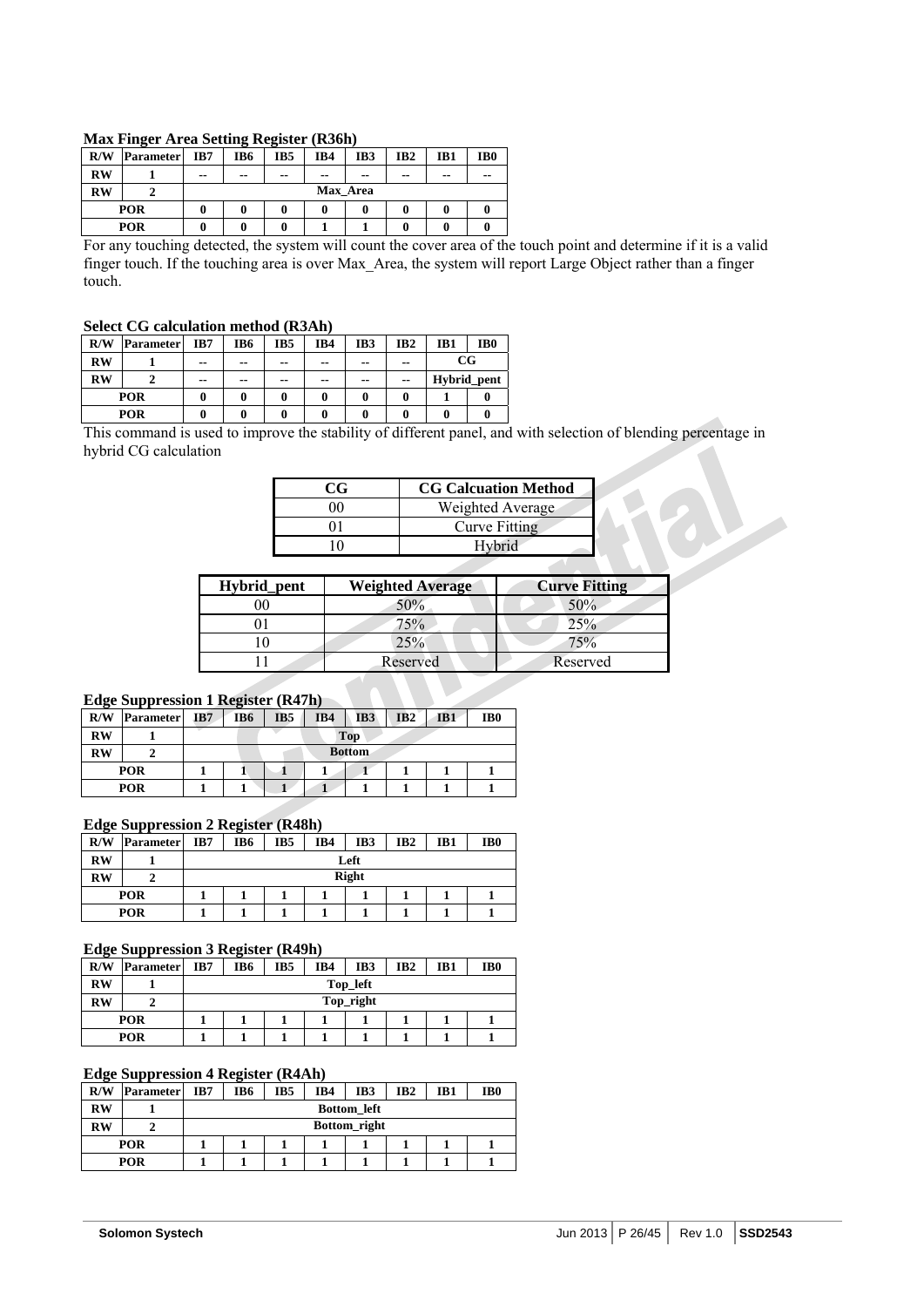#### **Hopping Level Register (R50h)**

| R/W        | <b>Parameter</b> | IB7 | IB6        | IB <sub>5</sub> | IB4 | IB3 | IB <sub>2</sub> | IB1 | IB <sub>0</sub> |  |  |
|------------|------------------|-----|------------|-----------------|-----|-----|-----------------|-----|-----------------|--|--|
| <b>RW</b>  |                  |     | Hopping_lv |                 |     |     |                 |     |                 |  |  |
| <b>RW</b>  | ኅ                |     | Hopping lv |                 |     |     |                 |     |                 |  |  |
|            | POR              |     | 0          |                 | 0   |     |                 |     |                 |  |  |
| <b>POR</b> |                  | 0   | 0          |                 | 0   |     |                 |     |                 |  |  |

#### **Pressure Scaling Register (R57h)**

| R/W        | Parameter | IB7 | IB6   | IB5 | IB4           | IB3           | IB <sub>2</sub> | IB1 | IB0   |
|------------|-----------|-----|-------|-----|---------------|---------------|-----------------|-----|-------|
| $RW$       |           | --  | $- -$ | --  | $\sim$ $\sim$ | $\sim$ $\sim$ | $- -$           | --  | $- -$ |
| <b>RW</b>  |           |     |       |     |               |               | Press factor    |     |       |
| <b>POR</b> |           |     |       |     |               |               |                 |     |       |
| <b>POR</b> |           |     |       |     |               |               |                 |     |       |

#### **Orientation Register (R65h)**

| R/W       | Parameter | IB7 | IB6 | IB5 | IB4 | IB3           | IB <sub>2</sub>    | IB1 | IB <sub>0</sub> |
|-----------|-----------|-----|-----|-----|-----|---------------|--------------------|-----|-----------------|
| <b>RW</b> |           | --  | --  | --  | --  | $\sim$ $\sim$ | --                 | --  | --              |
| RW        |           |     |     |     |     |               | <b>Orientation</b> |     |                 |
|           | POR       | 0   | 0   | 0   | 0   | 0             |                    | 0   |                 |
| POR       |           |     | U   | 0   | u   |               |                    |     |                 |

|   |                    |              |              | <b>Orientation</b> |                    |                                   |  |
|---|--------------------|--------------|--------------|--------------------|--------------------|-----------------------------------|--|
| 0 | $\mathbf{0}$       | $\mathbf{0}$ | 0            | 0                  | 0                  |                                   |  |
| 0 | $\bf{0}$           | $\mathbf{0}$ | $\mathbf{0}$ | 0                  | 0                  |                                   |  |
|   |                    |              |              |                    |                    |                                   |  |
|   | <b>Orientation</b> |              |              |                    | <b>Description</b> |                                   |  |
|   | 000                |              |              |                    | Normal             |                                   |  |
|   | 001                |              |              |                    | Y-invert           |                                   |  |
|   | 010                |              |              |                    | X-invert           |                                   |  |
|   | 011                |              |              |                    |                    | $X$ -invert + Y-invert            |  |
|   | 100                |              |              |                    | Transpose          |                                   |  |
|   | 101                |              |              |                    |                    | $Transpose + X$ -invert           |  |
|   | 110                |              |              |                    |                    | $Transpose + Y$ -invert           |  |
|   | 111                |              |              |                    |                    | $Transpose + X-invert + Y-invert$ |  |

#### **X Scaling Register (R66h)**

| R/W                    | -<br>-<br><b>Parameter</b> | IB7 | IB6       | IB <sub>5</sub> | IB4 | IB3 | IB <sub>2</sub> | IB1 | IB <sub>0</sub> |  |  |
|------------------------|----------------------------|-----|-----------|-----------------|-----|-----|-----------------|-----|-----------------|--|--|
| <b>RW</b>              |                            |     | X scaling |                 |     |     |                 |     |                 |  |  |
| $\mathbf{R}\mathbf{W}$ |                            |     | X scaling |                 |     |     |                 |     |                 |  |  |
| <b>POR</b>             |                            |     |           |                 | 0   |     |                 |     |                 |  |  |
| <b>POR</b>             |                            |     |           |                 | 0   |     |                 |     |                 |  |  |

#### **Y Scaling Register (R67h)**

| R/W        | <b>Parameter</b> | IB7 | IB6       | IB5 | IB4 | IB3 | IB <sub>2</sub> | IB1 | IB <sub>0</sub> |  |  |
|------------|------------------|-----|-----------|-----|-----|-----|-----------------|-----|-----------------|--|--|
| <b>RW</b>  |                  |     | Y_scaling |     |     |     |                 |     |                 |  |  |
| <b>RW</b>  |                  |     | Y_scaling |     |     |     |                 |     |                 |  |  |
| <b>POR</b> |                  |     |           |     |     | 0   |                 |     | v               |  |  |
| <b>POR</b> |                  |     | 0         |     |     | 0   |                 |     |                 |  |  |

#### **X Offset Register (R68h)**

| R/W                    | o<br><b>Parameter</b> | IB7 | IB6      | IB5 | IB4 | IB3 | IB <sub>2</sub> | IB1 | IB <sub>0</sub> |  |  |
|------------------------|-----------------------|-----|----------|-----|-----|-----|-----------------|-----|-----------------|--|--|
| <b>RW</b>              |                       |     | X offset |     |     |     |                 |     |                 |  |  |
| $\mathbf{R}\mathbf{W}$ |                       |     | X offset |     |     |     |                 |     |                 |  |  |
| POR                    |                       |     | 0        |     |     |     |                 |     |                 |  |  |
| POR                    |                       |     | 0        |     | 0   |     |                 |     |                 |  |  |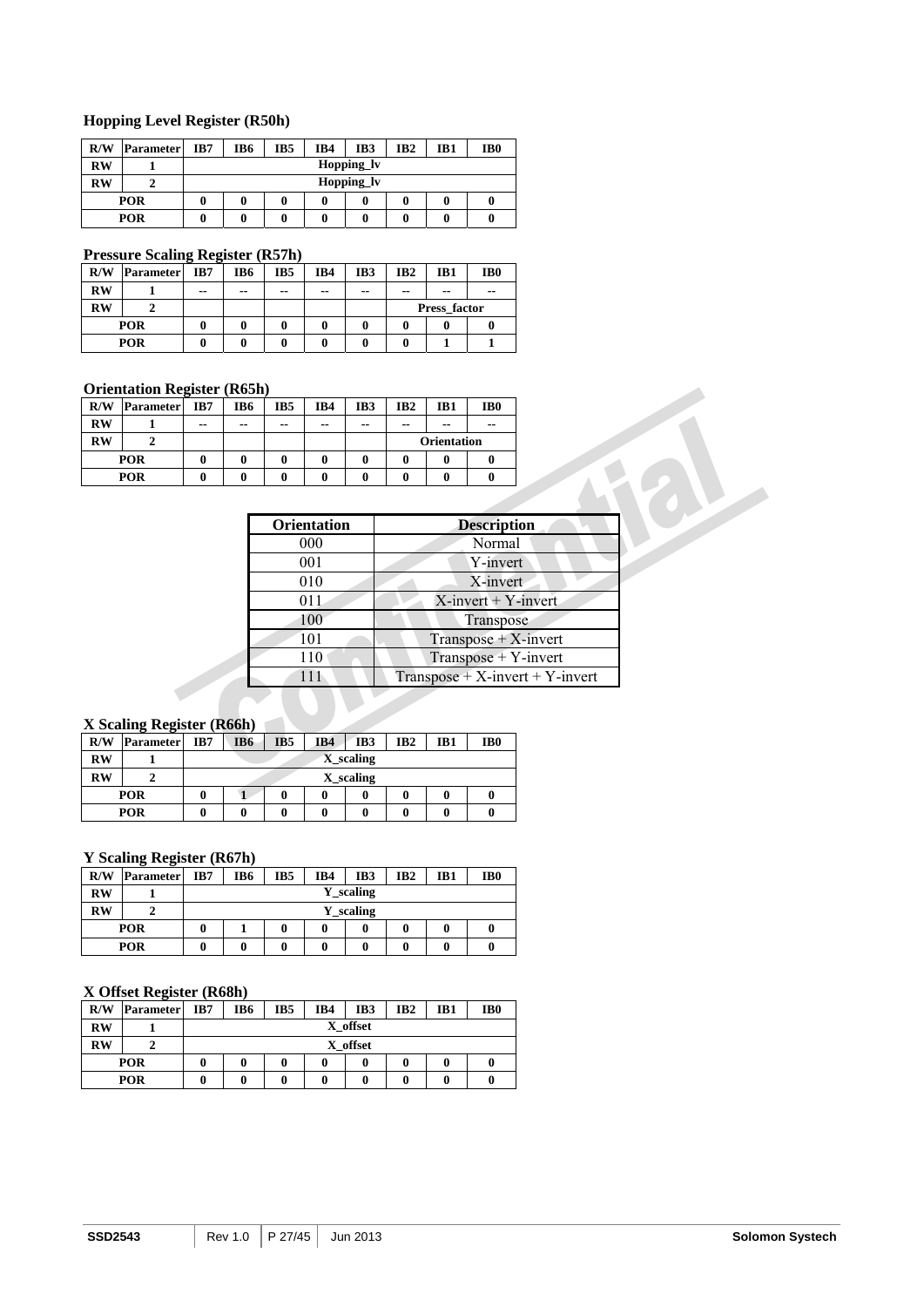#### **Y Offset Register (R69h)**

| R/W                    | <b>Parameter</b> | IB7 | IB6         | IB <sub>5</sub> | IB4 | IB3 | IB <sub>2</sub> | IB1 | IB <sub>0</sub> |  |  |
|------------------------|------------------|-----|-------------|-----------------|-----|-----|-----------------|-----|-----------------|--|--|
| <b>RW</b>              |                  |     | offset<br>Y |                 |     |     |                 |     |                 |  |  |
| $\mathbf{R}\mathbf{W}$ |                  |     | offset<br>Y |                 |     |     |                 |     |                 |  |  |
| <b>POR</b>             |                  |     | 0           | 0               | 0   |     | 0               | U   | 0               |  |  |
|                        | <b>POR</b>       |     | 0           | 0               | 0   |     | 0               |     | 0               |  |  |

#### **Touch Status (R79h)**

| R/W | <b>Parameter</b> | IB7   | IB6 | IB5 | IB4 | IB3 | IB <sub>2</sub> | IB1   | IB <sub>0</sub> |
|-----|------------------|-------|-----|-----|-----|-----|-----------------|-------|-----------------|
| R   |                  | $- -$ |     | F9  | F8  | F7  | F6              | F5    | F4              |
| R   |                  | F3    | F2  | F1  | F0  | AS  | LO.             | $- -$ |                 |
|     | POR              |       |     |     |     | 0   |                 | 0     |                 |
| POR |                  |       |     |     |     |     |                 | 0     |                 |

This register showed the status of the touch detection. When a touch event is detected, the IRQ signal will set to low and at least one bit on this register will set to "1" to indicate the touch status. This register is "0" if the IRQ signal is high.

| <b>Register</b> | <b>Name</b>      | <b>Function</b>                                                                              |
|-----------------|------------------|----------------------------------------------------------------------------------------------|
| F9.             | Finger9 Detected | This bit will set to "1" indicating the present of $10th$ finger                             |
| F8              | Finger8 Detected | This bit will set to "1" indicating the present of $9rd$ finger                              |
| F7              | Finger7 Detected | This bit will set to "1" indicating the present of $8nd$ finger                              |
| F6              | Finger6 Detected | This bit will set to "1" indicating the present of $7th$ finger                              |
| F5              | Finger5 Detected | This bit will set to "1" indicating the present of $6^{rd}$ finger                           |
| F4              | Finger4 Detected | This bit will set to "1" indicating the present of $5nd$ finger                              |
| F3              | Finger3 Detected | This bit will set to "1" indicating the present of $4th$ finger                              |
| F2              | Finger2 Detected | This bit will set to "1" indicating the present of $3rd$ finger                              |
| F1              | Finger1 Detected | This bit will set to "1" indicating the present of $2nd$ finger                              |
| F0              | Finger0 Detected | This bit will set to "1" when 1 <sup>st</sup> finger touch detected                          |
| AS              | Abnormal status  | This bit will set to "1" when abnormal status detected.                                      |
| LO              | Large Object     | If a touch detected with touch area over Max Finger Area (R16h), this bit will<br>set to "1" |

#### **IRQ Mask (R7Bh)**

|           | ------           |     |     |     |     |                 |     |     |                 |
|-----------|------------------|-----|-----|-----|-----|-----------------|-----|-----|-----------------|
| R/W       | <b>Parameter</b> | IB7 | IB6 | IB5 | IB4 | IB <sub>3</sub> | IB2 | IB1 | IB <sub>0</sub> |
| <b>RW</b> |                  | --- |     | F9  | F8  | F7              | F6  | F5  | F4              |
| <b>RW</b> |                  | F3  | F2  |     | F0  | AS              | LO  | OF  | VF              |
|           | POR              |     |     |     |     | v               |     |     |                 |
|           | POR              |     |     |     |     |                 |     |     |                 |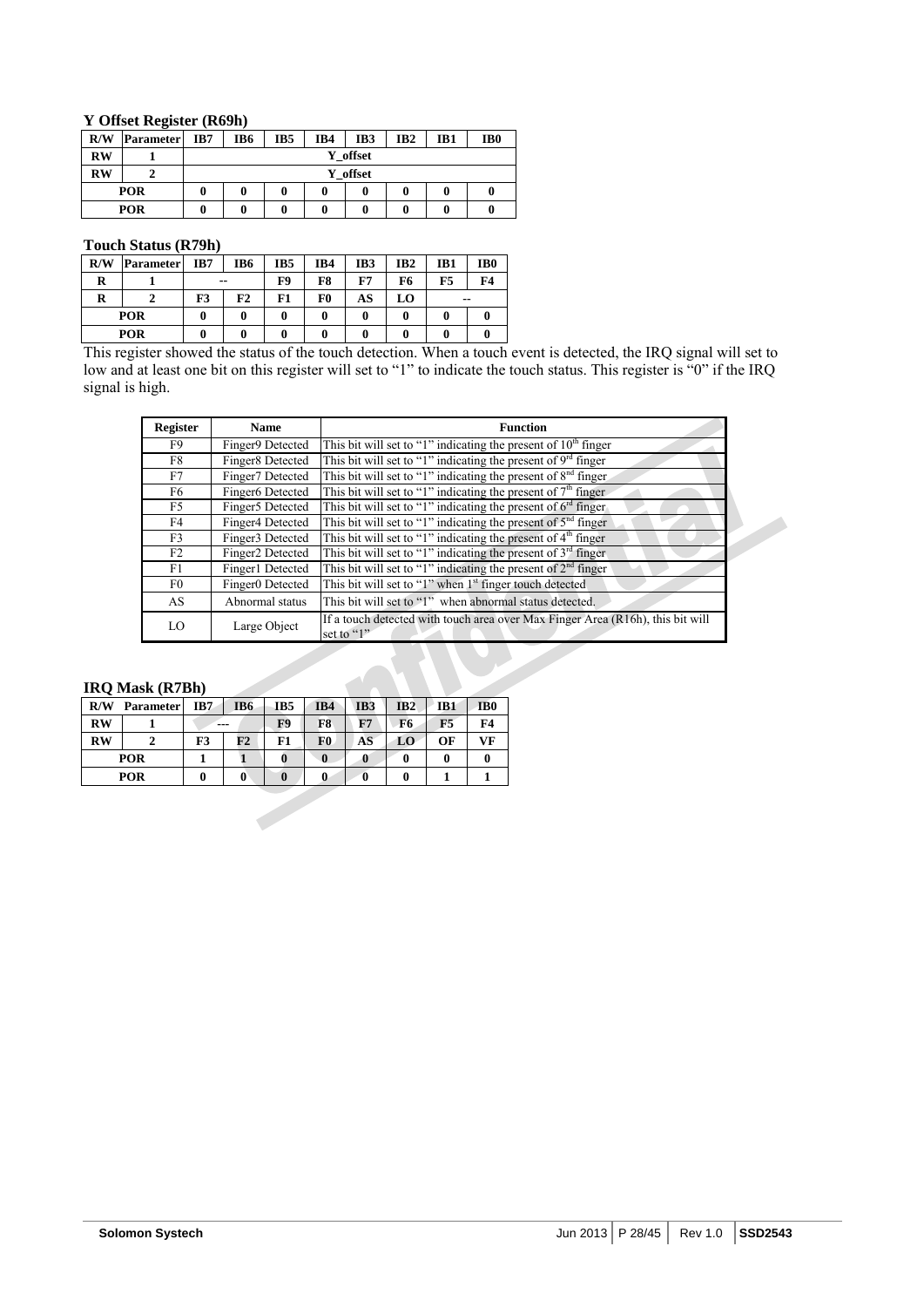| R/W | Parameter | IB7 | IB6                  | IB5                | IB4 | IB3 | IB <sub>2</sub> | IB1                   | IB <sub>0</sub> |
|-----|-----------|-----|----------------------|--------------------|-----|-----|-----------------|-----------------------|-----------------|
| R   |           |     | $x\text{-coor}[7:0]$ |                    |     |     |                 |                       |                 |
| R   |           |     | $y\text{-coor}[7:0]$ |                    |     |     |                 |                       |                 |
| R   | 3         |     |                      | $x$ -coor $[11:8]$ |     |     |                 | $y\text{-coor}[11:8]$ |                 |
| R   |           |     | weight index $[7:0]$ |                    |     |     |                 |                       |                 |
|     |           |     |                      |                    |     |     |                 |                       |                 |

**2** | 1 | 1 | 1 | 1 | 1 | 1 | 1 | 1 **3** | 1 | 1 | 1 | 1 | 1 | 1 | 1 | 1

**4** 0 0 0 0 0 0 0 0 0 0

#### **Finger01-10 (X,Y) coordinates, press weight index. (R7Ch – R85h)**

SSD2543 can detect maximum of 10 fingers touch on the panel. Ten registers are used to report the x-y coordinate of the 10 fingers if present and only the most concurrent coordinates are reported.

The first touch point will put to R7Ch and the second touch point will put to R7Dh and so on. Once the finger number had been assigned, the system will keep tracking the same finger and update the latest x-y coordinate to same register until the finger leaving the touch screen.

#### **Enable edge coordinate remapping (R8Bh)**

**POR** 

| R/W       | <b>Parameter</b> | IB7   | IB <sub>6</sub> | --<br>IB5 | IB4   | IB3   | IB <sub>2</sub> | IB <sub>1</sub> | IB <sub>0</sub>  |
|-----------|------------------|-------|-----------------|-----------|-------|-------|-----------------|-----------------|------------------|
| <b>RW</b> |                  | $- -$ | $- -$           | --        | $- -$ | $- -$ | $- -$           | $- -$           | $- -$            |
| <b>RW</b> |                  |       |                 |           | $- -$ |       |                 |                 | Edge_Enable_Vref |
|           | <b>POR</b>       |       |                 |           |       |       |                 |                 |                  |

| <b>Edge_Enable</b> | Function                          |
|--------------------|-----------------------------------|
|                    | Disable edge coordinate remapping |
|                    | Enable edge coordinate remapping  |

#### **Reset Init Reference Procedure (RA2h)**

A 0x0001 should be sent after this command to activate the init reference procedure again

#### **Select Driving voltage level (RD5h)**

| R/W       | <b>Parameter</b> | IB7   | IB6             | IB <sub>5</sub> | IB4 | IB <sub>3</sub> | IB2 | IB1        | IB0 |  |  |
|-----------|------------------|-------|-----------------|-----------------|-----|-----------------|-----|------------|-----|--|--|
| RW        |                  | $- -$ | --              | $\sim$ $\sim$   | --  | --              | --  | --         | --  |  |  |
| <b>RW</b> |                  |       | <b>Reserved</b> |                 |     |                 |     | <b>DVL</b> |     |  |  |
|           | POR              | 0     | 0               |                 | v   |                 | o   |            |     |  |  |
|           | <b>POR</b>       |       | U               |                 |     |                 | o   |            |     |  |  |

This register controls the output voltage of the driving line (5.5V to 9V).

| <b>DVL</b> | <b>Drive Line voltage</b> |
|------------|---------------------------|
| 000        | Reserved                  |
| 001        | 6.0V                      |
| 010        | 6.5V                      |
| 011        | 7.0V                      |
| 100        | 7.5V                      |
| 101        | 8.0V                      |
| 110        | Reserved                  |
|            | Reserved                  |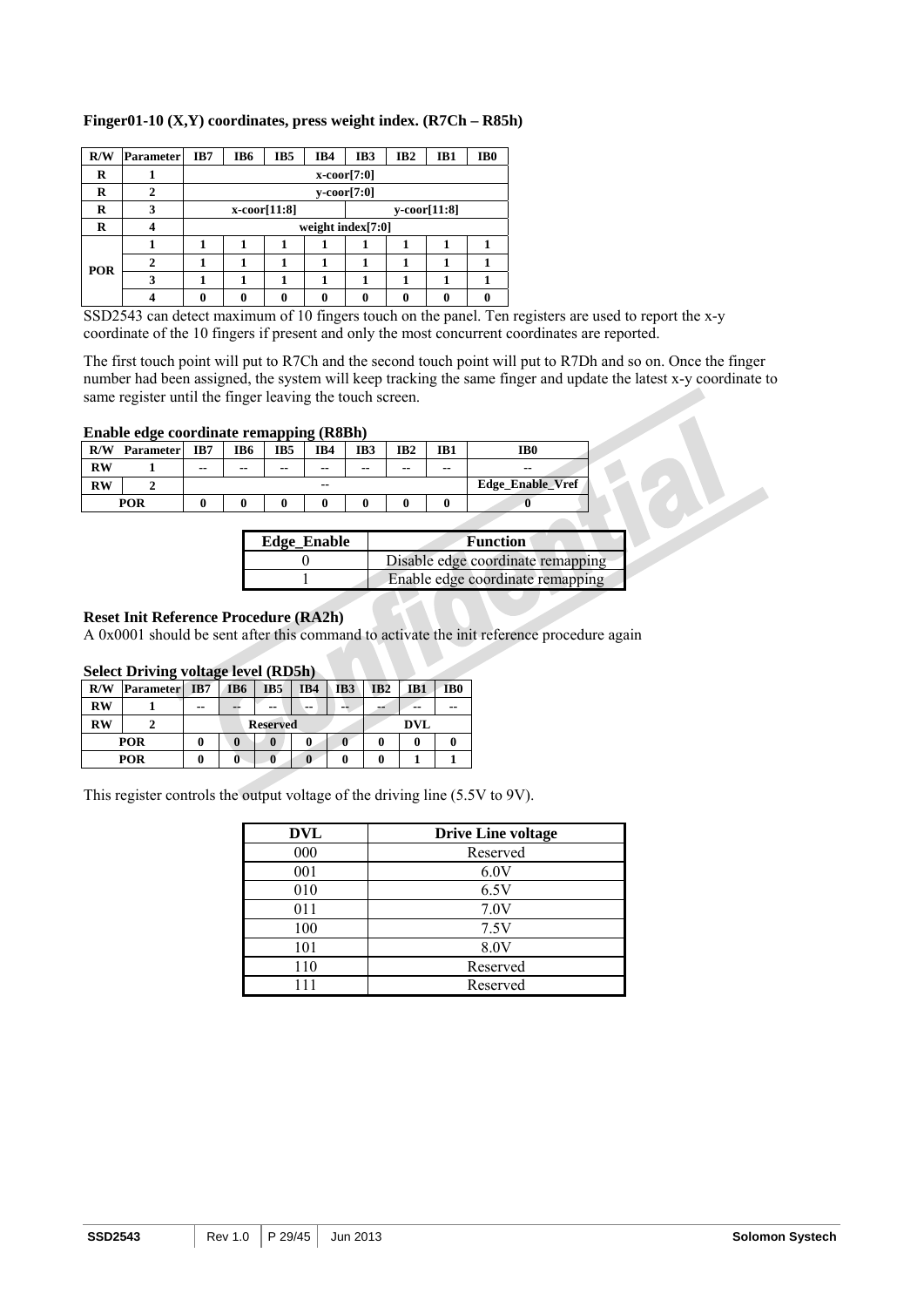#### **Select ADC Vref range (RD7h)**

| R/W       | <b>Parameter</b> | IB7   | IB6           | IB5                          | IB4           | IB3   | IB <sub>2</sub>      | IB1 | IB <sub>0</sub> |
|-----------|------------------|-------|---------------|------------------------------|---------------|-------|----------------------|-----|-----------------|
| <b>RW</b> |                  | $- -$ | $\sim$ $\sim$ | $\sim$ $\sim$                | $\sim$ $\sim$ | $- -$ | --<br>$- -$<br>$- -$ |     |                 |
| <b>RW</b> |                  |       |               | <b>Vref</b><br>$\sim$ $\sim$ |               |       |                      |     |                 |
|           | POR              |       |               |                              |               |       |                      |     |                 |
|           | POR              |       |               | 0                            |               |       |                      |     |                 |

| Vref | <b>VrefH</b> | <b>VrefL</b> |
|------|--------------|--------------|
| 000  | $VCI/2+0.35$ | $VCI/2-0.35$ |
| 001  | $VCI/2+0.40$ | $VCI/2-0.40$ |
| 010  | $VCI/2+0.45$ | $VCI/2-0.45$ |
| 011  | $VCI/2+0.50$ | $VCI/2-0.50$ |
| 100  | $VCI/2+0.60$ | $VCI/2-0.60$ |
| 101  | $VCI/2+0.70$ | $VCI/2-0.70$ |
| 110  | $VCI/2+0.80$ | $VCI/2-0.80$ |
| l 11 | $VCI/2+0.90$ | $VCI/2-0.90$ |

#### **Select Sense line biasing resistance (RD8h)**

| R/W       | <b>Parameter</b> | IB7   | IB6   | IB5   | IB4   | IB3   | IB2   | IB1             | IB <sub>0</sub> |  |  |
|-----------|------------------|-------|-------|-------|-------|-------|-------|-----------------|-----------------|--|--|
| <b>RW</b> |                  | $- -$ | $- -$ | $- -$ | $- -$ | $- -$ | $- -$ | $\sim$ $\sim$   | $- -$           |  |  |
| <b>RW</b> |                  |       |       | $- -$ |       |       |       | <b>BIAS RES</b> |                 |  |  |
|           | <b>POR</b>       |       |       |       |       | 0     |       |                 |                 |  |  |
|           | <b>POR</b>       |       |       |       |       |       |       |                 |                 |  |  |

Setting the sense line biasing resistance

| <b>BIAS_RES</b> | <b>Resistance</b> |
|-----------------|-------------------|
| 000             | 5.0k              |
| 001             | 6.5k              |
| 010             | 8.3k              |
| 011             | 10.8k             |
| 100             | 14k               |
| 101             | 18k               |
| 110             | 23k               |
|                 | 30k               |

#### **Set integrator cap value (RDBh)**

| R/W       | <b>Parameter</b> | IB7           | IB6   | IB <sub>5</sub> | IB4   | IB3   | IB <sub>2</sub> | IB1 | IB0   |
|-----------|------------------|---------------|-------|-----------------|-------|-------|-----------------|-----|-------|
| <b>RW</b> |                  | $\sim$ $\sim$ | $- -$ | $- -$           | $- -$ | $- -$ | $- -$           | --  | $- -$ |
| <b>RW</b> |                  |               |       | $- -$           |       |       | CI2             | CH1 | CI0   |
|           | <b>POR</b>       |               |       |                 |       |       |                 | 0   |       |
|           | POR              |               |       |                 |       |       |                 |     |       |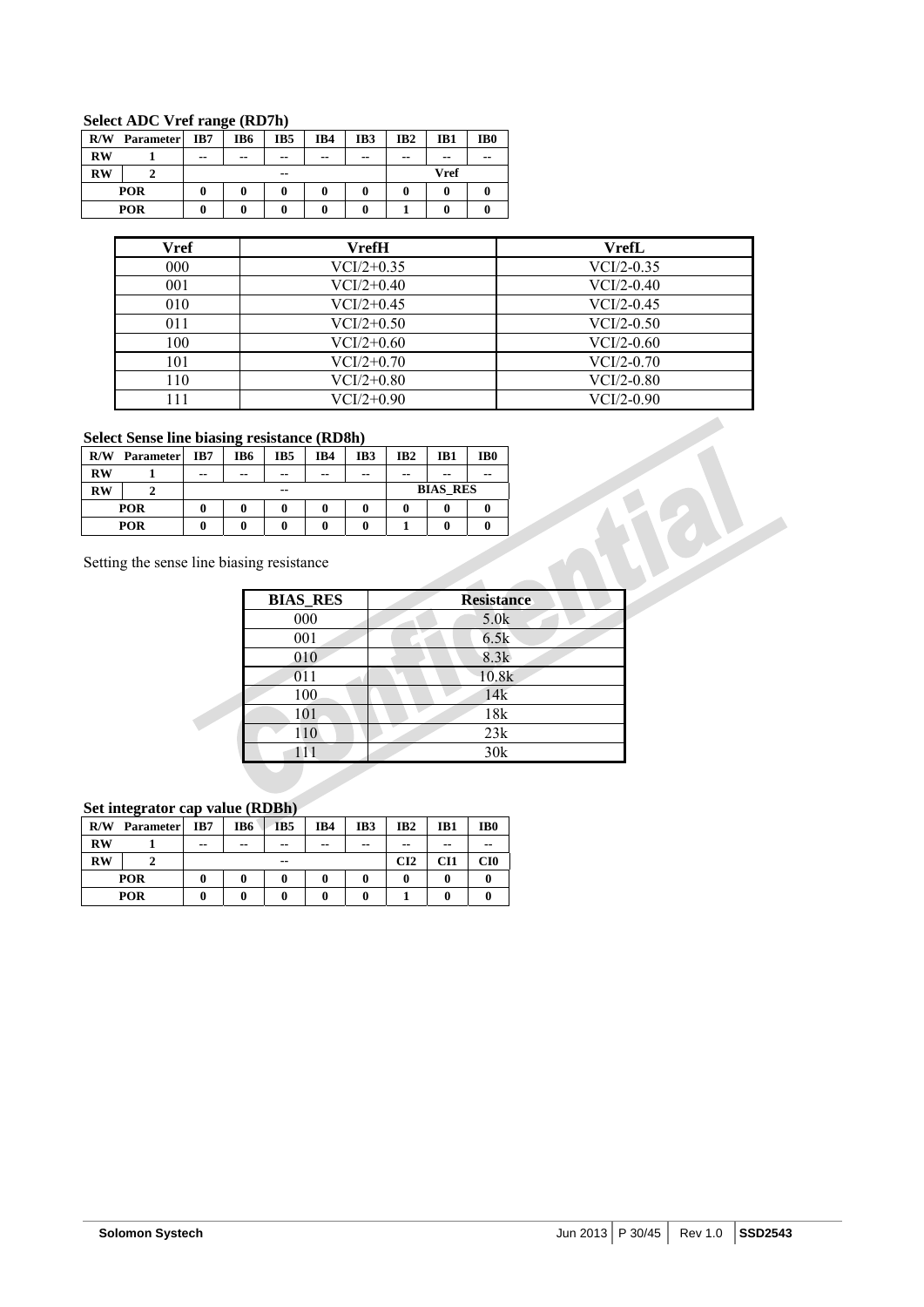### **10 REGISTERS**

#### $VDDIO = VCI = 2.775V$

- 1.) Hardware Reset
- 2.) Set the number of driver lines.
- 3.) Set the number of sense lines.
- 4.) Set the driver line scanning order.
- 5.) Turn on the booster circuit and set the VOUT to  $\sim$  7.0V.

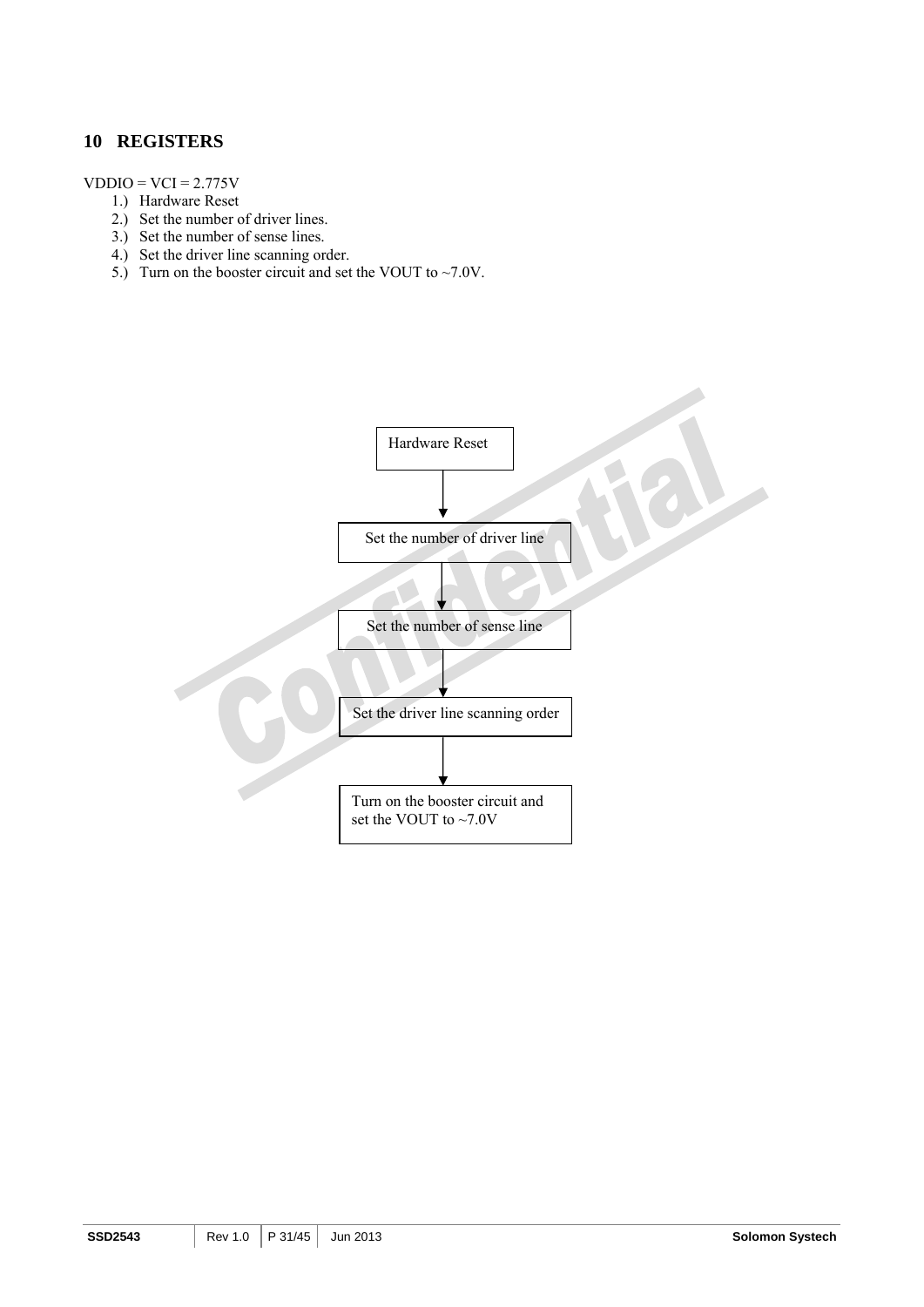## **11 MAXIMUM RATINGS**

| Symbol         | Parameter                                                             | Value                | Unit       |
|----------------|-----------------------------------------------------------------------|----------------------|------------|
| $\rm V_{CORE}$ | Supply Voltage for Logic                                              | $-0.3$ to $+2.0$     |            |
| $V_{DDIO}$     | Supply Voltage for I/O                                                | $-0.3$ to $+4.0$     |            |
| $V_{CI}$       | Input Voltage                                                         | VSS $-0.3$ to $+5.0$ |            |
|                | Current Drain Per Pin Excluding $V_{\text{CORE}}$ and $V_{\text{SS}}$ | -25                  | mA         |
|                | <b>Operating Temperature</b>                                          | $-40$ to $+85$       | $^{\circ}$ |
| $T_{STG}$      | Storage Temperature                                                   | $-65$ to $+150$      | $\Omega$   |

Table 11-1: Maximum Ratings (Voltage Referenced to  $V_{SS}$ )

Maximum ratings are those values beyond which damages to the device may occur. Functional operation should be restricted to the limits in the Electrical Characteristics tables or Pin Description section

This device contains circuitry to protect the inputs against damage due to high static voltages or electric fields; however, it is advised that normal precautions be taken to avoid application of any voltage higher than maximum rated voltages to this high impedance circuit. For proper operation it is recommended that  $V_{CI}$  and  $V_{OUT}$  be constrained to the range  $V_{SS} < V_{DDIO} \leq V_{CI}$  $<$  V<sub>OUT</sub>. Reliability of operation is enhanced if unused input is connected to an appropriate logic voltage level (e.g., either V<sub>SS</sub> or V<sub>DDIO</sub>). Unused outputs must be left open. This device may be light sensitive. Caution should be taken to avoid exposure of this device to any light source during normal operation. This device is not radiation protected.

## **12 DC CHARACTERISTICS**

|                            | Symbol Parameter                               | Conditions                                                              | Min                           | Typ                      | Max              | Unit          |
|----------------------------|------------------------------------------------|-------------------------------------------------------------------------|-------------------------------|--------------------------|------------------|---------------|
| $V_{DDIO}$                 | Power supply pin of I/O pins                   | <b>Recommend Operating Voltage</b><br><b>Possible Operating Voltage</b> | 1.65                          |                          | 3.3              | V             |
| $V_{CI}$                   | Booster Reference Supply Voltage<br>Range (3)  | <b>Recommend Operating Voltage</b><br><b>Possible Operating Voltage</b> | 2.5 or $V_{DDIO}$             |                          | 3.3              | V             |
| I <sub>sleep</sub> 1       | Sleep mode current $(V_{CI}$ pin)              | $VDDIO=1.8V, VCI=3.3V$                                                  |                               | 10                       | 50               | uA            |
| I <sub>sleep</sub> 2       | Sleep mode current (V <sub>DDIO</sub> pin)     |                                                                         |                               |                          | 10               | uA            |
| $\mathbf{I}_{\mathrm{dp}}$ | Operating mode current                         | $VDDIO=1.8V, VCI=3.3V$<br>$I_{DP} = I_{VDDIO} + I_{VCI}$                |                               | 13                       | 18               | mA            |
| <b>VOUT</b>                | VOUT booster efficiency                        | See Notel                                                               | 70                            | 85                       | $\blacksquare$   | $\frac{0}{0}$ |
| VOH1                       | Logic High Output Voltage                      | $Iout=100uA$                                                            | $\overline{0.9}$ * $V_{DDIO}$ | $\overline{\phantom{a}}$ | $V_{DDIO}$       | V             |
| VOL1                       | Logic Low Output Voltage                       | $Iout=100uA$                                                            | $\theta$                      | $\overline{\phantom{a}}$ | $0.1 * V_{DDIO}$ | V             |
| VIH1                       | Logic High Input voltage                       |                                                                         | $\overline{0.8} * V_{DDIO}$   |                          | $V_{DDIO}$       | V             |
| VIL1                       | Logic Low Input voltage                        |                                                                         | $\theta$                      | -                        | $0.2 * V_{DDIO}$ | V             |
| $I_{OH}$                   | Logic High Output Current Source               | $V_{OH} = V_{DDIO} - 0.4V$                                              | 50                            | ۰                        |                  | $\mu A$       |
| $I_{OL}$                   | Logic Low Output Current Drain                 | $V_{OL} = 0.4V$                                                         |                               | $\overline{\phantom{a}}$ | $-50$            | $\mu A$       |
| $I_{OZ}$                   | Logic Output Tri-state Current Drain<br>Source |                                                                         | $-1$                          |                          |                  | μA            |
| $I_{IL}/I_{IH}$            | Logic Input Current                            |                                                                         | $-1$                          |                          |                  | $\mu A$       |

DC Characteristics (Unless otherwise specified, Voltage Referenced to  $V_{SS}$ ,  $T_A = -40$  to  $85^{\circ}$ C)

Table 12-1: DC Characteristics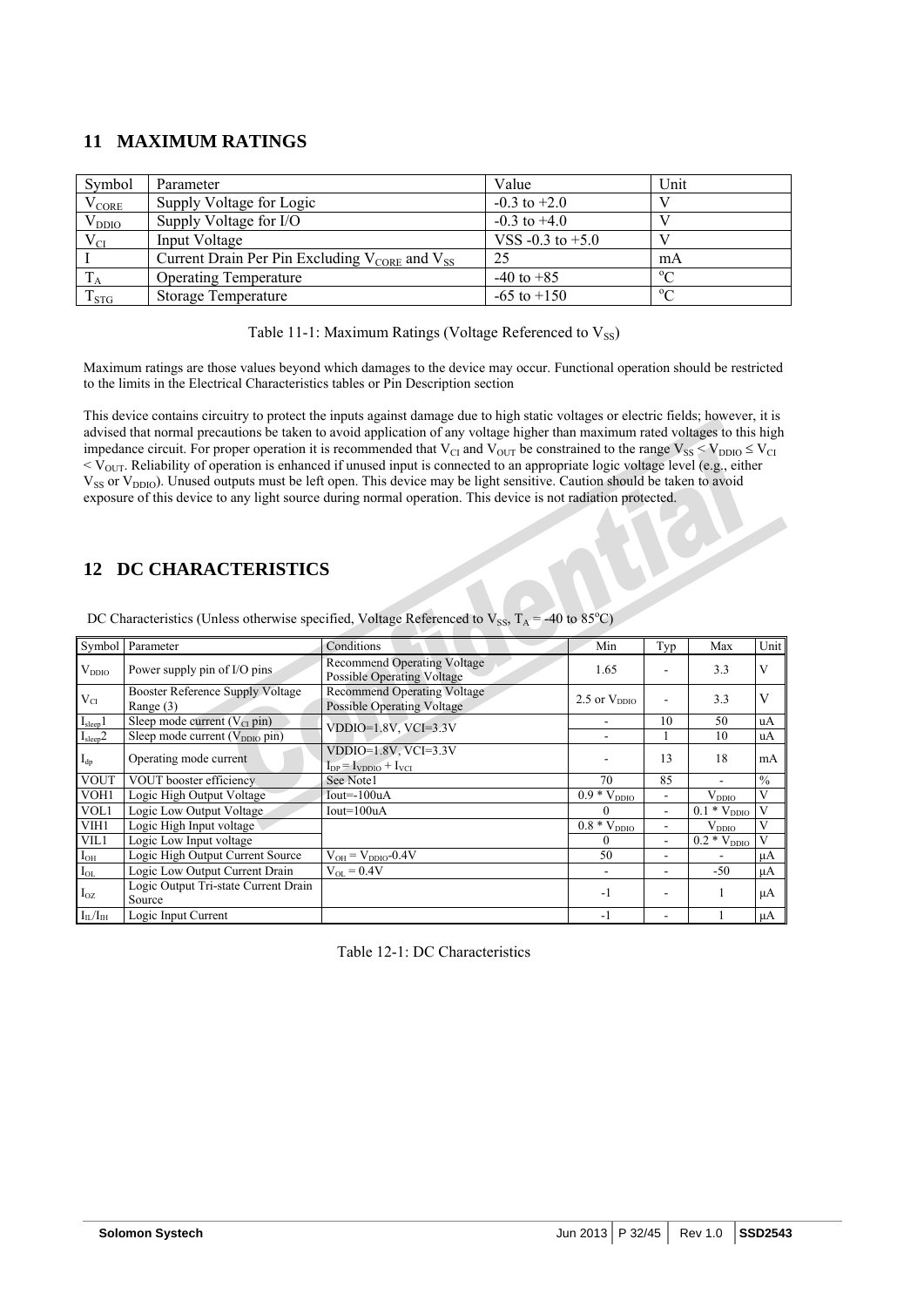## **13 AC CHARACTERISTICS**

Conditions:

 $V_{CI}$  -  $V_{SS}$  = 2.5 to 3.3V  $V_{DDIO} = 1.65 - 3.33 V$  $T_A = 25$ °C

| Symbol              | Parameter                                                                    | Min      | Typ | Max | Unit      |
|---------------------|------------------------------------------------------------------------------|----------|-----|-----|-----------|
| $t_{\text{cycle}}$  | Clock Cycle Time                                                             | 2.5      |     |     | <b>us</b> |
| $t_{\text{HSTAT}}$  | <b>Start condition Hold Time</b>                                             | 0.6      |     |     | us        |
| $t_{HD}$            | Data Hold Time (for "SDA" pin)                                               | $\theta$ |     |     | ns        |
| $t_{SD}$            | Data Setup Time                                                              | 100      |     |     | ns        |
| t <sub>SSTART</sub> | Start condition Setup Time (Only relevant for a repeated<br>Start condition) |          |     |     | us        |
| $t_{SSTOP}$         | Stop condition Setup Time                                                    |          |     |     | us        |
| $t_{R}$             | Rise Time for data and clock pin                                             |          |     | 300 | ns        |
| $t_{\rm F}$         | Fall Time for data and clock pin                                             | ۰        |     | 300 | ns        |
| $t_{\text{IDLE}}$   | Idle Time before a new transmission can start                                | 1.3      |     |     | us        |

Table 13-1 :<sup>12</sup>C Interface Timing Characteristics



Figure 13-1:  $I^2C$  Interface Timing Characteristics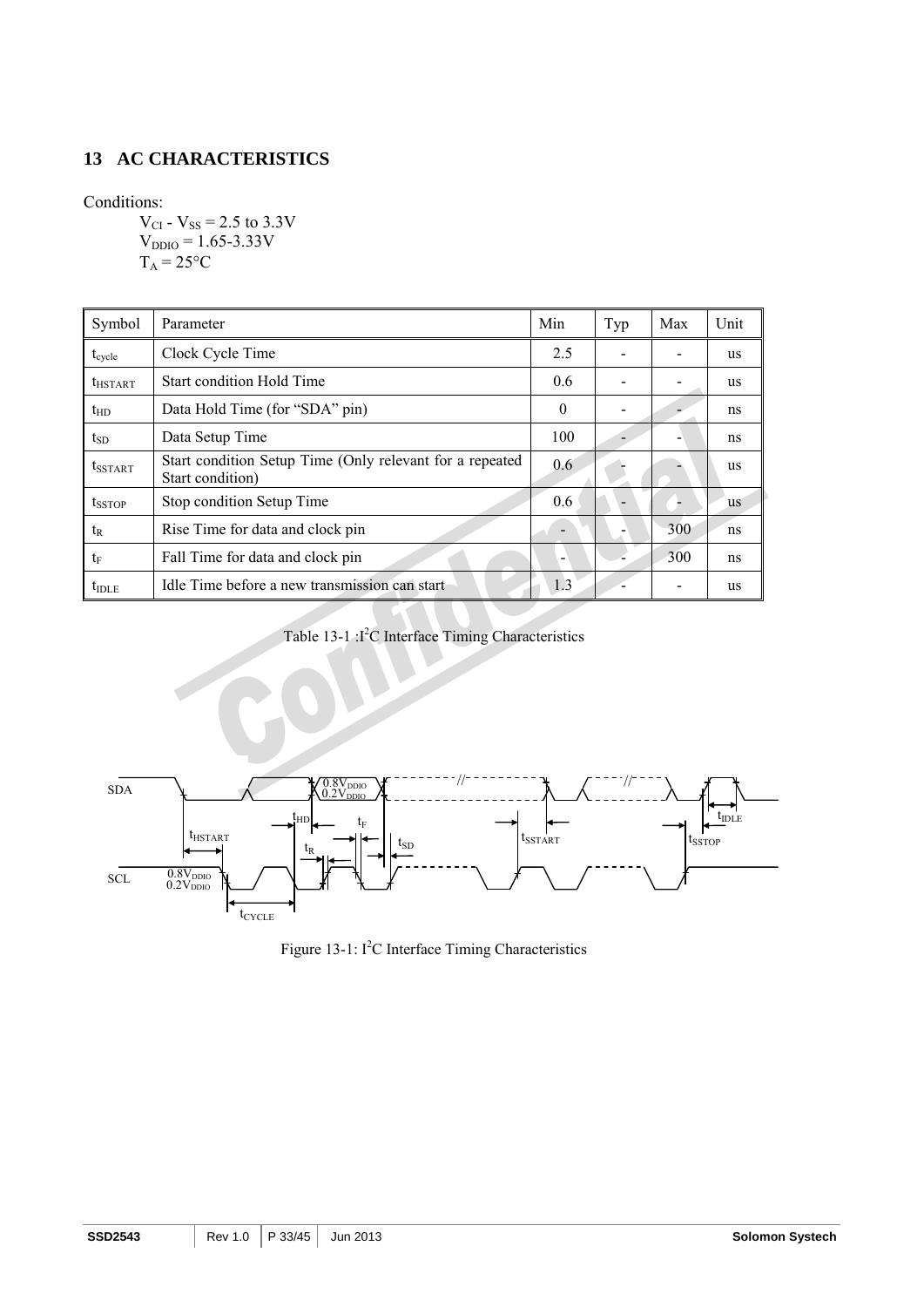## **14 Power up/down Sequence**

## 14.1 Power up

| Symbol          | Parameter                           | Min | Typ | Max | Unit      |
|-----------------|-------------------------------------|-----|-----|-----|-----------|
| $t_{PR}$        | Power rise time                     |     |     | 30  | us        |
| $t_{\text{PD}}$ | Power delay time                    |     |     | 30  | us        |
| $t_{STABLE}$    | Chip stable time                    | 10  |     |     | us        |
| $t_{RES}$       | Reset pulse                         |     |     |     | <b>us</b> |
| $t_{\rm READV}$ | Chip need time after hardware reset | 10  |     |     | us        |

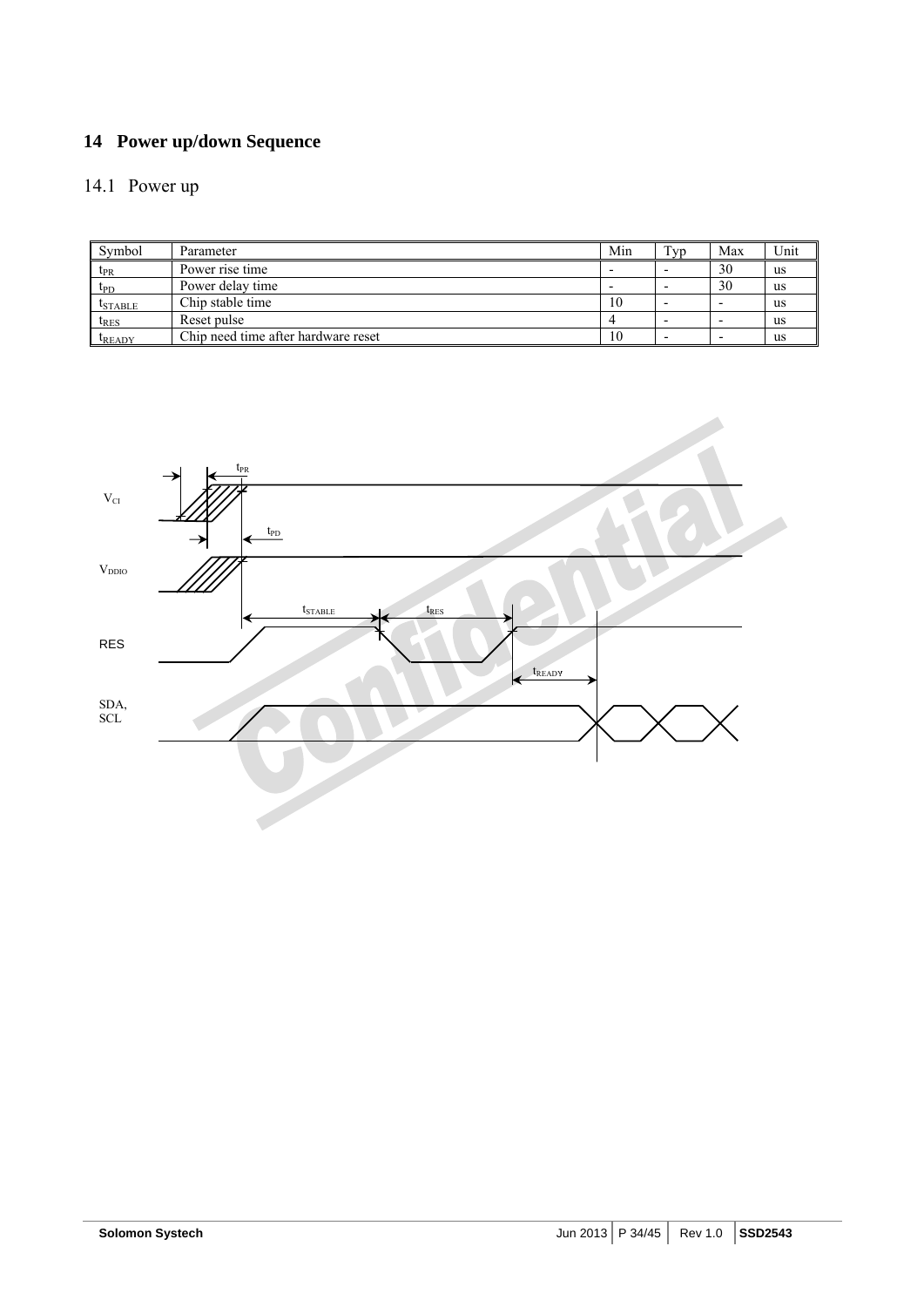#### 14.2 Power down



• With regards to the Power Off, Vout should be discharged at least below than 5V before turn off the V<sub>CI</sub>/V<sub>DDIO</sub> power supplies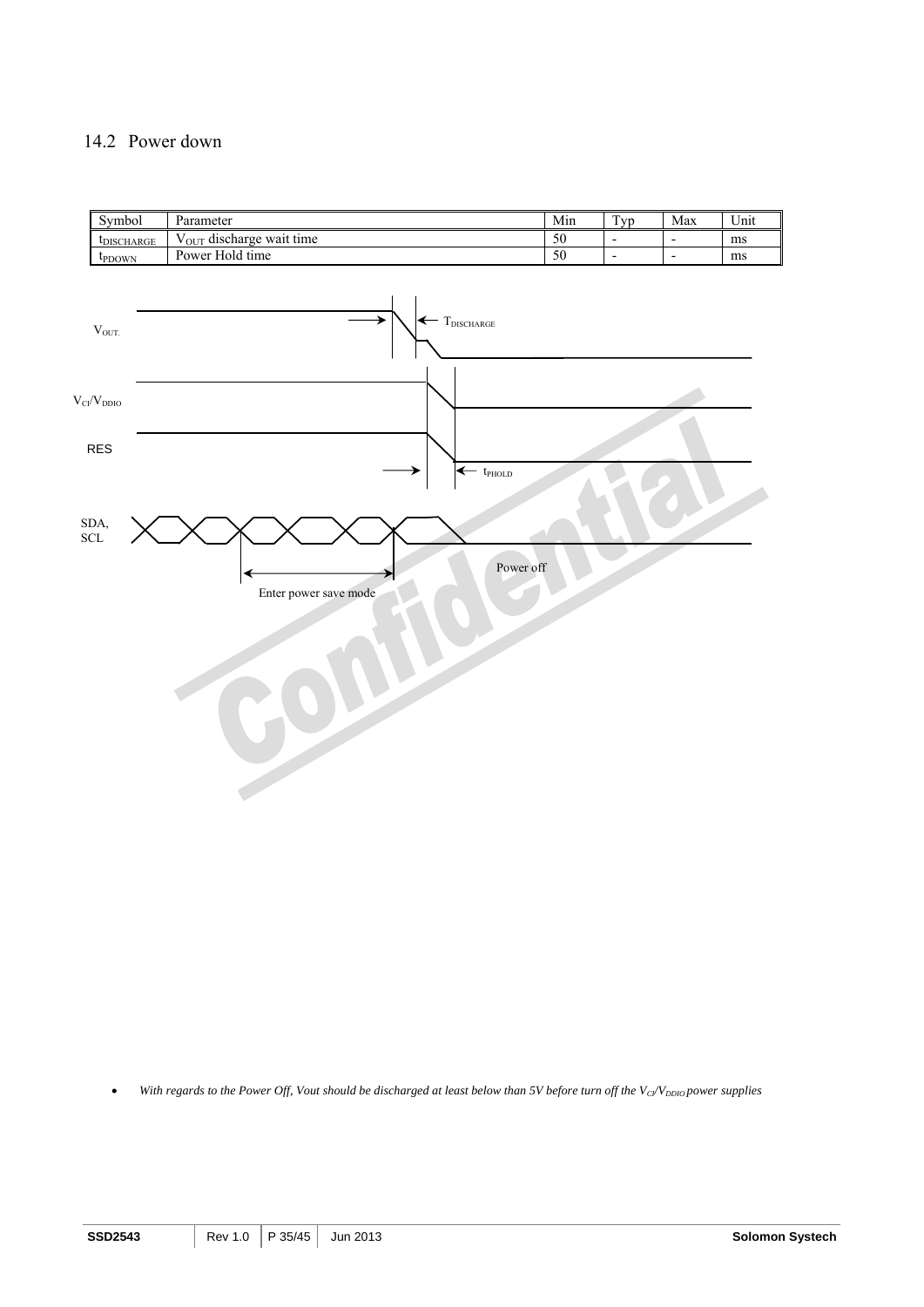## **15 APPLICATION EXAMPLES**

## 15.1 Application Diagram



Figure 15-1: Application Example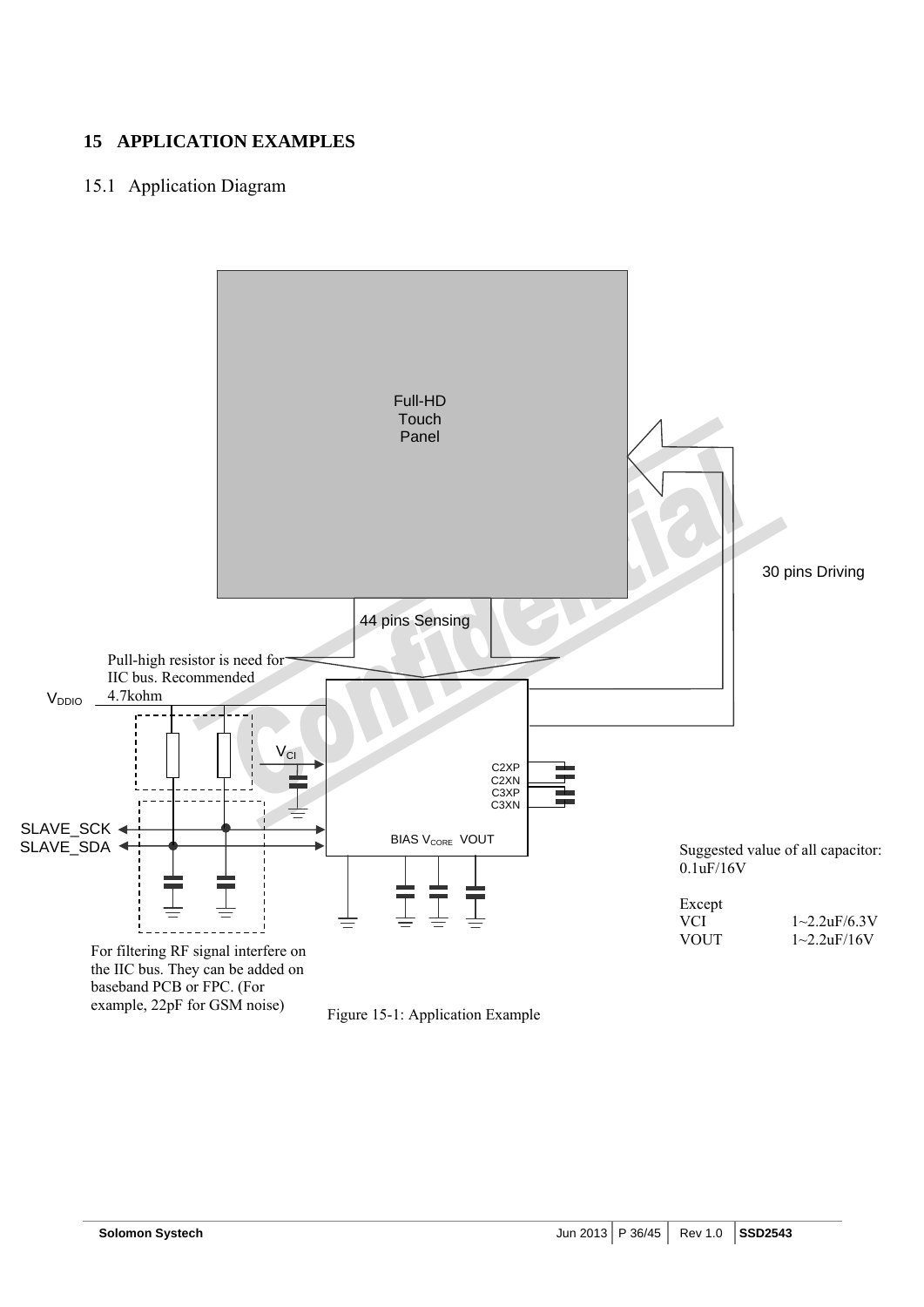### 15.2 FPC Layout Example for QFP100



 $RIVE100:221$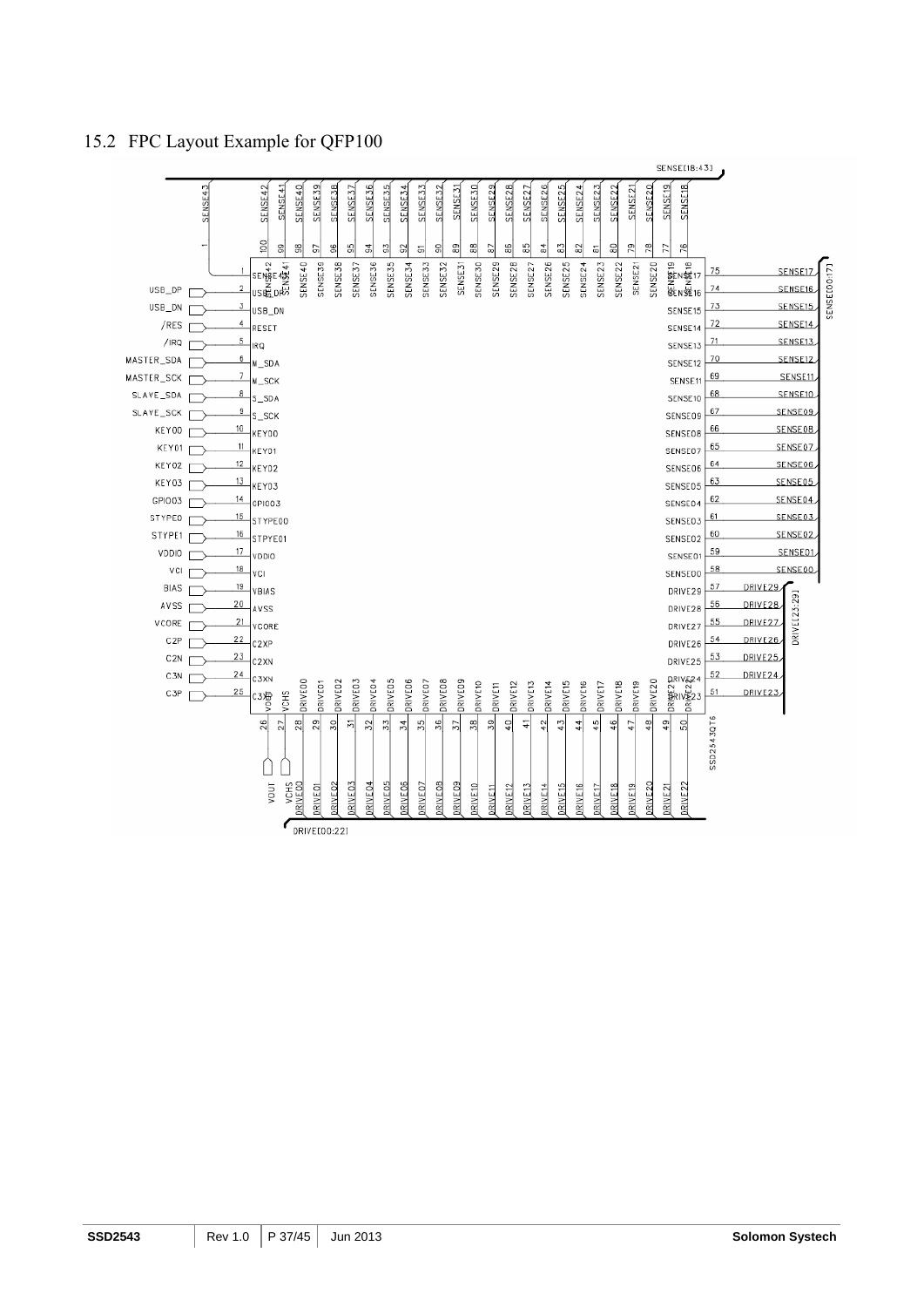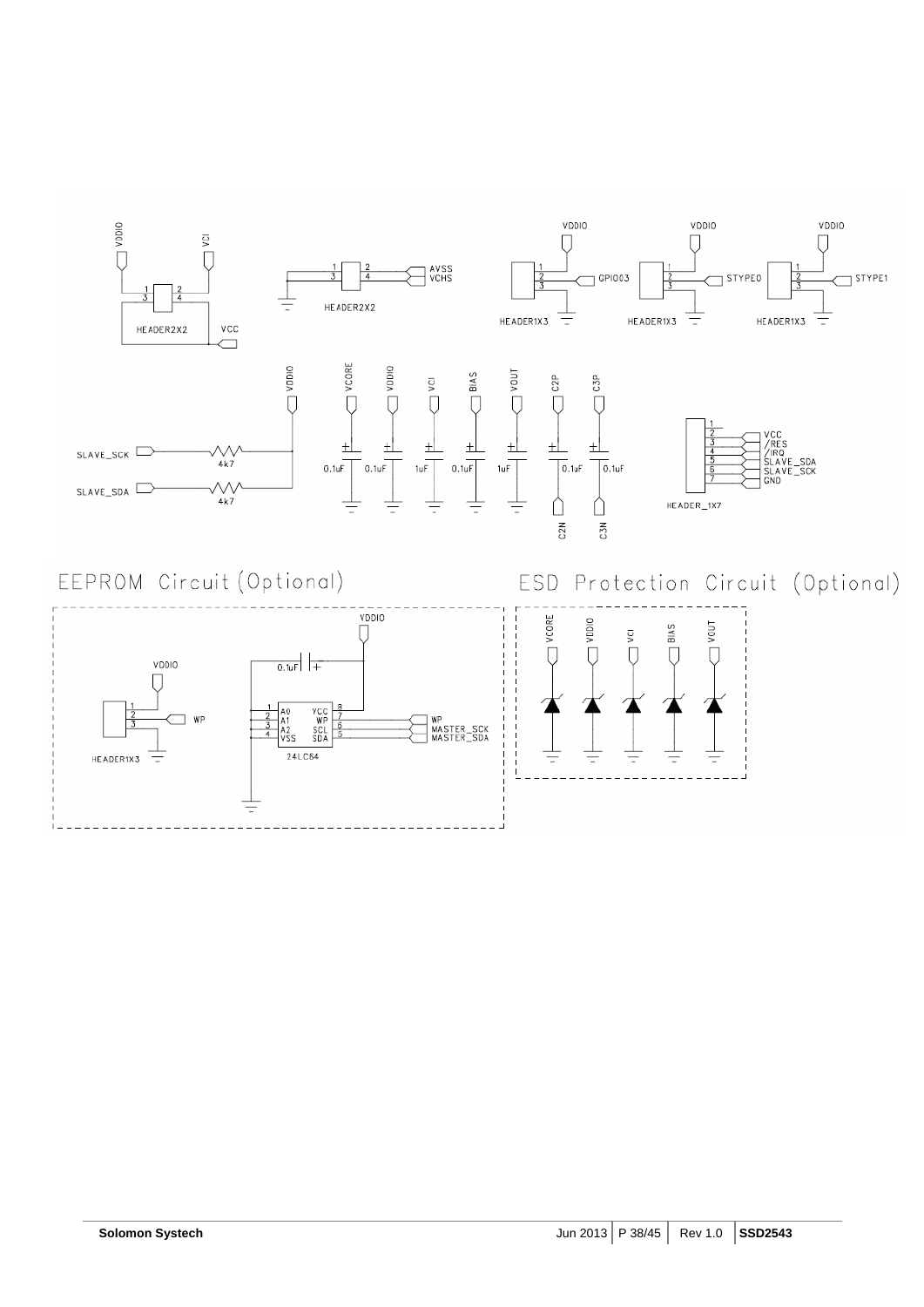## **16 PACKAGE INFORMATION**

## 16.1 TQFP 100 pins (12x12mm)



| UIM | <b>IAILLA</b> |        | <b>MAA</b> | UIM            | צווואו |              | <b>MA</b> |  |
|-----|---------------|--------|------------|----------------|--------|--------------|-----------|--|
| A   |               |        | 1.2        | L1             |        | 1 REF        |           |  |
| A1  | 0.05          |        | 0.15       | R1             | 0.08   |              |           |  |
| A2  | 0.95          | 1      | 1.05       | R <sub>2</sub> | 0.08   |              | 0.2       |  |
| b   | 0.13          | 0.18   | 0.23       | S              | 0.2    |              |           |  |
| b1  | 0.13          | 0.16   | 0.19       | θ              | 0.     | $3.5^\circ$  | 7.        |  |
| c   | 0.09          |        | 0.2        | θl             | 0.     |              |           |  |
| c1  | 0.09          |        | 0.16       | $\theta$ 2     | 11     | $12^{\circ}$ | 13"       |  |
| D   |               | 14 BSC |            | θ3             | 11     | $12^{\circ}$ | 13"       |  |
| D1  | 12 BSC        |        |            |                |        |              |           |  |
| е   | 0.4 BSC       |        |            |                |        |              |           |  |
| E   |               | 14 BSC |            |                |        |              |           |  |
| Ε1  | 12 BSC        |        |            |                |        |              |           |  |
| Г   | 0.45          | 0.6    | 0.75       |                |        |              |           |  |
|     |               |        |            |                |        |              |           |  |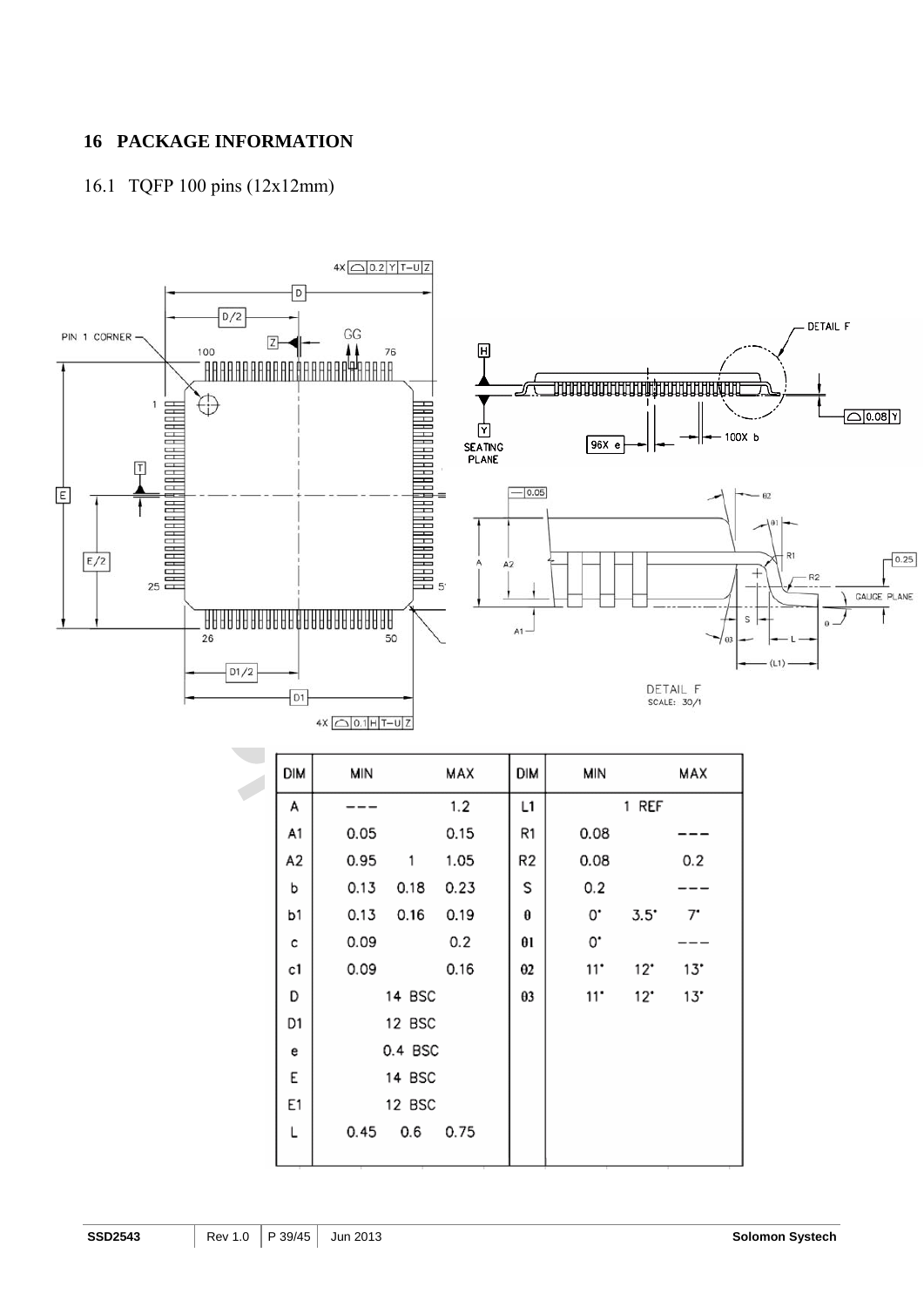## 16.2 QFN 88 pins (10 x 10 mm)

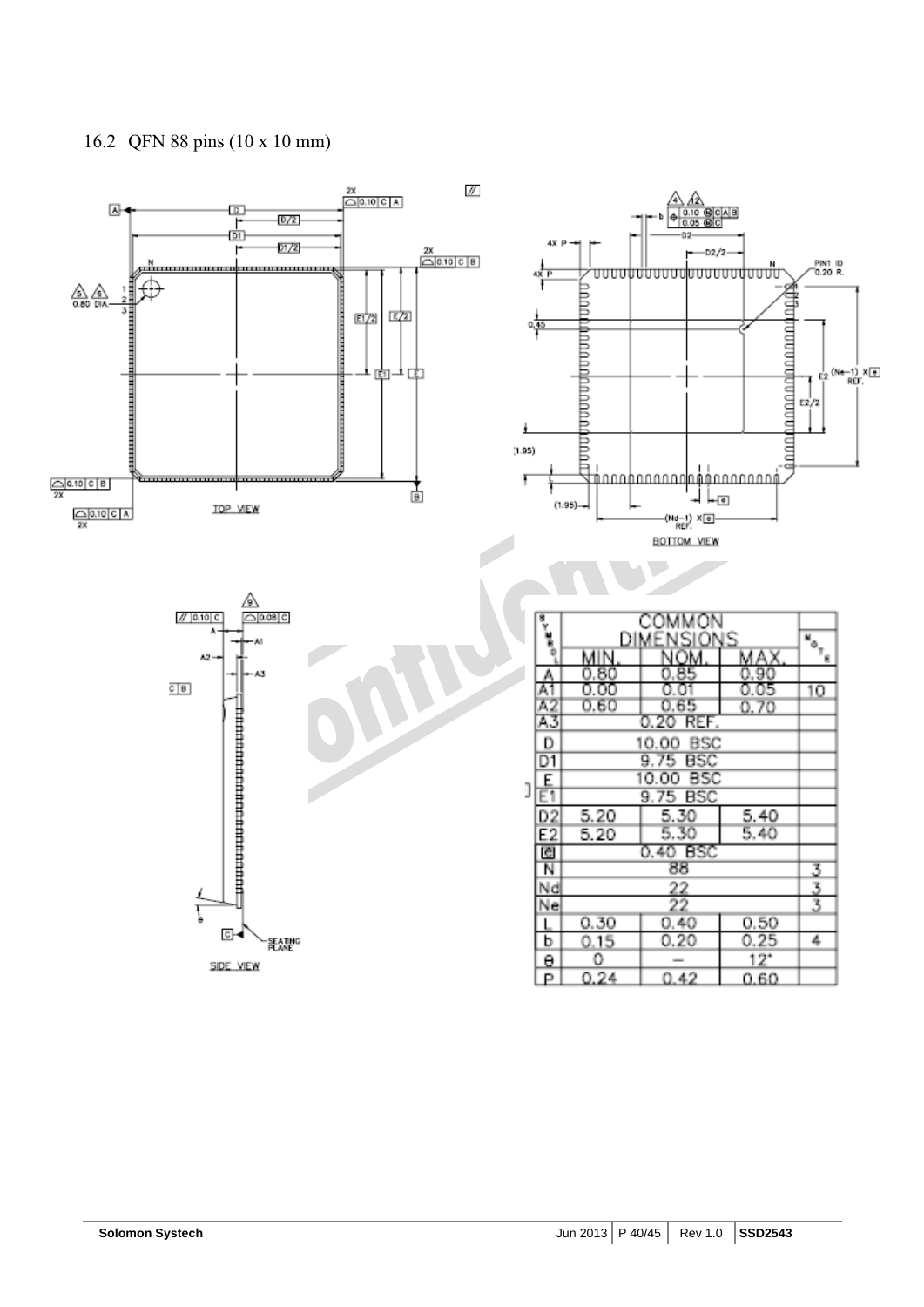



**Side View** 

|                |             | <b>Dimensions In Millimeters</b> | <b>Dimensions In Inches</b> |             |  |
|----------------|-------------|----------------------------------|-----------------------------|-------------|--|
| Symbol         | Min.        | Max.                             | Min.                        | Max.        |  |
| A              | 0.700/0.800 | 0.800/0.900                      | 0.028/0.031                 | 0.031/0.035 |  |
| A <sub>1</sub> | 0.000       | 0.050                            | 0.000                       | 0.002       |  |
| A <sub>3</sub> | 0.203REF.   |                                  | 0.008REF.                   |             |  |
| D              | 7.924       | 8.076                            | 0.312                       | 0.318       |  |
| Е              | 7.924       | 8.076                            | 0.312                       | 0.318       |  |
| D <sub>1</sub> | 5.400       | 5.600                            | 0.213                       | 0.220       |  |
| E1             | 5.400       | 5.600                            | 0.213                       | 0.220       |  |
| k              | 0.200MIN.   |                                  | 0.008MIN.                   |             |  |
| b              | 0.150       | 0.250                            | 0.006                       | 0.010       |  |
| e              | 0.400TYP.   |                                  | 0.016TYP.                   |             |  |
|                | 0.324       | 0.476                            | 0.013                       | 0.019       |  |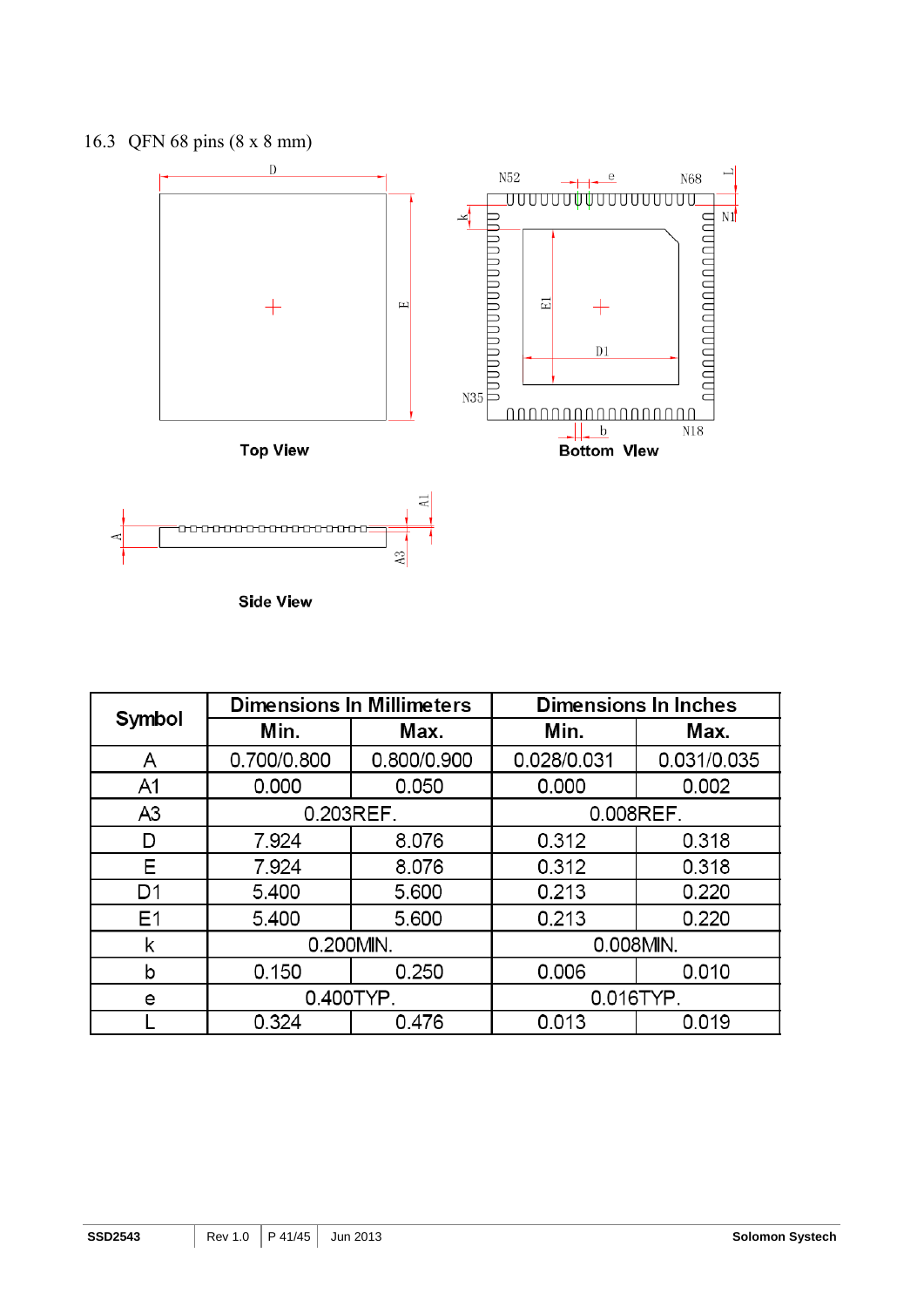



|                |             | <b>Dimensions In Millimeters</b> | <b>Dimensions In Inches</b> |             |  |
|----------------|-------------|----------------------------------|-----------------------------|-------------|--|
| Symbol         | Min.        | Max.                             | Min.                        | Max.        |  |
| A              | 0.700/0.800 | 0.800/0.900                      | 0.028/0.031                 | 0.031/0.035 |  |
| A <sub>1</sub> | 0.000       | 0.050                            | 0.000                       | 0.002       |  |
| A <sub>3</sub> | 0.203REF.   |                                  | 0.008REF.                   |             |  |
| D              | 5.924       | 6.076                            | 0.233                       | 0.239       |  |
| Е              | 5.924       | 6.076                            | 0.233                       | 0.239       |  |
| D <sub>1</sub> | 3.700       |                                  | 0.146                       | 0.154       |  |
| E <sub>1</sub> | 3.700       |                                  | 0.146                       | 0.154       |  |
| k              | 0.200MIN.   |                                  | 0.008MIN.                   |             |  |
| b              | 0.150       | 0.250                            | 0.006                       | 0.010       |  |
| е              | 0.400TYP.   |                                  | 0.016TYP.                   |             |  |
|                | 0.324       | 0.476                            | 0.013                       | 0.019       |  |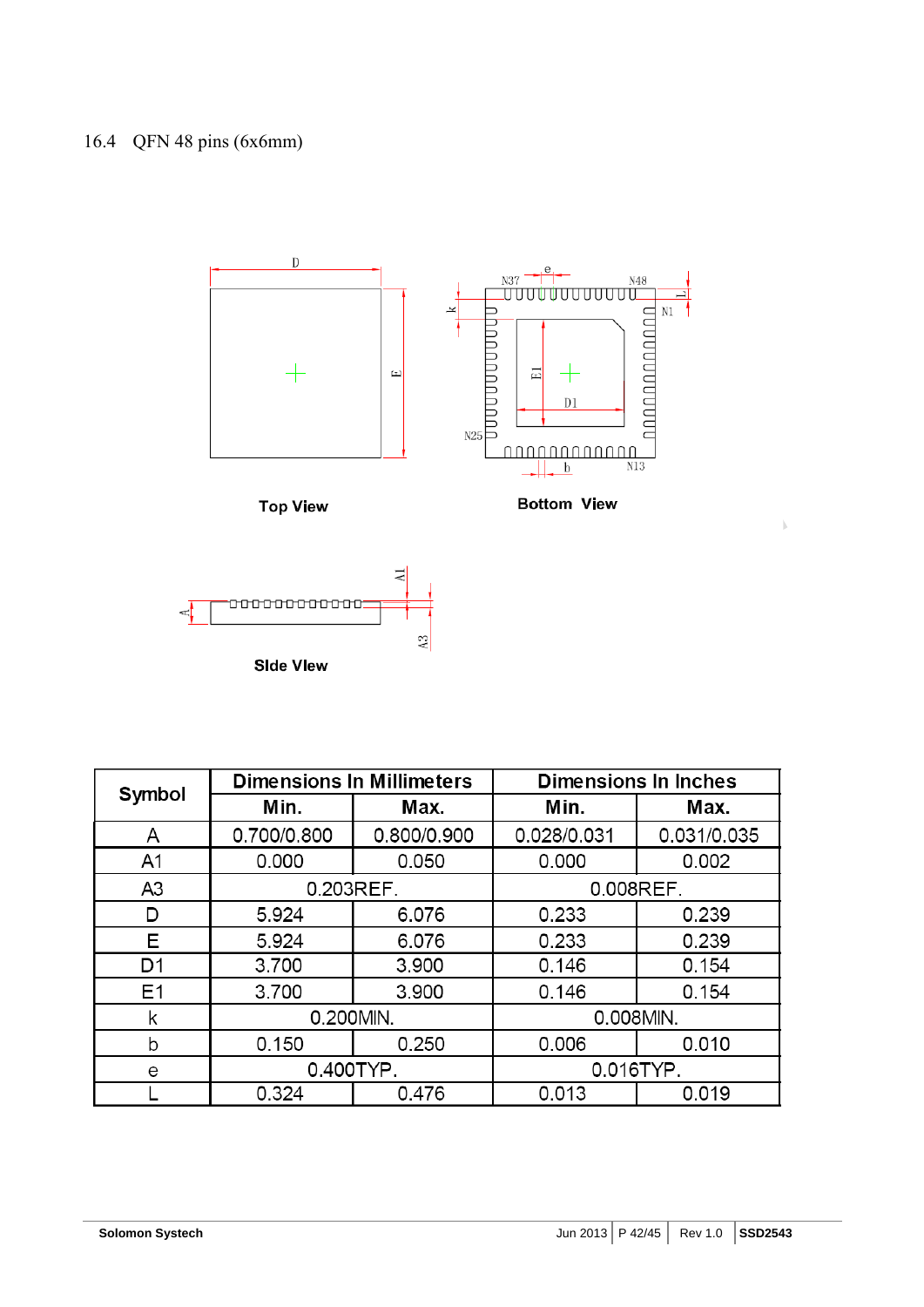## 16.5 Package orientation



**Figure 16-2 : SSD2543QN10 package orientation**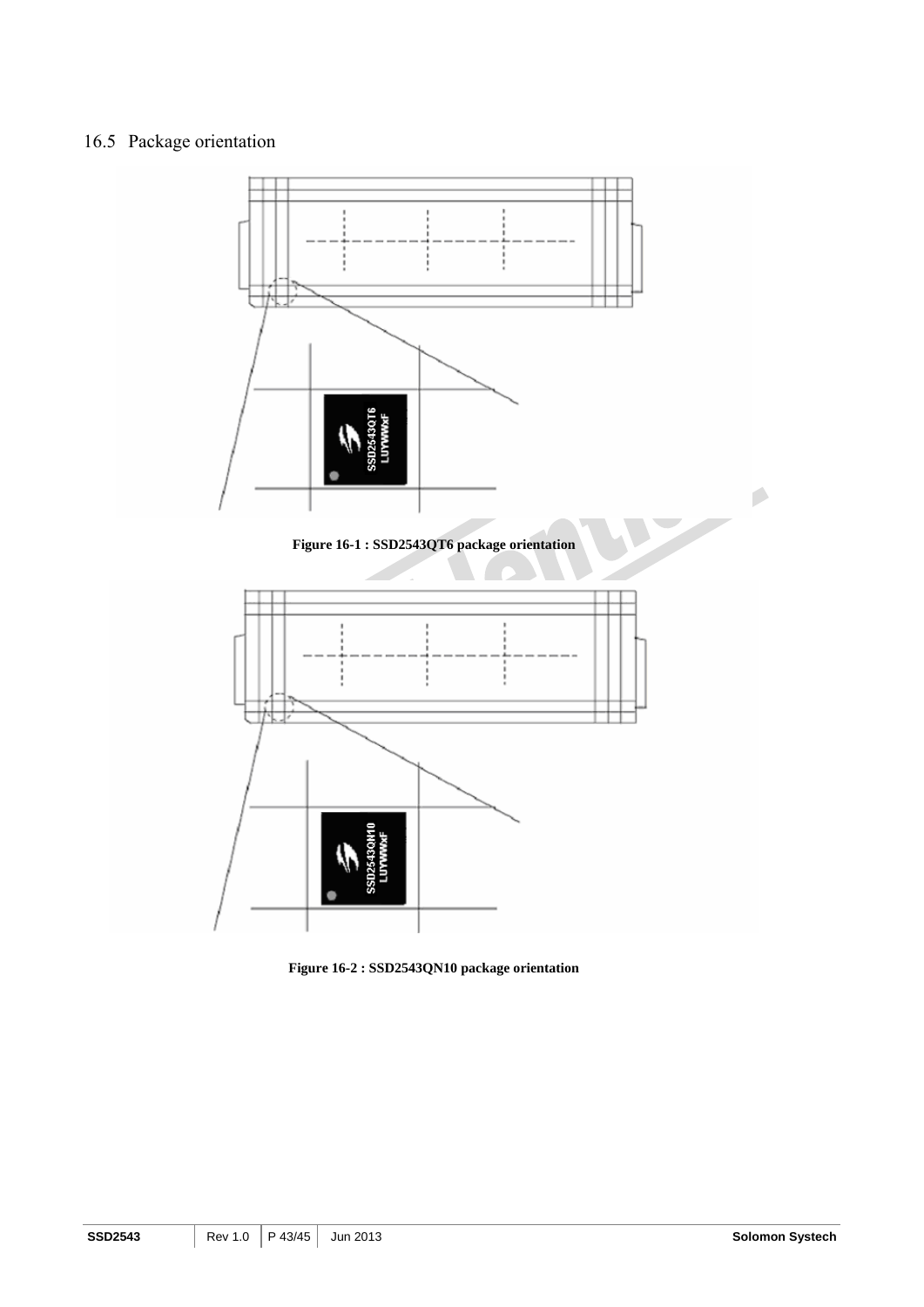

**Figure 16-3 : SSD2543QN4 package orientation** 



**Figure 16-4 : SSD2543QN5 package orientation**